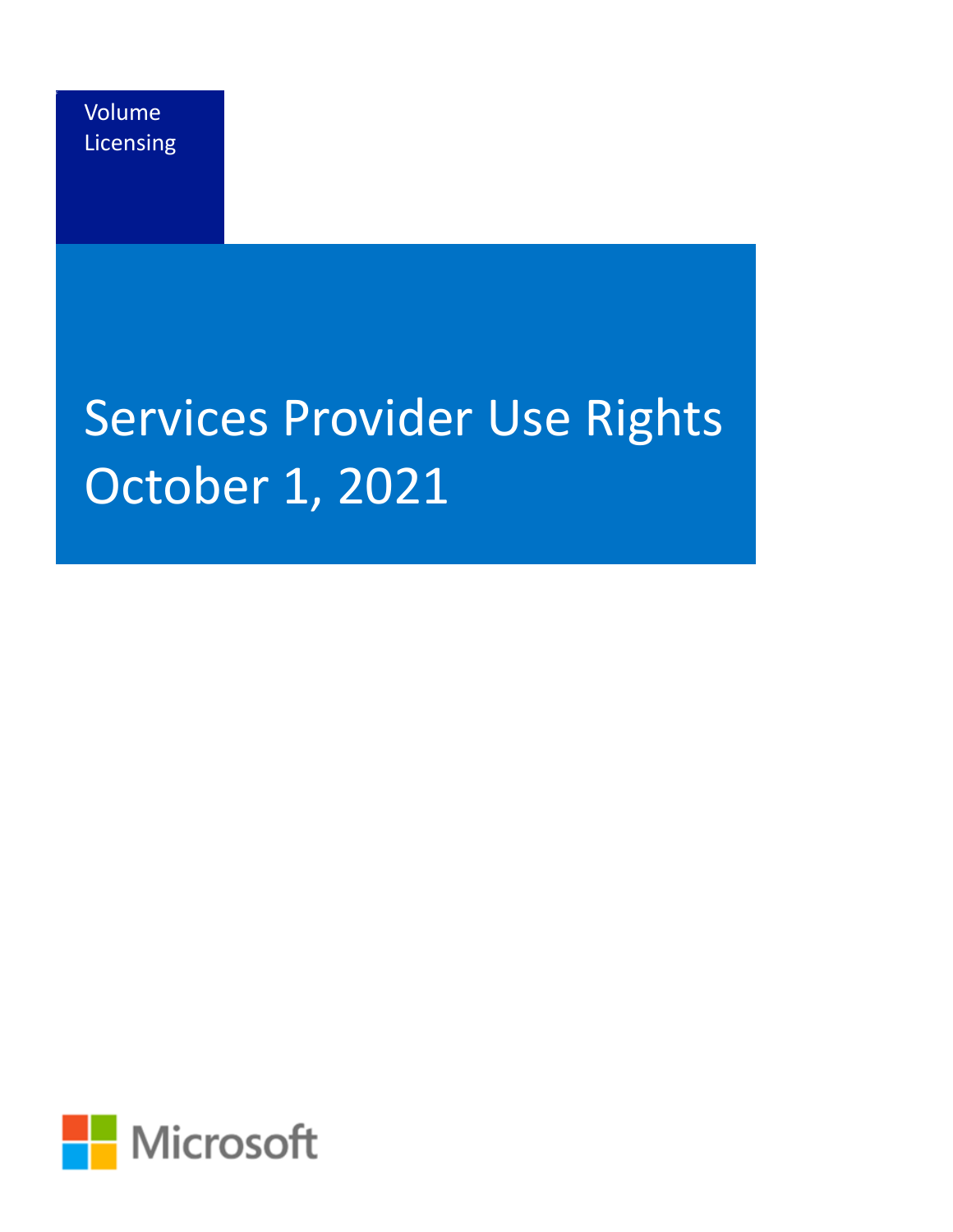# <span id="page-1-0"></span>**Table of Contents**

<span id="page-1-1"></span>

| <b>TABLE OF CONTENTS</b>                                   | $\overline{2}$ |
|------------------------------------------------------------|----------------|
| <b>INTRODUCTION</b>                                        | 3              |
| <b>ABOUT THIS DOCUMENT</b>                                 | 3              |
| <b>WHAT THIS DOCUMENT CONTAINS</b>                         | 3              |
| <b>PRODUCT ENTRY</b>                                       | 3              |
| CLARIFICATIONS AND SUMMARY OF CHANGES TO THIS DOCUMENT     | 3              |
| <b>LICENSE TERMS</b>                                       | 4              |
| <b>UNIVERSAL LICENSE TERMS</b>                             | 4              |
| <b>LICENSE MODEL TERMS</b>                                 | 7              |
| PER CORE (APPLICATIONS)                                    | 7              |
| PER CORE (MANAGEMENT)                                      | 7              |
| PER CORE (OS)                                              | 8              |
| <b>PER PROCESSOR</b>                                       | 8              |
| SUBSCRIBER ACCESS LICENSES (SALS) FOR SERVER SOFTWARE      | 8              |
| SUBSCRIBER ACCESS LICENSES (SALS) FOR MANAGEMENT SERVERS   | 8              |
| SUBSCRIBER ACCESS LICENSES (SALS) FOR DESKTOP APPLICATIONS | 8              |
| HOST/GUEST                                                 | 8              |
| <b>PRODUCT ENTRIES</b>                                     | 10             |
| <b>ADVANCED THREAT ANALYTICS</b>                           | 10             |
| <b>BIZTALK SERVER</b>                                      | 10             |
| CORE INFRASTRUCTURE SERVER (CIS) SUITE                     | 11             |
| <b>MICROSOFT DYNAMICS</b>                                  | 12             |
| <b>MICROSOFT DYNAMICS AX</b>                               | 12             |
| MICROSOFT DYNAMICS 365                                     | 13             |
| <b>MICROSOFT DYNAMICS NAV</b>                              | 14             |

| <b>MICROSOFT DYNAMICS GP</b>                                         | 15 |
|----------------------------------------------------------------------|----|
| <b>MICROSOFT DYNAMICS SL</b>                                         | 16 |
| <b>OFFICE APPLICATIONS</b>                                           | 17 |
| <b>OFFICE DESKTOP APPLICATIONS</b>                                   | 17 |
| PROJECT                                                              | 17 |
| Visio                                                                | 18 |
| <b>OFFICE SERVERS</b>                                                | 18 |
| <b>EXCHANGE SERVER</b>                                               | 18 |
| <b>PROJECT SERVER</b>                                                | 19 |
| <b>SHAREPOINT SERVER</b>                                             | 19 |
| <b>SKYPE FOR BUSINESS SERVER</b>                                     | 20 |
| <b>SQL SERVER</b>                                                    | 22 |
| <b>SUITES</b>                                                        | 23 |
| <b>CLOUD PLATFORM SUITE</b>                                          | 23 |
| <b>PRODUCTIVITY SUITE</b>                                            | 24 |
| <b>SYSTEM CENTER</b>                                                 | 24 |
| <b>VIRTUALIZATION HOSTING</b>                                        | 26 |
| <b>MICROSOFT APPLICATION VIRTUALIZATION HOSTING FOR DESKTOPS</b>     | 26 |
| <b>MICROSOFT USER EXPERIENCE VIRTUALIZATION HOSTING FOR DESKTOPS</b> | 26 |
| <b>VISUAL STUDIO</b>                                                 | 27 |
| <b>VISUAL STUDIO</b>                                                 | 27 |
| <b>AZURE DEV OPS SERVER</b>                                          | 28 |
| <b>WINDOWS SERVER</b>                                                | 29 |
| <b>GLOSSARY</b>                                                      | 31 |
| <b>ATTRIBUTES</b>                                                    | 31 |
| DEFINITIONS                                                          | 31 |
| <b>INDEX</b>                                                         | 33 |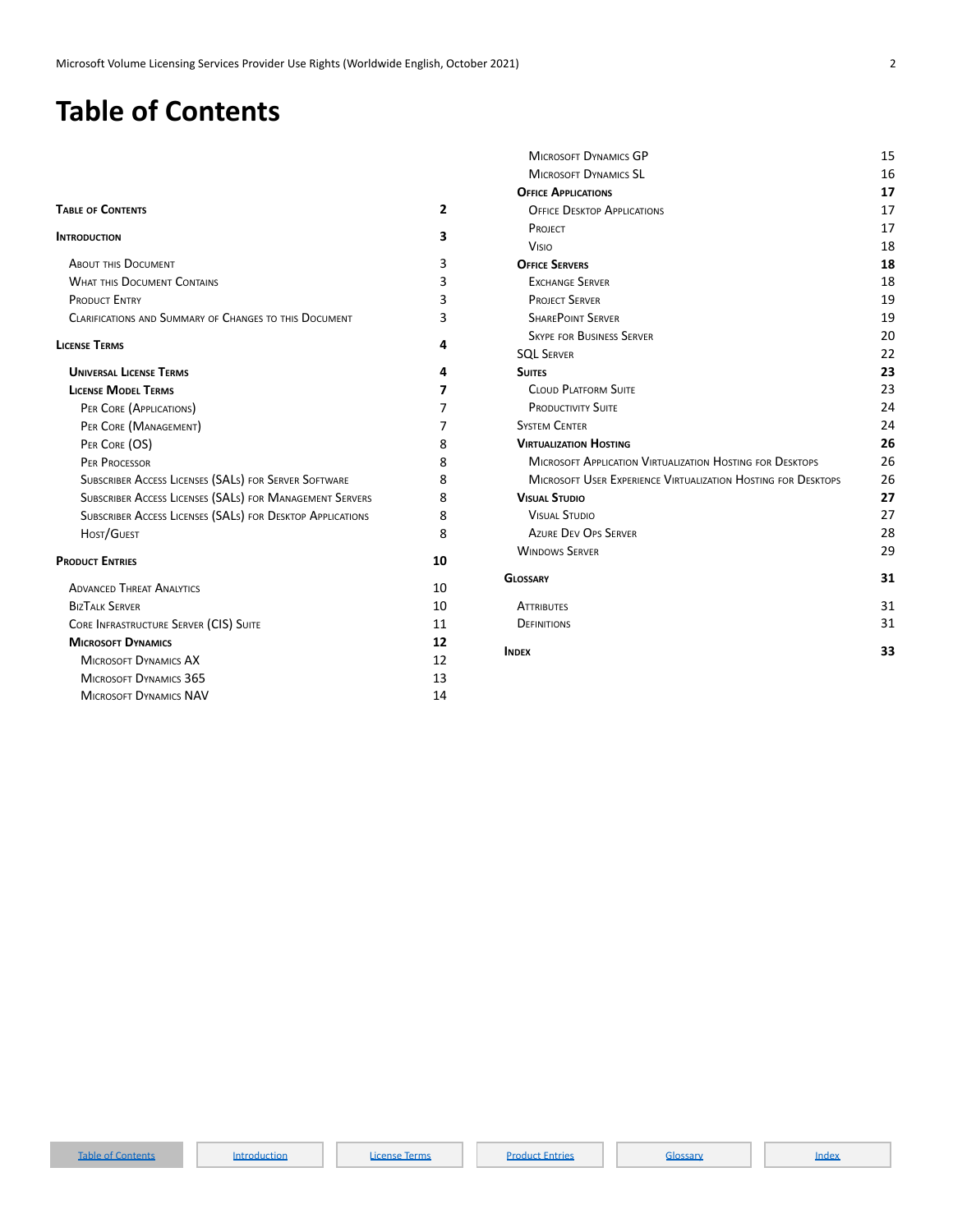# <span id="page-2-0"></span>**Introduction**

### <span id="page-2-1"></span>**About this Document**

The Services Provider Use Rights (SPUR) provides information about the Microsoft Products available through the Microsoft Services Provider License Agreement (SPLA) and how the Products may be used.

Products listed in the SPUR are available as of the date on the SPUR [Cover Page](#page-0-0). Earlier versions of the SPUR are available on <http://go.microsoft.com/fwlink/?LinkId=690213>. Information on discontinued Microsoft products and services is available on [http://www.microsoftvolumelicensing.com](http://www.microsoftvolumelicensing.com/). To find the needed version, Customer may contact its reseller or Microsoft Account Manager.

### <span id="page-2-2"></span>**What this Document Contains**

The SPUR includes the following sections:

- [Introduction](#page-1-1), which includes a list of recent changes.
- [License Terms,](#page-4-0) which list the Universal License Terms and License Model Terms that apply to the Products.
- [Product Entries,](#page-10-0) which list all Products through the SPLA as of the date on the SPUR [Cover Page](#page-0-0).
- [Glossary](#page-31-0), which defines Attributes and other capitalized terms used in the SPUR.
- [Index,](#page-33-0) which lists all the Products referenced in the SPUR and their location.

### <span id="page-2-3"></span>**Product Entry**

Each Product Entry includes a list of Products available through SPLA, an attribute table, and any Product-Specific License Terms. The attribute table identifies general use right information for each Product; such as when the Product was first available, if any Additional Software is included with the Product, if there are any additional conditions for a Product's acquisition and use, and the License Terms for each Product, including the Universal License Terms and applicable License Model.

| Blue underline text is a "hyperlink"<br>redirecting to more details                                                                                  |                                                                 | Tennish advance collidering particular crosses, from religibilities from<br>production of the product support that the state of the control of the control of the control of<br>as accept Witnesdown it accepted words allowing raced<br>Three are considered and collected to present the<br>and concentrate the constitution of concentration of<br>and discussion of the American State and<br>all Proposition & Congress May New York, around<br>The class the state in the complete part |
|------------------------------------------------------------------------------------------------------------------------------------------------------|-----------------------------------------------------------------|-----------------------------------------------------------------------------------------------------------------------------------------------------------------------------------------------------------------------------------------------------------------------------------------------------------------------------------------------------------------------------------------------------------------------------------------------------------------------------------------------|
| Date Available: June 2014                                                                                                                            | License Terms: Universal; Per Core                              | Product-Specific License Terms: Standard and<br><b>Branch editions</b>                                                                                                                                                                                                                                                                                                                                                                                                                        |
| <b>Prior Version: BizTalk Server 2013</b>                                                                                                            | Prerequisite: N/A                                               | Access License Requirement: N/A                                                                                                                                                                                                                                                                                                                                                                                                                                                               |
| <b>Additional Software: All editions</b>                                                                                                             | Client Software: All editions (includes Additional<br>Software) | DCP Eligible: N/A                                                                                                                                                                                                                                                                                                                                                                                                                                                                             |
| Disaster Recovery: All editions                                                                                                                      | Down Editions: N/A                                              | Fail-Over Rights: N/A                                                                                                                                                                                                                                                                                                                                                                                                                                                                         |
| Included Technologies: Office Web Apps;<br><b>Windows Software Components</b><br>A gray cell means the attribute<br>does not apply to the Product(s) | License Mobility: Yes                                           | Notices: N/A<br>and an experience of the second the factor that are the<br>and the company of the company of the company of the company of the company of the company of the company of the                                                                                                                                                                                                                                                                                                   |

### <span id="page-2-4"></span>**Clarifications and Summary of Changes to this Document**

Below are recent additions, deletions and other changes to the SPUR. Also listed below, are clarifications of Microsoft policy in response to common customer questions.

| Additions                          | <b>Deletions</b>              |
|------------------------------------|-------------------------------|
| Office LTSC Professional Plus 2021 | Office Professional Plus 2019 |
| Office LTSC Standard 2021          | Office Standard 2019          |
| Project 2021 Standard              | Project 2019 Standard         |
| Project 2021 Professional          | Project 2019 Professional     |
| Visio LTSC Standard 2021           | Visio Standard 2019           |
| Visio LTSC Professional 2021       | Visio Professional 2019       |

Table of [Contents](#page-1-0) [Introduction](#page-1-1) Intervention [License](#page-4-0) Terms Index [Product](#page-10-0) Entries Index [Glossary](#page-31-0) [Index](#page-33-0)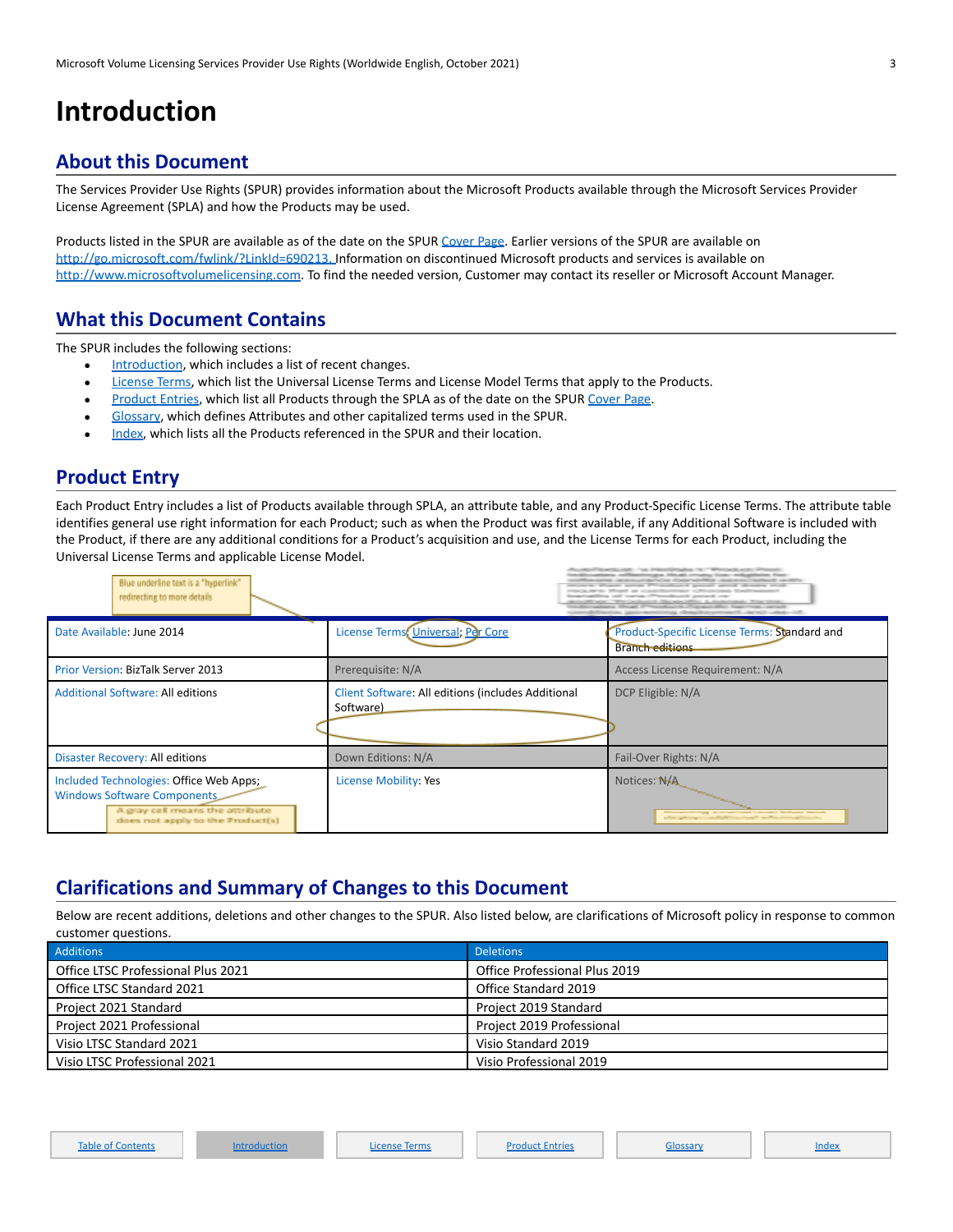Table of [Contents](#page-1-0) / [Universal](#page-4-1) Terms / [Index](#page-33-0)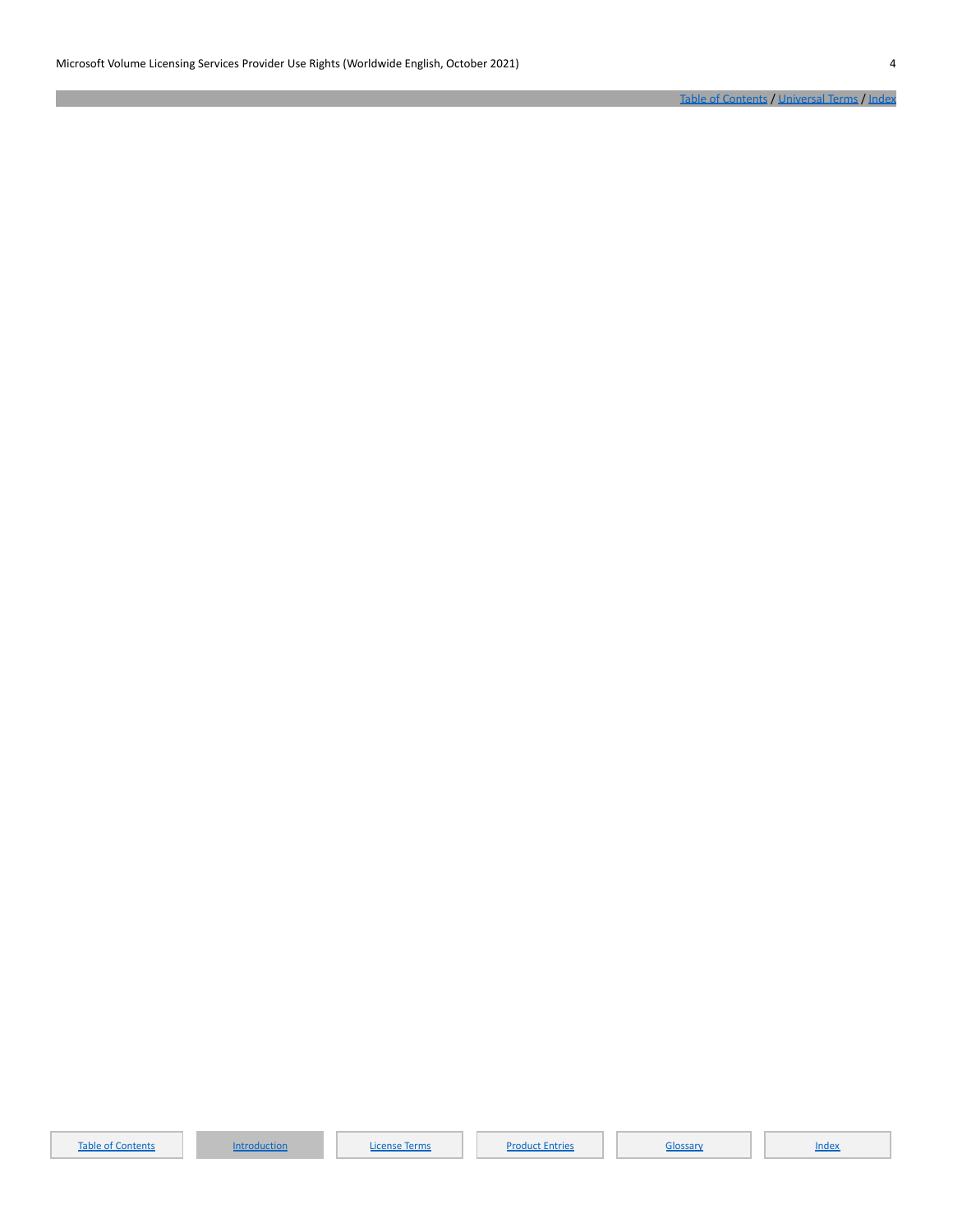## <span id="page-4-0"></span>**License Terms**

The license terms that apply to the use of each licensed Product are the Universal License Terms, the applicable License Model terms and any Product-Specific License Terms in the Product Entry.

### <span id="page-4-1"></span>**Universal License Terms**

These license terms apply to Customer's use of all Microsoft software licensed under Customer's SPLA.

### **1. Definitions**

Terms used and not defined in this document have the meanings assigned to them in Customer's SPLA.

### **2. Customer's Use Rights**

If Customer complies with its SPLA, including the SPUR, Customer may use the software as expressly permitted in the SPUR. Customer needs a License for each Product and separately licensed functionality used on a device or by a user.

### **3. Rights to Use Other Versions**

For any permitted copy or Instance, Customer may create, store, install, run or access in place of the version licensed, a copy or Instance of a prior version, different permitted language version, different available platform version (for example, 32 bit or 64 bit) or a permitted lower edition. The use rights for the licensed version still apply. Licenses for prior versions and lower editions do not satisfy the licensing requirements for a Product.

### **4. Applicable Use Rights**

The license terms in the SPUR when Customer first provides Software Services with a version of a Product remain in effect for the term of Customer's SPLA, subject to the following: (1) if Microsoft introduces a new version of a Product and Customer uses the new version, Customer must abide by the license terms for the new version; and (2) if Customer provides Software Services with an earlier version of a Product (a "Downgrade"), and the Downgrade contains components that are not part of the Product version identified in the applicable SPUR, then the License Terms specific to those components from the SPUR last associated with the Downgrade will apply to those components.

### <span id="page-4-2"></span>**5. Disaster Recovery Rights**

For each Instance of eligible server software licensed in the Per Processor, Per Core (Applications), Per Core (OS), or Per Core (Management) licensing models that Customer runs in a Physical OSE or Virtual OSE on a Licensed Server, Customer may temporarily run a backup Instance in a Physical OSE or Virtual OSE on a Server dedicated to disaster recovery. The license terms for the software and the following limitations apply to Customer's use of software on a disaster recovery server.

### **5.1 Permitted Periods of Use**

The disaster recovery server can run only during the following exception periods:

- For brief periods of disaster recovery testing within one week every 90 days.
- During a disaster, while the production server being recovered is down.
- Around the time of a disaster, for a brief period, to assist in the transfer between the primary production server and the disaster recovery server.

### **5.2 Conditions on Use**

In order to use the software under disaster recovery rights, Customer must comply with the following terms:

- The disaster recovery server must not be running at any other times except as above.
- The disaster recovery server may not be in the same cluster as the production server.
- Use of the software on the disaster recovery server must comply with the license terms for the software.
- Once the disaster recovery process is complete and the production server is recovered, the disaster recovery server must not be running at any other times except those times allowed here.

### **5.3 Use of Windows Server**

Windows Server Licenses are not required for the disaster recovery server if the following conditions are met:

- The Hyper-V role within Windows Server is used to replicate Virtual OSEs from the production server at a primary site to a disaster recovery server.
- The disaster recovery server is used only to:
	- o run hardware virtualization software, such as Hyper-V,
	- o provide hardware virtualization services,
	- o run software agents to manage the hardware virtualization software,
	- o serve as a destination for replication,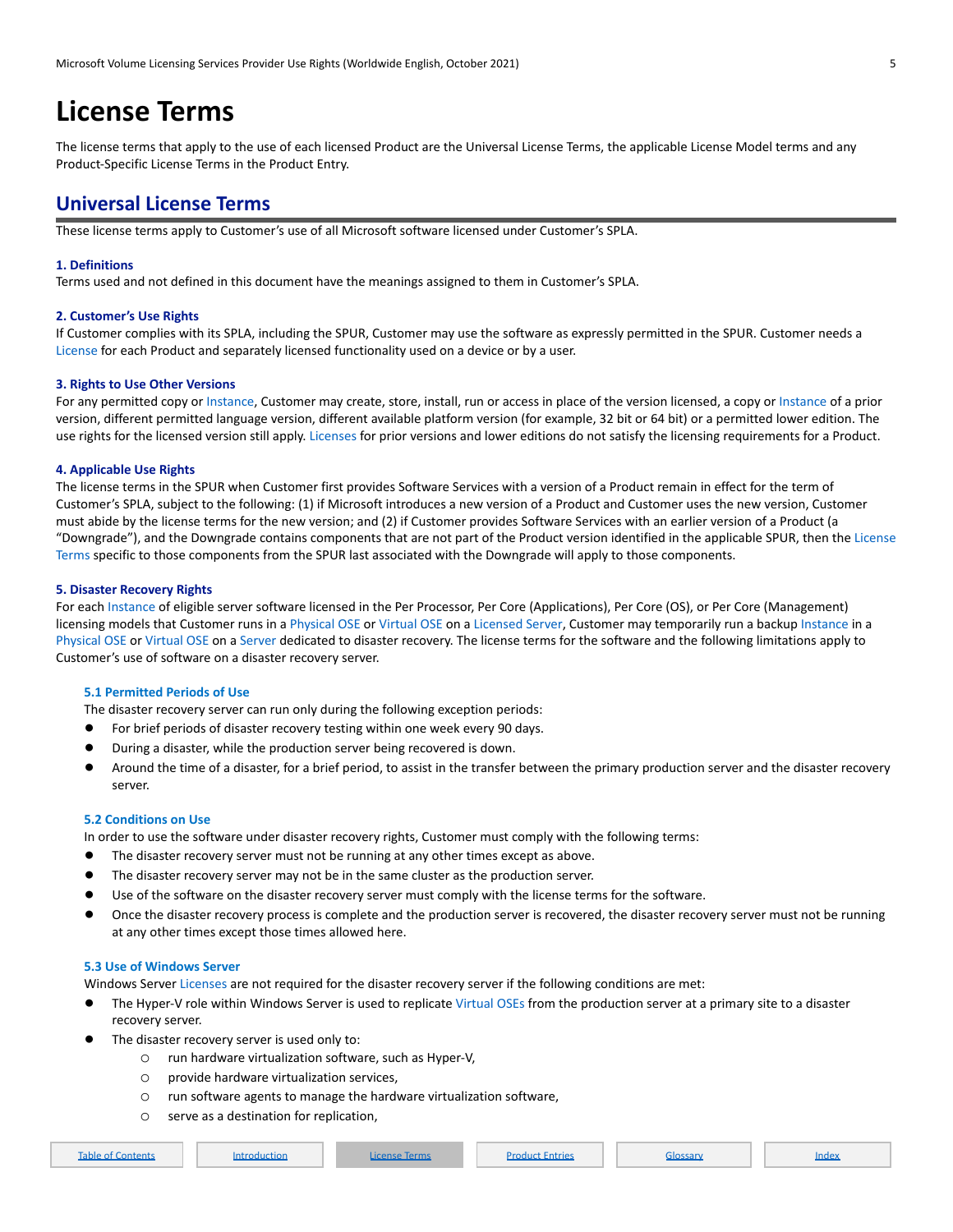- o receive replicated Virtual OSEs, test failover, and await failover of the Virtual OSEs, and
- o run disaster recovery workloads as described above.

### **6. Third Party Software**

The software may contain third party proprietary programs or components that are licensed under separate terms that are presented to Customer during installation or in the "ThirdPartyNotices" file accompanying the software. The software may also contain third party open source programs that Microsoft, not the third party, licenses to Customer under Microsoft's license terms.

### **7. Pre-Release Code, Updates or Supplements, Additional Functionality**

Microsoft may offer updates or supplements to the Products. Customer may use the updates or supplements to the Products, pre-release code, additional functionality and optional add-on services to the Products, subject to specific terms (if any) that accompany them. Some Products require automatic updates, as described in the Product-Specific License Terms.

#### **8. Restrictions**

Customer may not (and is not licensed to) rent the software, work around any technical limitations in the Products or restrictions in Product documentation, or separate the software for use in more than one OSE under a single License or Licensed Server (even if the OSEs are on the same physical hardware system), unless expressly permitted by Microsoft. Rights to access the software on any device do not give Customer any right to implement Microsoft patents or other Microsoft intellectual property in the device itself or in any other software or devices.

#### **9. License Assignment and Reassignment**

Before Customer uses software under a License, it must assign that License to a device or user, as appropriate. Customer may reassign a License to another device or user, but not during the same calendar month, unless the reassignment is due to (i) permanent hardware failure or loss, or (ii) temporary reallocation of SALs to cover a user's absence or the unavailability of a device that is out of service. Customer must remove the software or block access from the former device or to the former user.

### **10. Technical Measures**

Some Products are protected by technological measures and require activation or validation, as well as a product key, to install or access them.

### **10.1 Activation and validation**

Successful activation or validation verifies that a software Product has been correctly installed, the product key is not stolen, and that no changes have been made to validation, licensing, or activation functions of the software. Customer's right to use the software after the time specified in the software Product may be limited unless it is activated. Customer is not licensed to continue using the software if it has unsuccessfully attempted to activate. Each device that has not activated by a Key Management Service (KMS) must use a Multiple Activation Key (MAK). Customer may not circumvent activation or validation.

### **10.2 Product Keys**

An assigned product key is required for licensed use of the software. All product keys are Confidential Information of Microsoft. Notwithstanding anything to the contrary in Customer's volume licensing agreement, Customer may not disclose product keys to third parties. Customer may not provide unsecured access to its KMS machines over an uncontrolled network. In the event of unauthorized use or disclosure of product keys or KMS keys, Microsoft may prevent further activations, deactivate or block product keys from activation or validation, and take other appropriate action.

### **11. Notices**

Where indicated in each Product Entry, the following notices apply:

### **11.1 Internet-based Features**

Software Products may contain features that connect and send information over the Internet, without additional notice to Customer, to Microsoft's systems and those of its Affiliates and services providers. Use of that information is described in the privacy statement available in each software Product.

### **11.2 Bing Maps**

The Product includes use of Bing Maps. Any content provided through Bing Maps, including geocodes, can only be used within the product through which the content is provided. Customer's use of Bing Maps is governed by the Bing Maps End User Terms of Use available at <http://go.microsoft.com/?linkid=9710837> and the Bing Maps Privacy Statement available at <http://go.microsoft.com/fwlink/?LinkID=248686>.

### **11.3 H.264/AVC Visual Standard, the VC-1 Video Standard, and the MPEG-4 Part 2 Visual Standard**

This software may include H.264/AVC, VC-1, and MPEG-4 Part 2 visual compression technology. MPEG LA, L.L.C. requires this notice: THIS PRODUCT IS LICENSED UNDER THE AVC, THE VC-1, THE MPEG-4 PART 2 VISUAL PATENT PORTFOLIO LICENSES FOR THE PERSONAL AND NON-COMMERCIAL USE OF A CONSUMER TO (i) ENCODE VIDEO IN COMPLIANCE WITH THE ABOVE ("VIDEO STANDARDS") AND/OR (ii) DECODE AVC, VC-1, MPEG-4 PART 2 VIDEO THAT WAS ENCODED BY A CONSUMER ENGAGED IN A PERSONAL AND NON-COMMERCIAL ACTIVITY AND/OR

|  | <b>Table of Contents</b> | ntroduction | <b>icense Terms</b> | <b>Product Entries</b> | silossary - | Index |
|--|--------------------------|-------------|---------------------|------------------------|-------------|-------|
|--|--------------------------|-------------|---------------------|------------------------|-------------|-------|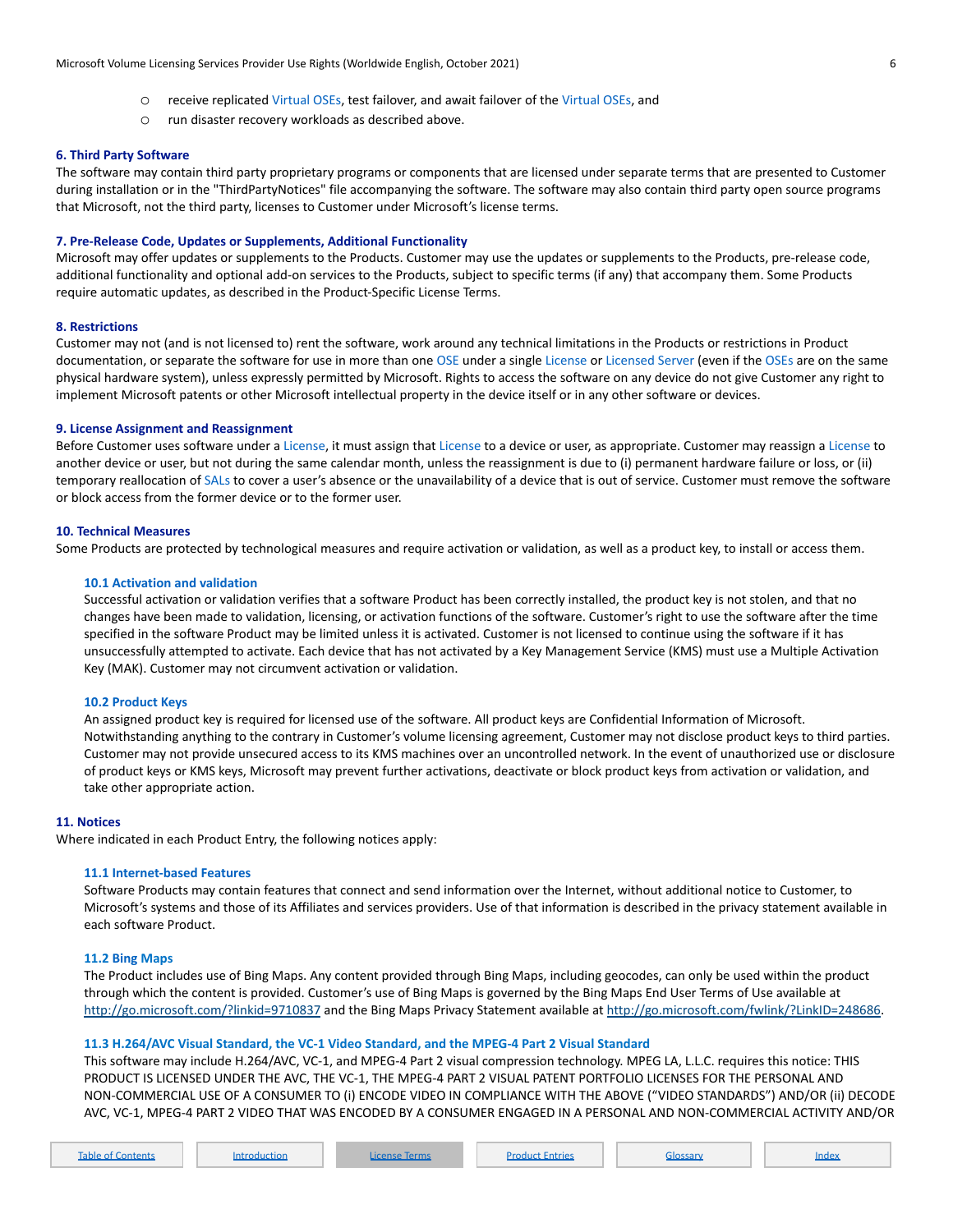WAS OBTAINED FROM A VIDEO PROVIDER LICENSED TO PROVIDE SUCH VIDEO. NO LICENSE IS GRANTED OR SHALL BE IMPLIED FOR ANY OTHER USE.ADDITIONAL INFORMATION MAY BE OBTAINED FROM MPEG LA, L.L.C. SEE [www.mpegla.com](http://www.mpegla.com). For clarification purposes, this notice does not limit or inhibit the use of the software for normal business uses that are personal to that business which do not include (i) redistribution of the software to third parties, or (ii) creation of content with the VIDEO STANDARDS compliant technologies for distribution to third parties.

### **11.4 Malware protection**

Microsoft cares about protecting customers' devices from malware. The software will turn on malware protection if other protection is not installed or has expired. To do so, other antimalware software will be disabled or may have to be removed.

### **12. Font Components, Images, and Sounds**

While Customer runs the software, it may access and use icons, images, sounds and media included with the software only from a Licensed Device and may use the fonts included with or installed by that software to display and print content. Customer may only embed fonts in content as permitted by the embedding restrictions in the fonts; and temporarily download them to a printer or other output device to print content.

#### **13. Included Technologies**

Products may include other Microsoft technology components subject to their own license terms, as indicated in the Product Entry. If separate terms for these components are not addressed in the Product-Specific License Terms, they may be found in a separate folder in the Product's installation directory or through the Product's unified installer.

### **14. Benchmark Testing**

Customer must obtain Microsoft's prior written approval to disclose to a third party the results of any benchmark test of any Server Product. This does not apply to the .NET Framework.

### **15. Software Plus Services**

Microsoft may provide services with Products through software features that connect with Microsoft or services provider computer systems over the Internet. It may change or cancel the services at any time. Customer may not use the services in any way that could harm them or impair anyone else's use of them. Customer may not use the services to try to gain unauthorized access to any service, data, account or network by any means.

### **16. Third Party Internet Sites**

Customer and its customers may link to third party Internet sites through the use of the Products. Microsoft does not control the third party sites. Microsoft is not responsible for the contents of any third party sites, any links contained in third party sites, or any changes to third party sites. Microsoft provides these links to third party sites only as a convenience. The inclusion of any link does not imply an endorsement by Microsoft of the third party site.

### **17. Multiplexing**

Multiplexing or pooling to reduce direct connections with the software does not reduce the number required Licenses.

#### **18. Creating and Storing Instances of Servers or Storage Media**

For any License Customer acquires, Customer may create and store Instances of the corresponding software solely to exercise its right to use Running Instances of software under that License as permitted in this document.

#### **19. Distributable Code**

The software may include code that Customer is permitted to distribute in programs it develops if it complies with the terms below. For purposes of this subsection, "Customer" also includes Customer's End Users.

#### **19.1 Right to Use and Distribute**

The code and text files listed below are "Distributable Code."

- **REDIST.TXT Files**: Customer may copy and distribute the object code form of code listed in REDIST.TXT files and in OTHER-DIST.TXT files, as well as any code marked as "Silverlight Libraries", Silverlight "Client Libraries" and Silverlight "Server Libraries".
- **Sample Code, Templates, and Styles**: Customer may modify, copy, and distribute the source and object code form of code marked as "sample, "template", "simple styles" and "sketch styles."
- **Third Party Distribution**: Customer may permit distributors of its programs to copy and distribute the Distributable Code as part of those programs.
- Image Library: Customer may copy and distribute images, graphics and animations in the Image Library as described in the software documentation.

#### **19.2 Distribution Requirements**

If Customer distributes any Distributable Code Customer must: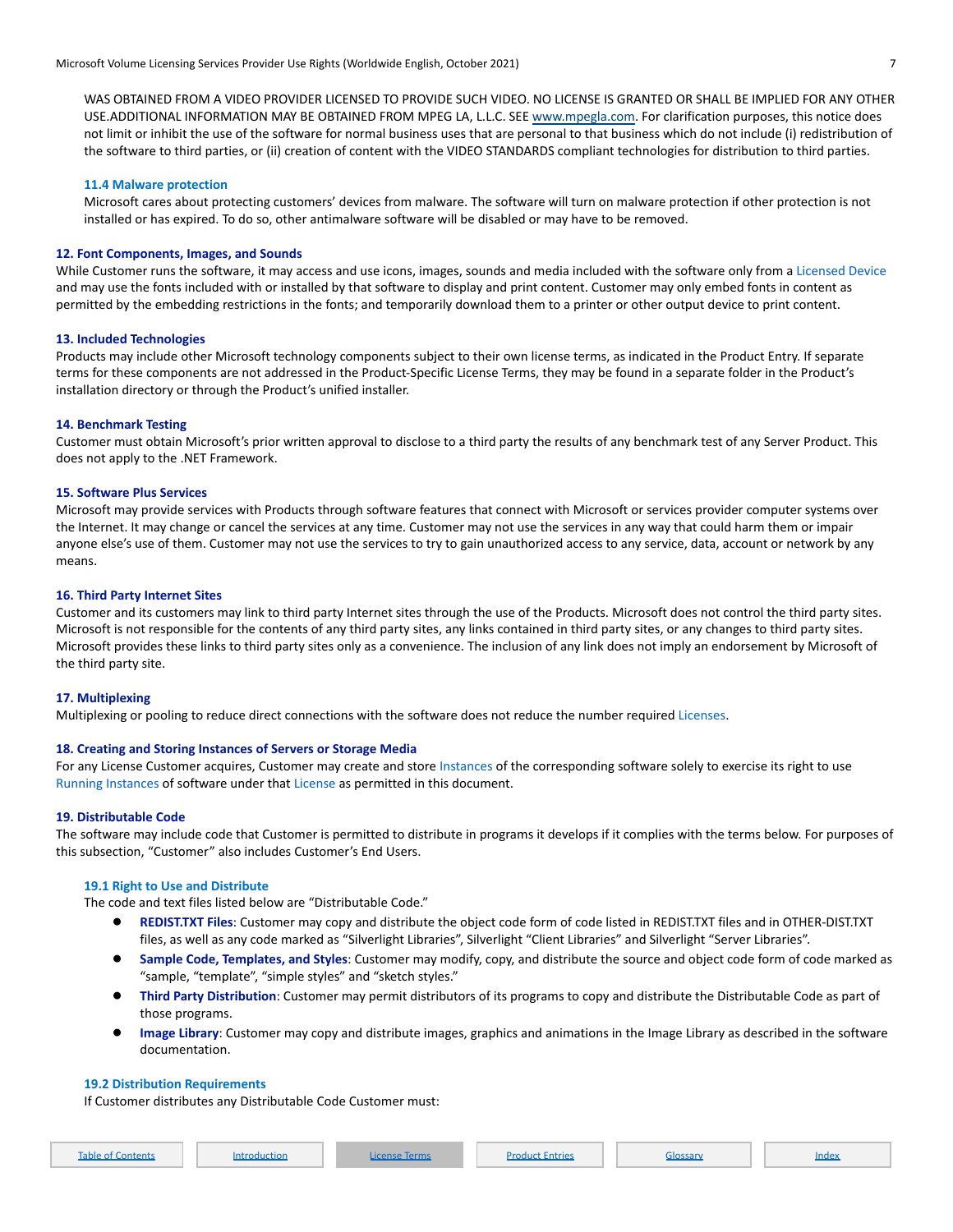- Only distribute it with Customer's programs, where Customer's programs provide significant primary functionality to the Distributable Code;
- require distributors and external end users to agree to terms that protect the Distributable Code at least as much as Customer's volume licensing agreement, including the SPUR;
- indemnify, defend, and hold harmless Microsoft from any claims, including attorneys' fees, related to the distribution or use of Customer's programs, except to the extent that any claim is based solely on the Distributable Code included in Customer's programs.

### **19.3 Distribution Limitations**

Customer may not:

- alter any copyright, trademark or patent notice in the Distributable Code;
- use Microsoft's trademarks in Customer's programs' names or in a way that suggests its programs come from or are endorsed by Microsoft;
- distribute Distributable Code in or with any malicious or, deceptive programs or in an unlawful manner; or
- modify or distribute the source code of any Distributable Code so that any part of it becomes subject to an Excluded License. An Excluded License is one that requires, as a condition of use, modification or distribution, that the code be disclosed or distributed in source code form, or that others have the right to modify it.

Table of [Contents](#page-1-0) / [Universal](#page-4-1) Terms / [Index](#page-33-0)

### <span id="page-7-0"></span>**License Model Terms**

The License Model for each Product is identified in the Product Entry. License Model terms apply to all software Products licensed under that Licensing Model, as specified in the Product Entry and subject to any exceptions and other terms noted in the Product-Specific License Terms.

### <span id="page-7-1"></span>**Per Core (Applications)**

For Products under the Per Core (Applications) License Model, Customer must choose either licensing by Physical Core on a Server or licensing by Individual Virtual OSE. The terms for each are set forth below.

### **Server Licenses (per core) – Licensing by Physical Core on a Server**

- 1. Customer may use the server software on a Licensed Server, provided it acquires sufficient Licenses as described below.
- 2. The number of Licenses required equals the number of Physical Cores on the Licensed Server subject to a minimum of four per core Licenses per Physical Processor.
- 3. For enterprise editions, Customer may use any number of Running Instances of the server software on the Licensed Server in the Physical OSE and/or any number of Virtual OSEs.
- 4. For other editions Customer may use any number of Running Instances of the server software only in the Physical OSE on the Licensed Server.

### **Server Licenses (per core) – Licensing by Individual Virtual OSE**

- 1. Customer may use any number of Running Instances of the server software in any Virtual OSE on the Licensed Server, provided it acquires sufficient Licenses as described below.
- 2. The number of Licenses required equals the number of Virtual Cores in the Virtual OSE, subject to a minimum of four License per Virtual OSE.
- 3. If any Virtual Core is at any time mapped to more than one Hardware Thread, Customer needs a License for each Hardware Thread to which it is mapped.

### <span id="page-7-2"></span>**Per Core (Management)**

### **Server Management Licenses (per core)**

- 1. Customer may use the software on any Server to Manage OSEs on a Licensed Server, provided it acquires sufficient Server licenses as described below.
- 2. The number of Licenses required equals the number of Physical Cores on the Licensed Server, subject to a minimum of 8 Licenses per Physical Processor.
- 3. Standard edition
	- Standard edition permits use of the software to Manage up to one OSE on the Licensed Server.
	- Standard edition permits Management of the Physical OSE on the Licensed Server (in addition to one Virtual OSE), if the Physical OSE is used solely to host and Manage the Virtual OSE.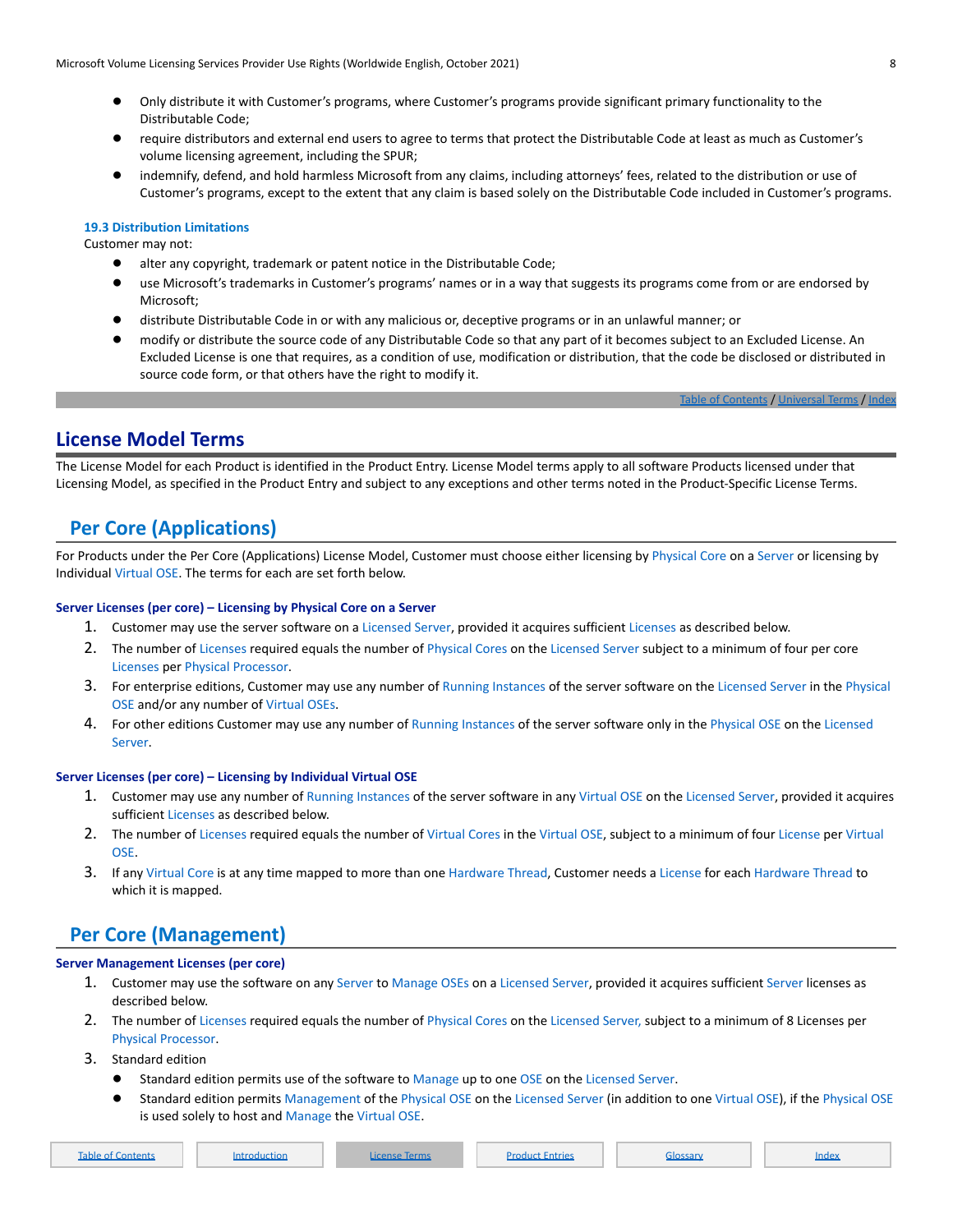- Customer may assign additional Standard edition Licenses to the Licensed Server equal to the number specified in 2 above and Manage one additional OSE on the Licensed Server.
- 4. Datacenter edition permits use of the server software to Manage any number of OSEs on the Licensed Server.
- 5. OSEs running Server operating systems require Server Management Licenses.
- 6. Customer may use the software to Manage OSEs running server operating systems only.

### <span id="page-8-5"></span><span id="page-8-0"></span>**Per Core (OS)**

### **Server Licenses (per core)**

- 1. Customer may use the server software on a Licensed Server, provided it acquires sufficient Server licenses as described below.
- 2. The number of Licenses required equals the number of Physical Cores on the Licensed Server, subject to a minimum of 8 Licenses per Physical Processor.
- 3. Standard edition
	- Standard edition permits use of the server software in one OSE on the Licensed Server.
	- Standard edition permits use of one Running Instance of the server software in the Physical OSE on the Licensed Server (in addition to one Virtual OSE), if the Physical OSE is used solely to host and Manage the Virtual OSE.
	- Customer may assign additional Standard edition Licenses to the Licensed Server equal to the number specified in 2 above and run the server software in one additional OSE on the Licensed Server.
- 4. Datacenter edition permits use of the server software in any number of OSEs on the Licensed Server.

### <span id="page-8-1"></span>**Per Processor**

### **Server Licenses (per processor)**

- 1. Customer may use the server software on a Licensed Server as described in the Product-Specific License Terms, provided it acquires sufficient Licenses as described below.
- 2. One License is required for each Physical Processor on a Licensed Server.
- 3. Each License permits use of one Running Instance of the server software in one OSE.

### <span id="page-8-2"></span>**Subscriber Access Licenses (SALs) for Server Software**

### **Access License**

- 1. Provided it acquires one or more SALs for the software, Customer may use any number of Running Instances of the server software.
- 2. Customer must acquire a SAL for each user or device authorized by Customer to access the server software regardless of actual access.

### <span id="page-8-3"></span>**Subscriber Access Licenses (SALs) for Management Servers**

### **Access License**

- 1. Provided it acquires one or more SALs, Customer may use any number of Running Instances of the software to Manage OSEs on Licensed Devices or devices used by Licensed Users.
- 2. Customer must acquire a SAL for each OSE or each user of OSEs Customer uses the software to Manage.
- 3. SALs do not permit Management of any OSE running a server operating system.

### <span id="page-8-4"></span>**Subscriber Access Licenses (SALs) for Desktop Applications**

### **Access License**

- 1. Provided it acquires one or more SALs, Customer may use any number of Running Instances of the software.
- 2. Customer must acquire a SAL for each user or device authorized by Customer to access the desktop application software regardless of actual access.

### **Concurrent Connections for User SALs**

Customer must acquire a SAL for each concurrent connection to a Server running the software (including by the same user from multiple devices).

### **Use of Windows Server Remote Desktop Services**

|  | <b>Table of Contents</b> |  |
|--|--------------------------|--|
|  |                          |  |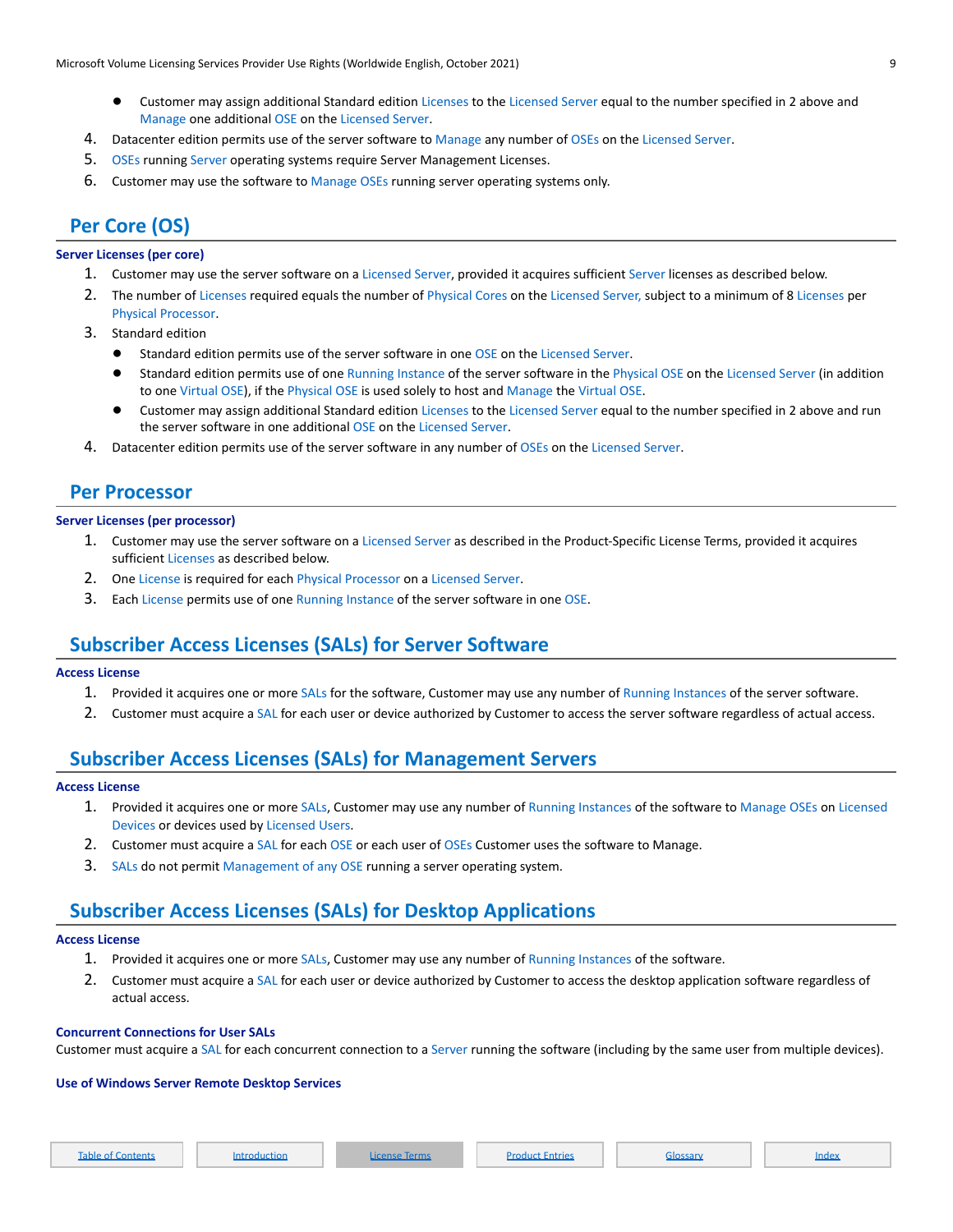The delivery of a Desktop Application, such as Office, that is used by providing direct or indirect access to server software that hosts the graphical user interface, such as Windows Server (using the Windows Server Remote Desktop Services functionality or other technology), requires a Windows Server Remote Desktop Services SAL.

### <span id="page-9-0"></span>**Host/Guest**

The Host/Guest licensing model requires both host licenses and guest licenses, as well as SALs for users accessing certain guest software functionality. Host licenses are required for Customer's Host Fabric. Guest licenses are required for Customer's guest Virtual OSEs.

### **Assigning Licenses**

Before using the software for Host Fabric, Customer must assign to each Server in its Host Fabric one host license for each Physical Processor in the Server. Each Server to which Customer assigns the required number of Licenses is a "licensed host server."

#### **Software Use**

### **Host Software**

Software Customer licenses under host licenses is "host software." After Customer assigns the required number of host licenses, Customer may run any number of Instances of the host software to deploy, configure, manage and operate its Host Fabric. Use of the host software is subject to the limitations set forth in the Product Specific License Terms section.

### **Guest Software**

Software Customer licenses under guest licenses is "guest software." Guest software consists of server software and additional software. Customer may run the guest server software only in a Virtual OSE hosted using the Hyper-V virtualization functionality of the Microsoft Cloud Platform Suite on a licensed host server. For each guest software license Customer acquires, Customer may run a single Instance of the guest server software and any number of Instances of the additional software. Additional software may run in Physical OSEs and Virtual OSEs on any number of devices and may be used only with the guest server software.

### Table of [Contents](#page-1-0) / [Universal](#page-4-1) Terms / Inde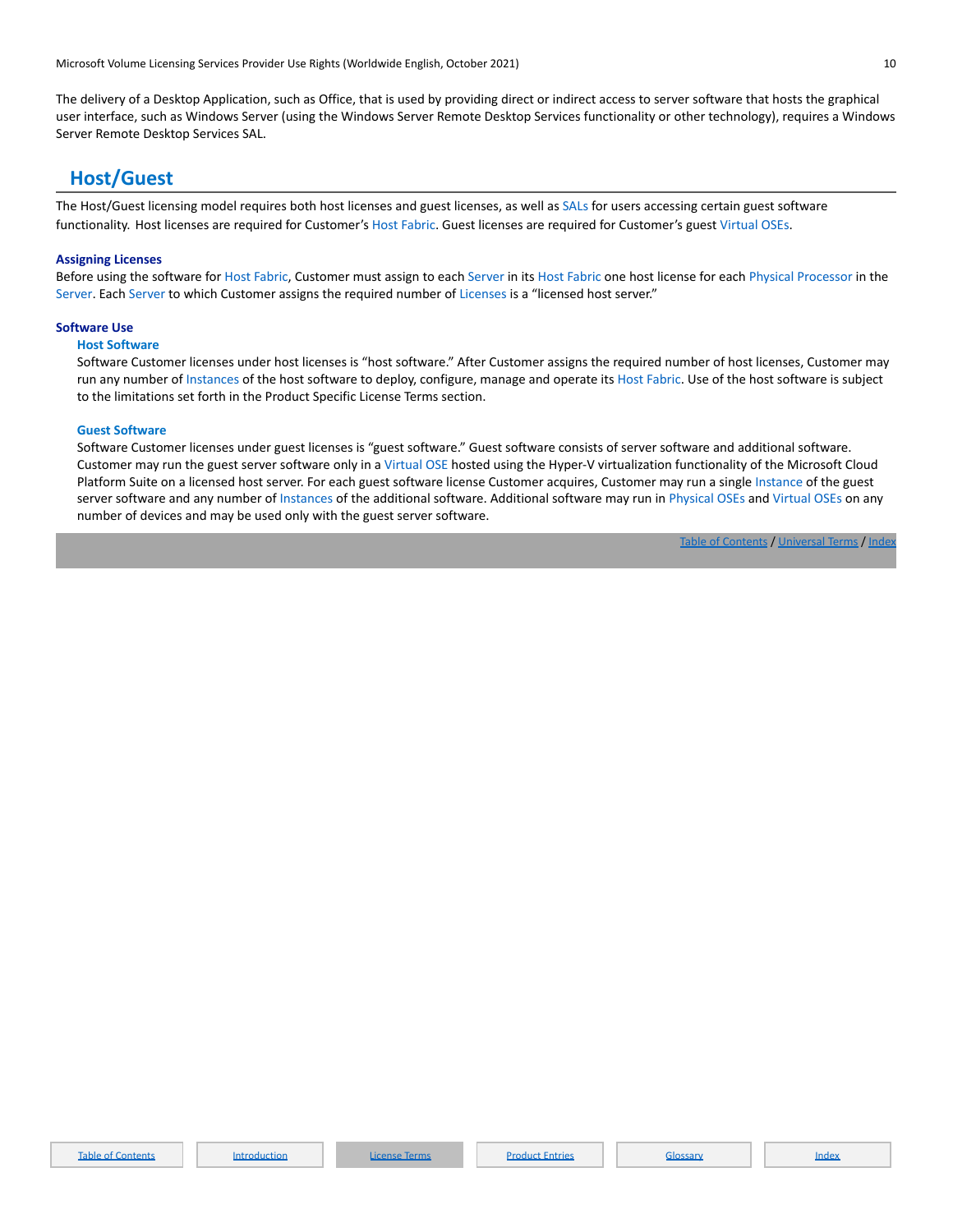# <span id="page-10-0"></span>**Product Entries**

### <span id="page-10-1"></span>**Advanced Threat Analytics**

### Advanced Threat Analytics 2016 Client (SAL)

| Date Available: August 2015       | License Terms: Universal; SALs for Management<br><b>Servers</b> | <b>Product-Specific License Terms: Yes</b> |
|-----------------------------------|-----------------------------------------------------------------|--------------------------------------------|
| Prior Version: N/A                | Prerequisite: N/A                                               | <b>Access License Requirement: Yes</b>     |
| Additional Software: N/A          | Client Software: N/A                                            | DCP Eligible: Yes                          |
| Disaster Recovery: N/A            | Down Editions: N/A                                              | Fail-Over Rights: N/A                      |
| Included Technologies: SQL Server | License Mobility: N/A                                           | Notices: N/A                               |

### **1. Server Software Access**

| Subscriber Access License | Advanced Threat Analytics 2016 Client OSE SAL |
|---------------------------|-----------------------------------------------|
|                           | . (device or user)                            |

### **2. Usage Requiring SAL**

Licenses are required only for Client OSEs (or OSEs running Server operating systems and used as Client OSEs) that are on or accessed by end user devices authenticated by an Active Directory managed by Advanced Threat Analytics.

#### **3. Country Restrictions**

Neither Customer nor any End User may use Advanced Threat Analytics 2016 in the People's Republic of China.

Table of [Contents](#page-1-0) / [Universal](#page-4-1) Terms / [Index](#page-33-0)

### <span id="page-10-2"></span>**BizTalk Server**

BizTalk Server 2020 Enterprise (Core License) BizTalk Server 2020 Standard (Core License) BizTalk Server 2020 Branch (Core License)

| Date Available: February 2020                                | License Terms: Universal; Per Core (Applications)               | Product-Specific License Terms: Standard and<br><b>Branch editions</b> |
|--------------------------------------------------------------|-----------------------------------------------------------------|------------------------------------------------------------------------|
| Prior Version: BizTalk Server 2016                           | Prerequisite: N/A                                               | Access License Requirement: N/A                                        |
| <b>Additional Software: All editions</b>                     | Client Software: All editions (includes Additional<br>Software) | DCP Eligible: N/A                                                      |
| Disaster Recovery: All editions                              | Down Editions: N/A                                              | Fail-Over Rights: N/A                                                  |
| Included Technologies: Windows Software<br><b>Components</b> | License Mobility: Yes                                           | Notices: N/A                                                           |

### **1. Additional Terms for BizTalk Server Standard and BizTalk Server Branch**

#### **1.1 Use Limitation**

Customer may not use the server software, including the Master Secret Server, on a Server that is part of a networked cluster or in an OSE that is part of a networked cluster of OSEs on the same Server.

#### **1.2 Office Web Component**

Customer may use the Office Web Component only to view and print copies of static documents, text and images created with the software. Customer does not need separate licenses for copies of the component.

### **2. Additional Terms for BizTalk Server Branch**

Customer may use Running Instances of the software on Licensed Servers only at the endpoint of its internal network (or edge of its organization) to connect business events or transactions with activities processed at that endpoint. The Licensed Server may not:

- act as the central node in a "hub and spoke" networking model;
- centralize enterprise-wide communications with other Servers or devices; or
- automate business processes across divisions, business units, or branch offices.

| <b>Table of Contents</b> |  | introductio <sub>r</sub><br>. |  | License Terms |  | ict Entries |  | Glossarv |  | Index |
|--------------------------|--|-------------------------------|--|---------------|--|-------------|--|----------|--|-------|
|--------------------------|--|-------------------------------|--|---------------|--|-------------|--|----------|--|-------|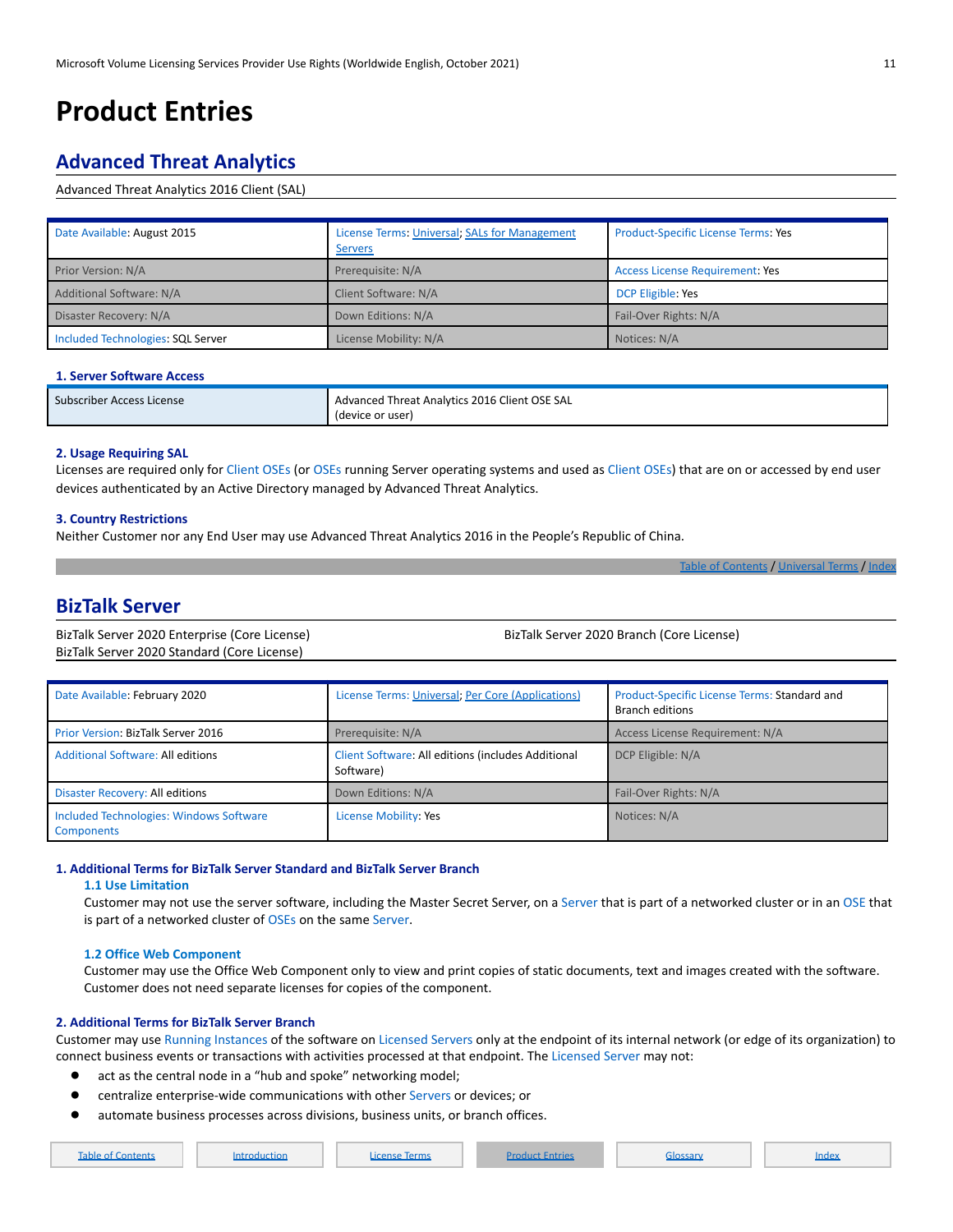### **3. Licensing Use of Host Integration Server (HIS)**

Customer may use HIS server software and Additional Software under the terms and conditions of the Per Core (Applications) License Model using BizTalk Server core licenses. Customer may use HIS Additional Software (e.g., HIS Client) only in conjunction with its licensed use of HIS server software. The rights applicable to this use are determined by which edition and version of BizTalk Server licenses Customer assigns to the Server (e.g., unlimited virtualization rights require BizTalk Server Enterprise licenses). Use of HIS server software is limited to branch office deployments if used under the BizTalk Server Branch Edition licenses).

### **4. Additional Software**

| Administration and Monitoring Tools         | ADOMD.NET                                        | BizTalk Server Related Schemas and Templates |
|---------------------------------------------|--------------------------------------------------|----------------------------------------------|
| Business Activity Monitoring ("BAM") Client | BAM Alert Provider for SQL Notification Services | BAM Event APIs and Interceptors and          |
|                                             |                                                  | <b>Administration Tools</b>                  |
| <b>Business Activity Services</b>           | <b>Business Rules Component</b>                  | Development Tools                            |
| <b>HTTP Receive Adapter</b>                 | Master Secret Server/Enterprise Single Sign-On   | MQHelper.dll                                 |
| <b>MQSeries Agent</b>                       | <b>MSXML</b>                                     | <b>SOAP Receive Adapter</b>                  |
| Software Development Kit(s)                 | SOLXML                                           | UDDI                                         |
| Windows Communication Foundation Adapters   | Windows SharePoint Services Adapter Web          |                                              |
|                                             | Services                                         |                                              |

e of [Contents](#page-1-0) / [Universal](#page-4-1) Terms / [Index](#page-33-0)

### <span id="page-11-0"></span>**Core Infrastructure Server (CIS) Suite**

Core Infrastructure Server Suite Standard (Core License) Core Infrastructure Server Suite Datacenter (Core License)

| Date Available: Refer to Date Available for<br>component Products | <b>License Terms: Universal</b> | Product-Specific License Terms: All editions |
|-------------------------------------------------------------------|---------------------------------|----------------------------------------------|
| Prior Version: N/A                                                | Prerequisite: N/A               | Access License Requirement: N/A              |
| Additional Software: N/A                                          | Client Software: N/A            | DCP Eligible: N/A                            |
| Disaster Recovery: N/A                                            | Down Editions: N/A              | Fail-Over Rights: N/A                        |
| Included Technologies: N/A                                        | License Mobility: N/A           | Notices: N/A                                 |

### **1. Applicable Use Rights**

Customer's access and use of CIS software is governed by the applicable License Terms for the individual Products comprising the CIS software as modified by these License Terms.

### **2. Software Included with CIS Suite Standard**

CIS Suite Standard includes the latest versions of Windows Server Standard and System Center Standard. For each Server on which Customer runs CIS Suite Standard software, the number of Licenses required equals the number of Physical Cores on the Licensed Server subject to a minimum of 8 Licenses per Physical Processor. For each Server to which the required number of Licenses of CIS Suite Standard has been assigned Customer may, on the Licensed Server, at any one time:

- Use one Running Instance of the Windows Server Standard server software in the Physical OSE on the Licensed Server (in addition to one Virtual OSE), if the Physical OSE is used solely to host and Manage the Virtual OSE.
- Use System Center Standard to Manage the Physical OSE on the Licensed Server (in addition to one Virtual OSE), if the Physical OSE is used solely to host and Manage the Virtual OSE.
- Use or Manage any number of OSEs instantiated as Windows Server Containers without Hyper-V isolation on the Licensed Server.

Customer may assign additional CIS Suite Standard edition Licenses to the Licensed Server equal to the number specified above and run the server software in one additional OSE and Manage one additional OSE on the Licensed Server.

### **3. Software Included with CIS Suite Datacenter**

CIS Suite Datacenter includes the latest versions of Windows Server Datacenter and System Center Datacenter. For each Server on which Customer runs CIS Suite Datacenter software, the number of Licenses required equals the number of Physical Cores on the Licensed Server subject to a minimum of 8 Licenses per Physical Processor. For each Server to which the required number of Licenses of CIS Suite Datacenter has been assigned Customer may, on the Licensed Server, at any one time:

- Use the Windows Server Datacenter server software in any number of OSEs on the Licensed Server.
- Use the System Center Datacenter server software to Manage any number of OSEs on the Licensed Server.
- Use or Manage any number of OSEs instantiated as Windows Server Containers without Hyper-V isolation on the Licensed Server.

#### **4. Management License**

| <b>Table of Contents</b> | 'ntroduction | License Terms | <b>Product Entries</b> | Glossarv | Index |
|--------------------------|--------------|---------------|------------------------|----------|-------|
|--------------------------|--------------|---------------|------------------------|----------|-------|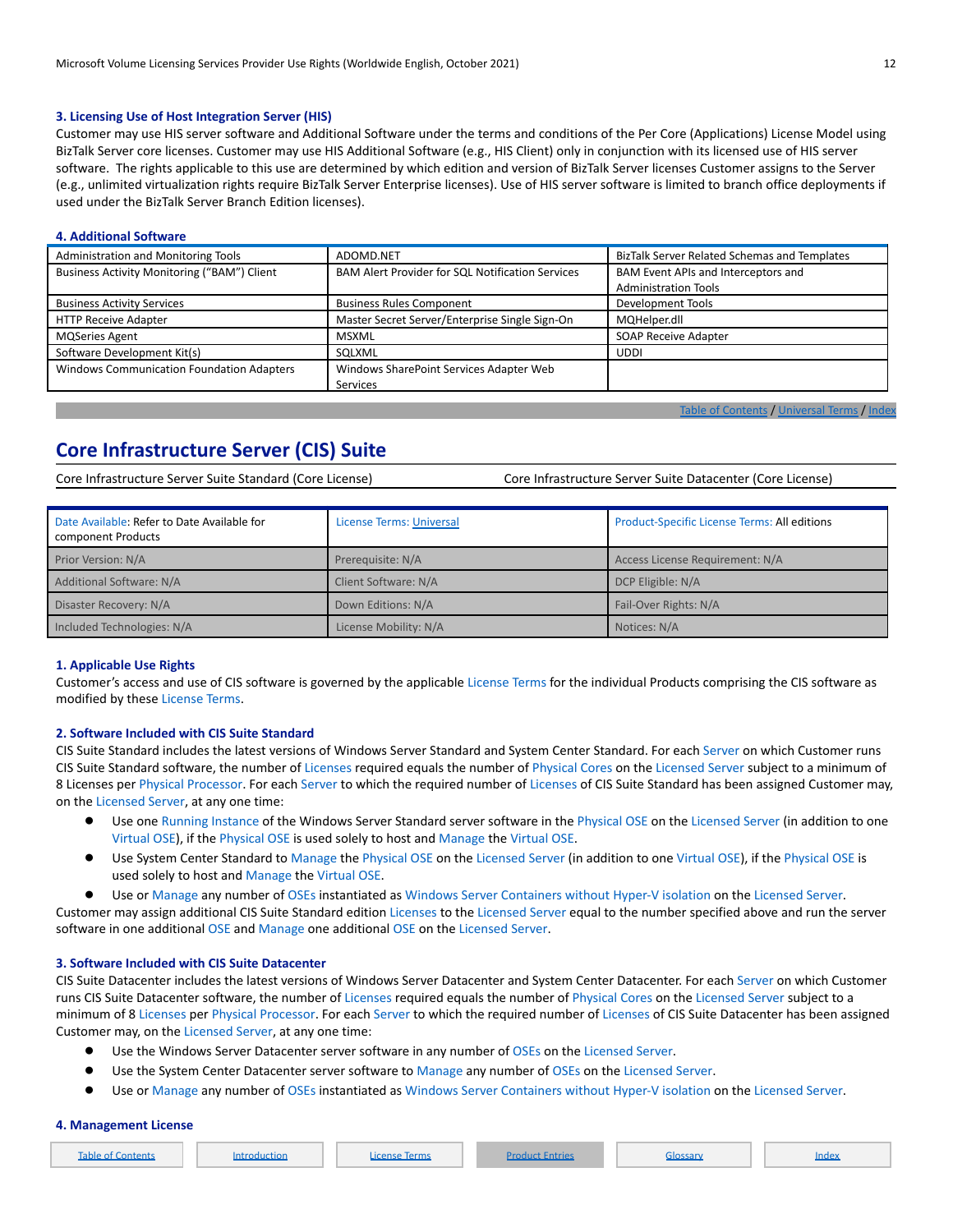For purposes of applying the License Terms for System Center to Customer's use of the CIS Suite software, Customer is deemed to have assigned to the Licensed Server System Center Licenses equal to the number of CIS Suite Licenses assigned to the Server.

### **5. Additional Terms**

Customer may run a prior version or a down edition of any of the individual Products included in the CIS Suite as permitted in the License Terms for that Product in the SPUR. All other requirements to acquire and assign SALs to users or devices for access and management, as set forth in the SPUR, remain in full force and effect.

Table of [Contents](#page-1-0) / [Universal](#page-4-1) Terms / Inde

### <span id="page-12-0"></span>**Microsoft Dynamics**

### <span id="page-12-1"></span>**Microsoft Dynamics AX**

Microsoft Dynamics AX 2012 R3 (SAL) Microsoft Dynamics AX 2012 R3 Standard Commerce Server Core (Core License)

| Date Available: June 2014                                                      | License Terms: Universal; Per Core (Applications),<br><b>SAL - Server Software</b>      | Product-Specific License Terms: Dynamics AX 2012<br>R <sub>2</sub> |
|--------------------------------------------------------------------------------|-----------------------------------------------------------------------------------------|--------------------------------------------------------------------|
| Prior Version: Dynamics AX 2012 R2                                             | Prerequisite: N/A                                                                       | <b>Access License Requirement: SAL editions</b>                    |
| Additional Software: Dynamics AX 2012 R3                                       | Client Software: Dynamics AX 2012 R3 (includes<br>all Additional Software)              | DCP Eligible: Dynamics AX 2012 R3                                  |
| Disaster Recovery: Dynamics AX 2012 R3 Standard<br><b>Commerce Server Core</b> | Down Editions: N/A                                                                      | Fail-Over Rights: N/A                                              |
| Included Technologies: N/A                                                     | License Mobility: Microsoft Dynamics AX 2012 R3<br><b>Standard Commerce Server Core</b> | Notices: N/A                                                       |

### **1. Server Software Access – Microsoft Dynamics AX 2012 R3**

### **1.1 Self-Serve SAL**

Access to server software to record time resulting solely for payroll processing; record expenses solely for reimbursement; manage personal information; and create requisitions and manage budgets related to these activities

| Subscriber Access License | Microsoft Dynamics AX 2012 R3 Self-Serve SAL |
|---------------------------|----------------------------------------------|
|                           | (device or user)                             |

### **1.2 Task SAL**

Access to server software as permitted under Self-Serve SAL and to record and approve any type of time and expenses; approve invoices; approve all self-serve related transactions; operate a point of sale device or a warehouse device; and operate a store manager device.

| Subscriber Access License | Microsoft Dynamics AX 2012 R3 Task SAL (device or |
|---------------------------|---------------------------------------------------|
|                           | user)                                             |

### **1.3 Functional SAL**

Access to server software as permitted under Self-Serve SAL and Task SAL and to use established operational cycles and business processes provided by the software; create and update (a) position requisitions or (b) master data records pertaining to applicants, employees, customers, vendors, or parts catalogs; and approve all task and self-serve related transactions

| Subscriber Access License | Microsoft Dynamics AX 2012 R3 Functional SAL |
|---------------------------|----------------------------------------------|
|                           | (device or user)                             |

### **1.4 Enterprise SAL**

Access to server software as permitted under Functional SAL and for full unrestricted access to all the functionality in the server software across the ERP Solution.

| Subscriber Access License | Microsoft Dynamics AX 2012 R3 Enterprise SAL |
|---------------------------|----------------------------------------------|
|                           | (device or user)                             |

### **1.5 Store SAL**

Access to Store Server software. A Store Server SAL is required for every commerce location or store.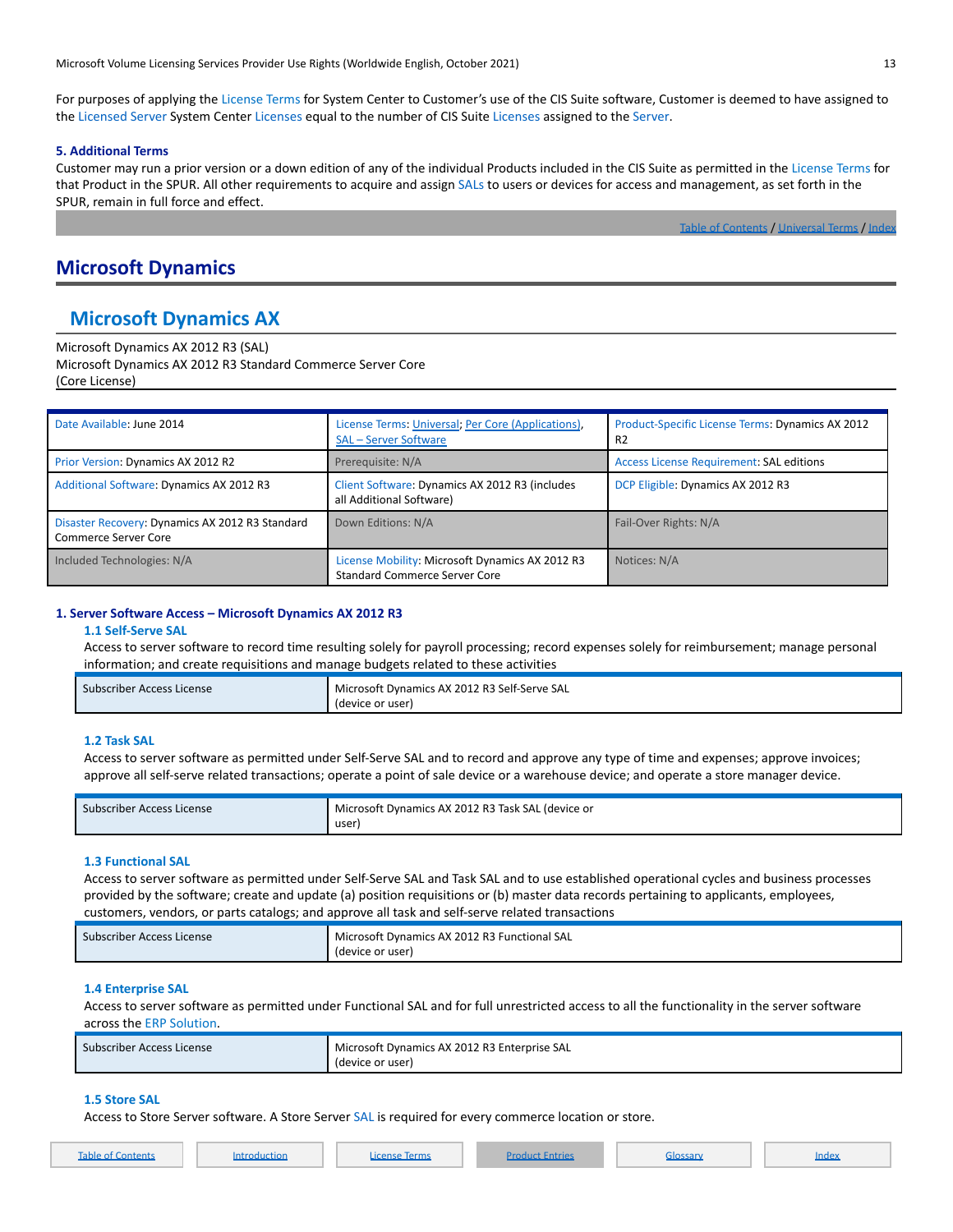| Subse.<br>License<br>$\sim$<br>$r:n \wedge n$<br>TIDE. | , Store SAL<br>Dynamics AX 2012 R3<br>.<br>Microsoft |
|--------------------------------------------------------|------------------------------------------------------|
|--------------------------------------------------------|------------------------------------------------------|

### **1.6 SAL Waiver**

Customer does not need to acquire and assign a SAL to any user employed by third parties who access Microsoft Dynamics AX 2012 R3 solely to provide supplemental professional accounting or bookkeeping services to Customer's End Users related to the auditing process.

### **2. Downgrade Rights**

Customer may use only the version of the software immediately preceding the current version as permitted under "Rights to Use Other Versions" in the [Universal License Terms.](#page-4-1)

### **3. Modification Right**

The software may include plug-ins, runtime, and other components identified in printed or online documentation that allow Customer to extend its functionality. Customer may modify or create derivative works of these components and use those derivative works, but only with the software and only for Customer's internal purposes.

### **4. Microsoft Dynamics AX Standard Commerce Server Core -- Core Factor**

The License minimum per processor does not apply to Microsoft Dynamics AX Standard Commerce Server Core. The number of Licenses required equals the number of Physical Cores on the Licensed Server multiplied by the applicable Core Factor located at <http://go.microsoft.com/fwlink/?LinkID=229882>.

### **5. Additional Software**

| Microsoft Dynamics AX 2012 R3 Windows Rich | Management Reporter 2012 for Microsoft Dynamics |  |
|--------------------------------------------|-------------------------------------------------|--|
| Client Software                            | AX Designer Client Software                     |  |
|                                            |                                                 |  |

### <span id="page-13-0"></span>**Microsoft Dynamics 365**

### Microsoft Dynamics 365 Services Provider (SAL)

| Date Available: February 2017    | License Terms: Universal; SAL - Server Software   | <b>Product-Specific License Terms: All editions</b> |
|----------------------------------|---------------------------------------------------|-----------------------------------------------------|
| Prior Version: Dynamics CRM 2016 | Prerequisite: N/A                                 | <b>Access License Requirement: Yes</b>              |
| <b>Additional Software: Yes</b>  | Client Software: includes all Additional Software | DCP Eligible: Yes                                   |
| Disaster Recovery: N/A           | Down Editions: N/A                                | Fail-Over Rights: N/A                               |
| Included Technologies: N/A       | License Mobility: N/A                             | Notices: Internet-based Features                    |

#### **1. Server Software Access**

**1.1 Team Members SAL**

Access to server software for Team Members use.

| Subscriber Access License | Microsoft Dynamics 365 for Team Members SAL<br>user) |
|---------------------------|------------------------------------------------------|
|---------------------------|------------------------------------------------------|

### **1.2 Sales SAL**

Access to server software for Sales use and the right to install and use Unified Service Desk (USD). The right to use USD is limited to the users to whom SALs are assigned.

| Subscriber<br><sup>.</sup> Access License | Microsoft Dynamics 365 for Sales SAL (user) |
|-------------------------------------------|---------------------------------------------|
|-------------------------------------------|---------------------------------------------|

### **1.3 Customer Service SAL**

Access to server software for Customer Servicel use and the right to install and use Unified Service Desk (USD). The right to use USD is limited to the users to whom SALs are assigned.

| Subscriber Access License | Microsoft Dynamics 365 fo Customer Service SAL<br>(user |
|---------------------------|---------------------------------------------------------|
|---------------------------|---------------------------------------------------------|

### **1.4 SAL Waiver**

Customer does not need a SAL for External Users who access Microsoft Dynamics 365 through any application / graphical user interface (GUI), other than the Microsoft Dynamics 365 clients. This waiver does not apply to Customer's or its Affiliates' contractors or agents.

Table of [Contents](#page-1-0) / [Universal](#page-4-1) Terms / [Index](#page-33-0)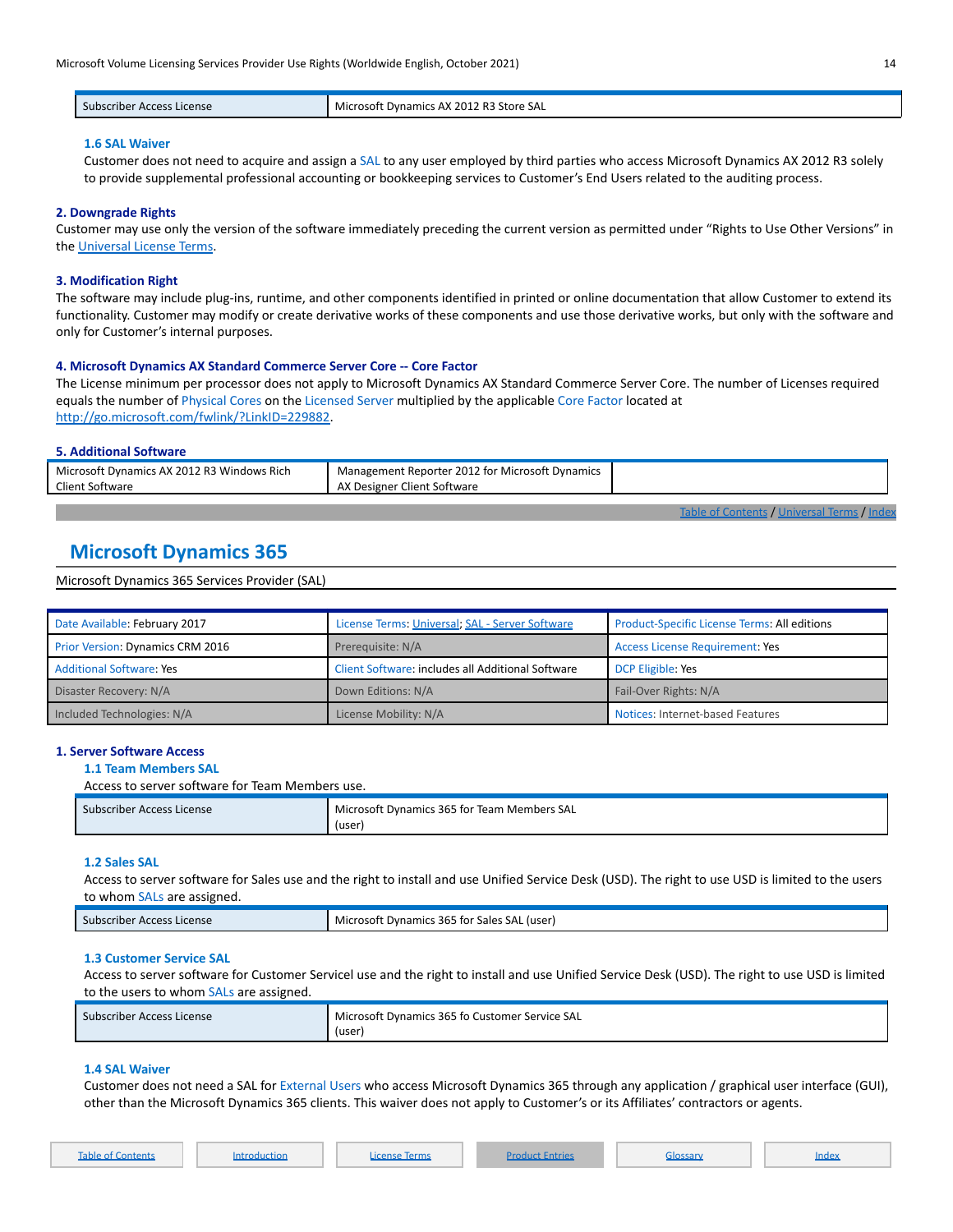### **2. Downgrade Rights**

Customer may use only the version of the software immediately preceding the current version as permitted under "Rights to Use Other Versions" in the [Universal License Terms.](#page-4-1)

### **3. Eligibility for Qualified Offers**

Customers renewing an agreement with Microsoft Dynamics CRM SAL Licenses as of February 1, 2017 may acquire Microsoft Dynamics 365 SAL Qualified Offer Licenses in agreement renewals before October 31, 2019.

### **4. Yammer**

Microsoft Dynamics 365 enables certain customer data to be shared with Yammer. The terms of use under which Customer acquires Yammer apply to the transfer and use of this customer data.

### **5. Dynamics 365 for Team Members SAL**

Existing customers with Team Members licenses acquired prior to May 1, 2019 may use existing and newly acquired Dynamics 365 Team Members SALs in accordance with the Dynamics 365 service description at

<http://download.microsoft.com/download/D/B/3/DB37B5D3-7796-4536-AC8D-8EFDB95CD52F/Team-Members-Grandfathering.pdf> through the duration of their existing agreement and any subsequent subscription term begun prior to December 31, 2020.

### **6. Additional Software**

| Microsoft Dynamics 365 for Microsoft Outlook | Microsoft E-Mail Router and Rule Deployment        | Microsoft Dynamics Reporting Extensions for  |  |  |  |
|----------------------------------------------|----------------------------------------------------|----------------------------------------------|--|--|--|
|                                              | Wizard for Microsoft Dynamics 365                  | Microsoft Dynamics 365                       |  |  |  |
| Microsoft Dynamics 365 Report Authoring      | Microsoft Dynamics 365 Multilingual User Interface | Microsoft Dynamics 365 for supported devices |  |  |  |
| Extensions                                   | (MUI)                                              |                                              |  |  |  |
|                                              |                                                    |                                              |  |  |  |

### <span id="page-14-0"></span>**Microsoft Dynamics NAV**

| ' 2018 (Processor     | 2018                  |
|-----------------------|-----------------------|
| , NAV                 | . ISAL) -             |
| License               | Dynamics              |
| Dynamics              | Microsof <sup>4</sup> |
| Microsof <sup>4</sup> | <b>NAV</b>            |
|                       |                       |

| Date Available: December 2017    | License Terms: Universal; Per Processor, SAL-<br><b>Server Software</b> | Product-Specific License Terms: Yes    |  |
|----------------------------------|-------------------------------------------------------------------------|----------------------------------------|--|
| Prior Version: Dynamics NAV 2017 | Prerequisite: N/A                                                       | <b>Access License Requirement: Yes</b> |  |
| <b>Additional Software: Yes</b>  | Client Software: Includes all Additional Software                       | DCP Eligible: Dynamics NAV (SAL)       |  |
| Disaster Recovery: Yes           | Down Editions: N/A                                                      | Fail-Over Rights: N/A                  |  |
| Included Technologies: N/A       | License Mobility: N/A                                                   | Notices: N/A                           |  |

### **1. Server Software Access**

**1.1 Full User SAL**

Access to the Starter Pack and Extended Pack functionality in the server software across the ERP Solution.

| Subscriber Access License | Microsoft Dynamics NAV 2018 Full User SAL (user) |
|---------------------------|--------------------------------------------------|
|                           |                                                  |

### **1.2 Standard User SAL**

Access to the Starter Pack functionality in the server software across the ERP Solution.

| Subscriber Access License | Microsoft Dynamics NAV 2018 Standard User SAL |
|---------------------------|-----------------------------------------------|
|                           | (user                                         |

### **1.3 Limited User SAL**

Access to the ERP Solution, for purposes of "Read" access to data contained in the ERP Solution or "Write" access through any client accessing the ERP Solution via Microsoft Dynamics NAV API. Write access permits access to up to three table objects with the following exceptions: (a) Limited Users are not authorized to write to any of the following table objects: General Ledger Entry (table number 17), Permission Set (table number 2000000004), Permission (table number 2000000005) or Access Control (table number 2000000053); and (b) for the purpose of this clause 1.3, table objects defined in the Limited Usage Ranges section of the software's license key marked as Included in the Limited Table Access column do not count toward the three table objects.

| Subscriber Access License | Microsoft Dynamics NAV 2018 Limited User SAL<br>(user' |
|---------------------------|--------------------------------------------------------|
|                           |                                                        |

#### **1.4 Allocation of SALs by End User**

| <b>Table of Contents</b> |  | ntroduction |  | <b>License Terms</b> |  | <b>Product Entries</b> |  | <u>Glossan</u> |  | ndex |
|--------------------------|--|-------------|--|----------------------|--|------------------------|--|----------------|--|------|
|--------------------------|--|-------------|--|----------------------|--|------------------------|--|----------------|--|------|

Table of [Contents](#page-1-0) / [Universal](#page-4-1) Terms / [Index](#page-33-0)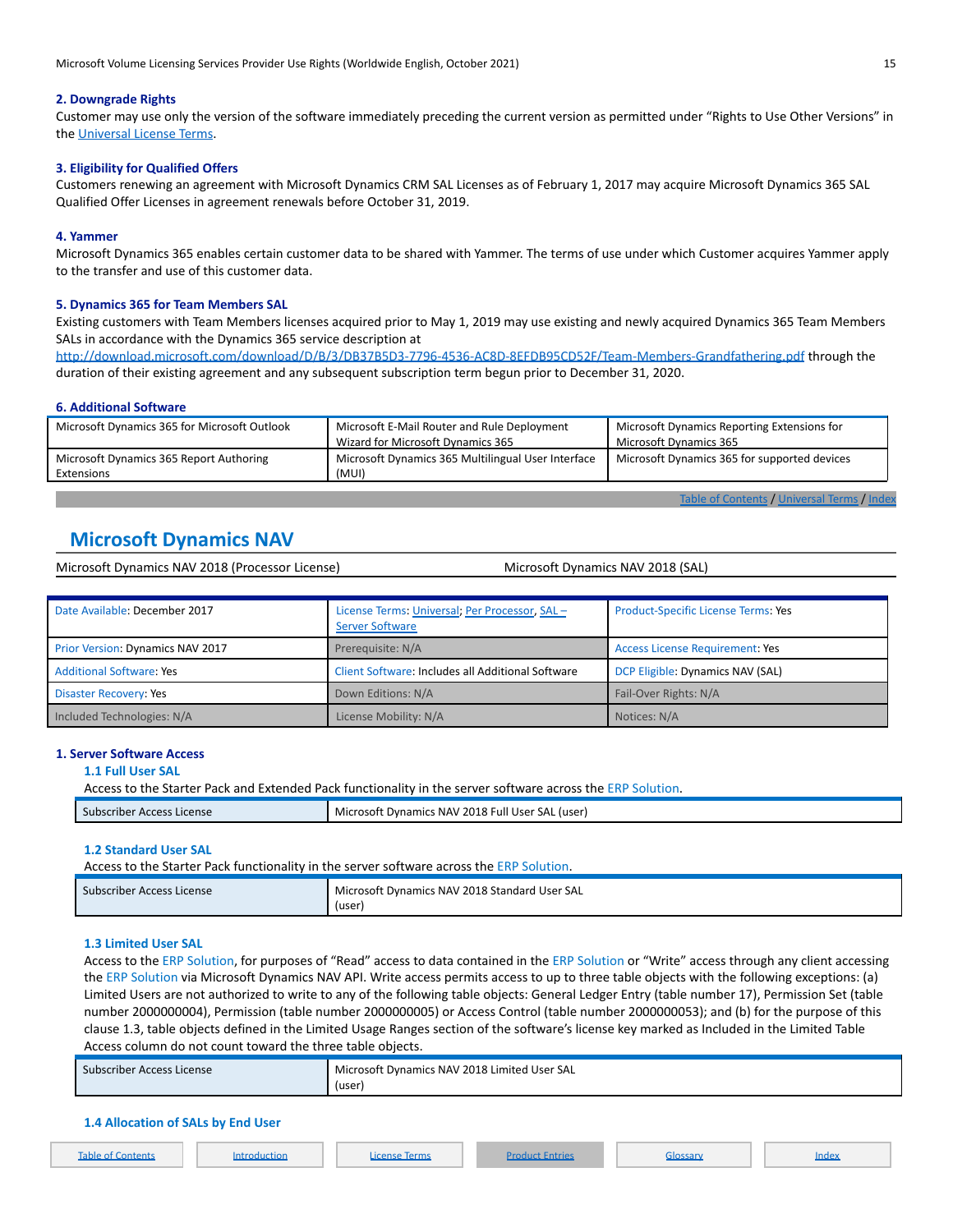Customer must allocate either Standard User SALs or Full User SALs to an End User's users. Customer may not allocate a combination of Full User SALs and Standard User SALs to the same End User. Customer may also allocate Limited User SALs to an End User's users.

### **1.5 SAL Waiver**

For each End User, Customer may permit access without a SAL by one user employed by a third party solely to provide Customer's End User with supplemental professional accounting or bookkeeping services related to the auditing process.

Customer also does not need to acquire and assign SALs to users who are End Users' customers who access Microsoft Dynamics NAV through web services unless the End User is using Microsoft Dynamics NAV in the capacity of a business process outsourcer for its customers.

### **2. Customization Packs per Processor**

Each Processor license permits Customer to customize NAV for End User using one of the following six object types (in the following quantities): Tables (10), Codeunits (100), Pages (100), Reports (100), Queries (100), or XML Ports (100).

### **3. Additional Software**

| Microsoft Dynamics NAV 2018 Windows Rich Client<br>Software | Microsoft Dynamics NAV 2017 SharePoint Client | Microsoft Dynamics NAV for iPad and iPhone App             |
|-------------------------------------------------------------|-----------------------------------------------|------------------------------------------------------------|
| Microsoft Dynamics NAV 2018 Web Client                      | Microsoft Dynamics NAV for Modern Windows App | Microsoft Dynamics NAV for Android Tablet and<br>Phone App |

of [Contents](#page-1-0) / [Universal](#page-4-1) Terms / [Index](#page-33-0)

### <span id="page-15-0"></span>**Microsoft Dynamics GP**

| Microsoft Dynamics GP 2018 (Processor License)<br>Microsoft Dynamics GP 2018 (SAL) |
|------------------------------------------------------------------------------------|
|------------------------------------------------------------------------------------|

| Date Available: December 2017      | License Terms: Universal: Per Processor, SAL -<br><b>Server Software</b> | <b>Product-Specific License Terms: Yes</b> |  |
|------------------------------------|--------------------------------------------------------------------------|--------------------------------------------|--|
| Prior Version: Dynamics GP 2016 R2 | Prerequisite: N/A                                                        | <b>Access License Requirement: Yes</b>     |  |
| <b>Additional Software: Yes</b>    | Client Software: N/A                                                     | DCP Eligible: Dynamics GP (SAL)            |  |
| <b>Disaster Recovery: Yes</b>      | Down Editions: N/A                                                       | Fail-Over Rights: N/A                      |  |
| Included Technologies: N/A         | License Mobility: N/A                                                    | Notices: N/A                               |  |

### **1. Server Software Access**

**1.1 Full User SAL**

Access to of the Starter Pack and Extended Pack functionality in the server software across the ERP Solution.

| r Access Licensel<br><b>Subs</b><br>rine<br>. | 2018 Full<br>. (user'<br>rs GP.<br>User<br>Microsofi<br>Dynamic <sup>r</sup><br>SAL |
|-----------------------------------------------|-------------------------------------------------------------------------------------|
|                                               |                                                                                     |

### **1.2 Standard User SAL**

Access to all of the Starter Pack functionality in the server software across the ERP Solution.

| Subscriber Access License | Microsoft Dynamics GP 2018 Standard User SAL |
|---------------------------|----------------------------------------------|
|                           | (user                                        |

### **1.3 Limited User SAL**

Access to the Self-Serve functionalities: "Read" access to data contained in the ERP Solution; "Write" access via the time and expense functionality; access to Management Reporter Viewer; or access to Business Portal (not available for Microsoft Dynamics GP 2015 R2 or higher).

| Subscriber Access License | Microsoft Dynamics GP 2018 Limited User SAL<br>(user) |
|---------------------------|-------------------------------------------------------|
|---------------------------|-------------------------------------------------------|

### **1.4 Self-Serve User SAL**

Access to "ESS Employee", "ESS Employee – BSS", "ESS PTE Employee", "ESS Employee Manager" and "ESS Purchase Requester", predefined security roles for the purpose of entering and retrieving data personalized to that user.

| Microsoft Dynamics GP 2018 Self-Serve User SAL<br>Subscriber Access License<br>(user |
|--------------------------------------------------------------------------------------|
|--------------------------------------------------------------------------------------|

### **1.5 Allocation of SALs by End User**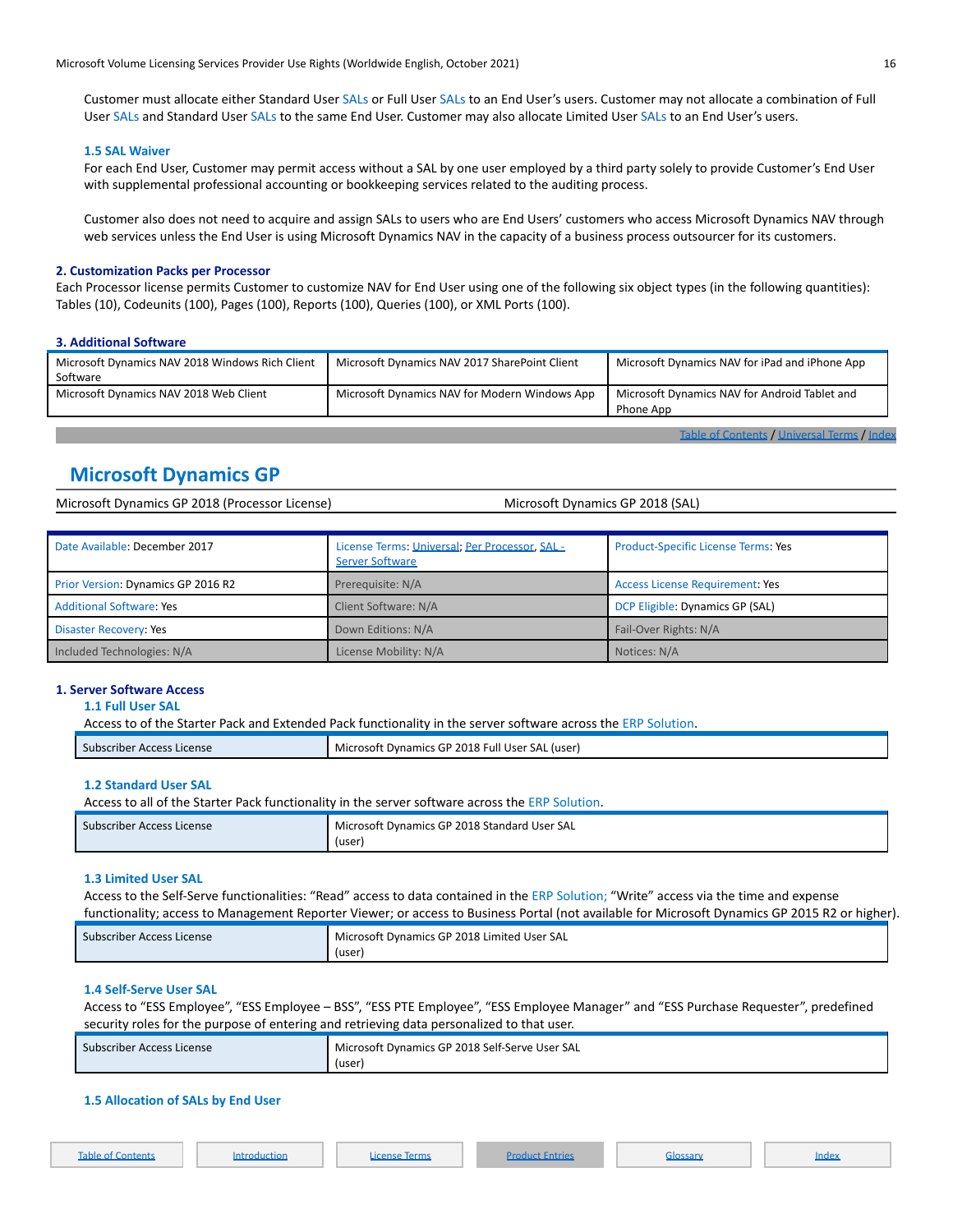Customer must allocate either Standard User SALs or Full User SALs to an End User's users. Customer may not allocate a combination of Full User SALs and Standard User SALs to the same End User. Customer may also allocate Limited User SALs to an End User's users.

### **1.6 SAL Waiver**

For each End User, Customer may permit access without a SAL by one user employed by a third party solely to provide Customer's End User with supplemental professional accounting or bookkeeping services related to the auditing process.

### **2. Hosted Customization Licensed per Processor**

In addition to SALs, Customer must acquire a Dynamics GP processor license prior to running the Hosted Customization. Customer needs to acquire only one processor License per ERP Solution, regardless of how many processors are used.

### **3. Additional Software**

| Microsoft Dynamics GP 2018 Windows Rich Client<br>Software | Management Reporter 2012 for Microsoft<br>* Dynamics GP Designer Client Software | Microsoft Dynamics GP 2018 Web Client       |
|------------------------------------------------------------|----------------------------------------------------------------------------------|---------------------------------------------|
|                                                            |                                                                                  | Table of Contents / Universal Terms / Index |

### <span id="page-16-0"></span>**Microsoft Dynamics SL**

### Microsoft Dynamics SL 2018 (SAL)

| Date Available: May 2018        | License Terms: Universal; SAL - Server Software   | <b>Product-Specific License Terms: All editions</b> |
|---------------------------------|---------------------------------------------------|-----------------------------------------------------|
| Prior Version: Dynamics SL 2015 | Prerequisite: N/A                                 | <b>Access License Requirement: Yes</b>              |
| <b>Additional Software: Yes</b> | Client Software: Includes all Additional Software | DCP Eligible: Dynamics SL 2018 (SAL)                |
| Disaster Recovery: N/A          | Down Editions: N/A                                | Fail-Over Rights: N/A                               |
| Included Technologies: N/A      | License Mobility: N/A                             | Notices: N/A                                        |

### **1. Server Software Access**

**1.1 Full User SAL**

#### Full access to the ERP Solution.

| Subscriber Access License | Microsoft Dynamics SL 2018 Advanced | Microsoft Dynamics SL 2018 Business Essentials Full |
|---------------------------|-------------------------------------|-----------------------------------------------------|
|                           | Management Full User SAL (user)     | User SAL (user)                                     |

### **1.2 Light User SAL**

Limited access to the ERP Solution through means other than the Microsoft Dynamics rich client. A Microsoft Dynamics rich client uses the full product user interface enabling all the functionality available in Microsoft Dynamics.

| Subscriber Access License | Microsoft Dynamics SL 2018 Advanced | Microsoft Dynamics SL 2018 Business Essentials |
|---------------------------|-------------------------------------|------------------------------------------------|
|                           | Management Light User SAL (user)    | Light User SAL (user)                          |

### **1.3 Allocation of SALs by End User**

Customer must allocate either Business Essentials SALs or Advanced Management SALs to an End User's users. Customer may not allocate a combination of Business Essentials and Advanced Management SALs to the same End User.

#### **1.4 SAL Waiver**

For each End User, Customer may permit access without a SAL by one user employed by a third party solely to provide Customer's End User with supplemental professional accounting or bookkeeping services related to the auditing process.

### **2. Downgrade Rights**

Customer may use only the version of the software immediately preceding the current version as permitted under "Rights to Use Other Versions" in the [Universal License Terms.](#page-4-1)

### **3. Additional Software**

| Microsoft Dynamics SL 2018 Windows Rich Client | Microsoft Dynamics SL 2018 Web Apps | Management Reporter 2012 for Microsoft      |
|------------------------------------------------|-------------------------------------|---------------------------------------------|
| Software                                       |                                     | <b>Dynamics SL Designer Client Software</b> |
|                                                |                                     |                                             |

Table of [Contents](#page-1-0) / [Universal](#page-4-1) Terms / [Index](#page-33-0)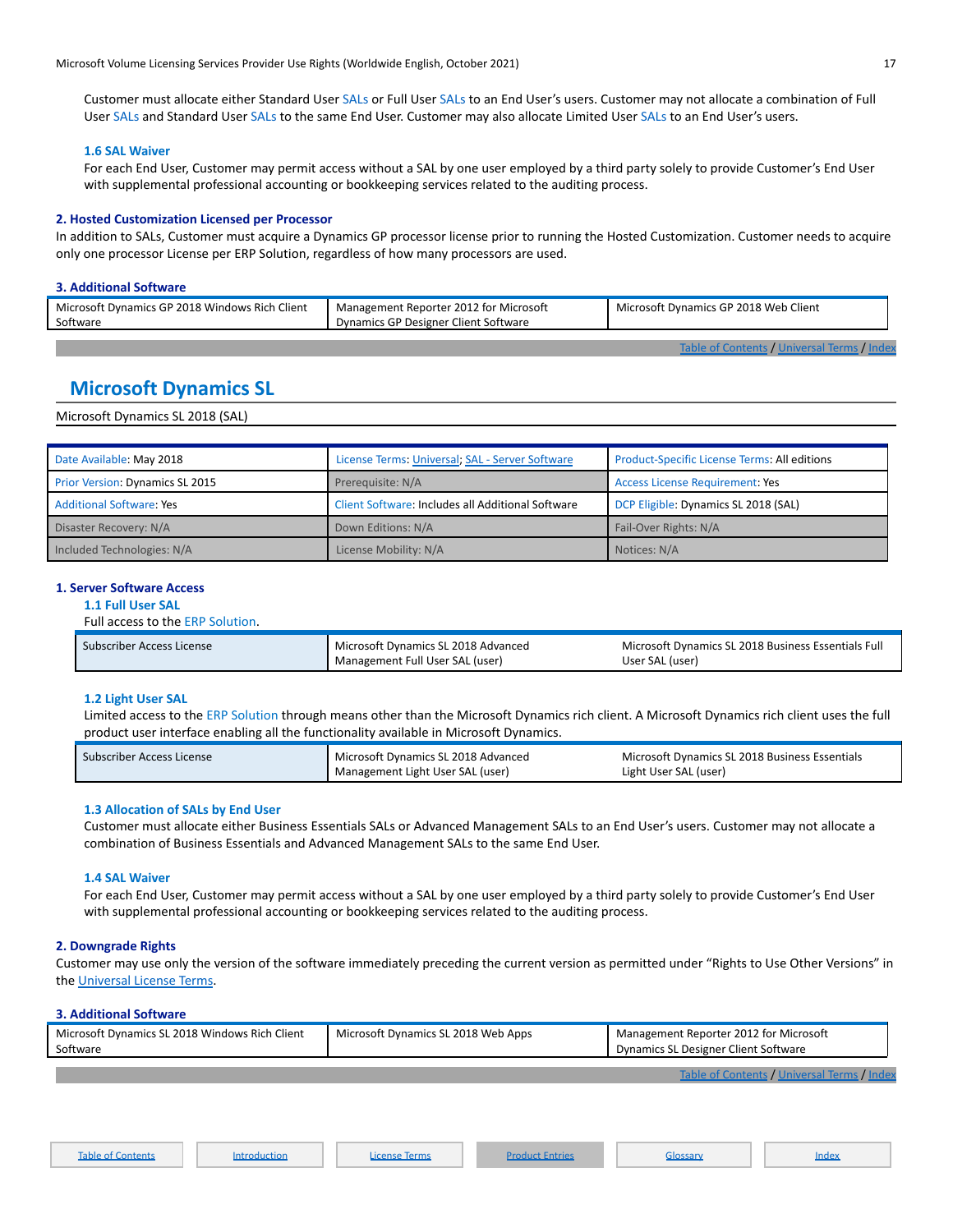### <span id="page-17-0"></span>**Office Applications**

### <span id="page-17-1"></span>**Office Desktop Applications**

Office LTSC Professional Plus 2021 (SAL) Office LTSC Standard 2021 (SAL)

Office Multi Language Pack 2013 (SAL)

| Date Available: October 2021                                        | License Terms: Universal; SALs for Desktop<br><b>Applications</b>                | <b>Product-Specific License Terms: Office Suites</b>                                                                                  |
|---------------------------------------------------------------------|----------------------------------------------------------------------------------|---------------------------------------------------------------------------------------------------------------------------------------|
| Prior Version: Office 2019                                          | Prerequisite: Office Multi Language Pack 2013<br>SALs requires Office suite SALs | Access License Requirement: All editions                                                                                              |
| Additional Software: N/A                                            | Client Software: N/A                                                             | DCP Eligible: All editions                                                                                                            |
| Disaster Recovery: N/A                                              | Down Editions: N/A                                                               | Fail-Over Rights: N/A                                                                                                                 |
| Included Technologies: Office Online Server<br>(Office Suites only) | License Mobility: N/A                                                            | Notices: Bing Maps (Excel and Office Professional<br>Plus); H.264/MPEG-4 and/or VC-1 (Skype for<br>Business); Internet-based Features |

### **1. Office LTSC Professional Plus 2021 and Office LTSC Standard 2021**

Component products in the Suite are available separately under separate SALs.

### **2. Desktop Application Access**

**2.1 Office LTSC Professional Plus 2021 SALs**

| Subscriber Access License | Office LTSC Professional Plus 2021 SAL (user) |
|---------------------------|-----------------------------------------------|
|                           |                                               |

### **2.2 Office LTSC Standard 2021 SALs**

| - Subscriber Access License | Office L<br><b>ITSC Standard 2021 SAL (user)</b> |
|-----------------------------|--------------------------------------------------|
|                             |                                                  |

### **2.3 Office Multi Language Pack 2013 SALs**

| Office<br>r Access License |                                                             |
|----------------------------|-------------------------------------------------------------|
| bscriber                   | -201<br>luser)<br>Pack<br>. Language '<br>SΛ<br>- Mult<br>. |

### **3. Office Online Server – Office Suites**

Office SALs include the use of Office Online Server. Notwithstanding terms to the contrary in the license terms provided with the Office Online Server software, each user for whom Customer obtains an Office LTSC 2021 User SAL may access and use the Office Online Server software. Office Online Server rights are not included with the versions of the software prior to 2016.

Table of [Contents](#page-1-0) / [Universal](#page-4-1) Terms / Inde

### <span id="page-17-2"></span>**Project**

Project 2021 Standard (SAL) Project 2021 Professional (SAL)

| Date Available: October 2021    | License Terms: Universal; SALs for Desktop<br>Application | <b>Product-Specific License Terms: All editions</b> |
|---------------------------------|-----------------------------------------------------------|-----------------------------------------------------|
| Prior Version: Project 2019     | Prerequisite: N/A                                         | <b>Access License Requirement: All editions</b>     |
| <b>Additional Software: N/A</b> | Client Software: N/A                                      | DCP Eligible: Yes                                   |
| Disaster Recovery: N/A          | Down Editions: N/A                                        | Fail-Over Rights: N/A                               |
| Included Technologies: N/A      | License Mobility: N/A                                     | Notices: Internet-based Features                    |

### **1. Desktop Application Access – Project 2021 Standard**

| : Access License<br>Subscriber | luser)<br>Standard SAL<br>וחר |
|--------------------------------|-------------------------------|
|                                |                               |

### **2. Desktop Application Access – Project 2021 Professional** Subscriber Access License Project 2021 Professional SAL (user)

Table of [Contents](#page-1-0) [Introduction](#page-1-1) Introduction [License](#page-4-0) Terms Index [Product](#page-10-0) Entries Index [Glossary](#page-31-0) [Index](#page-33-0)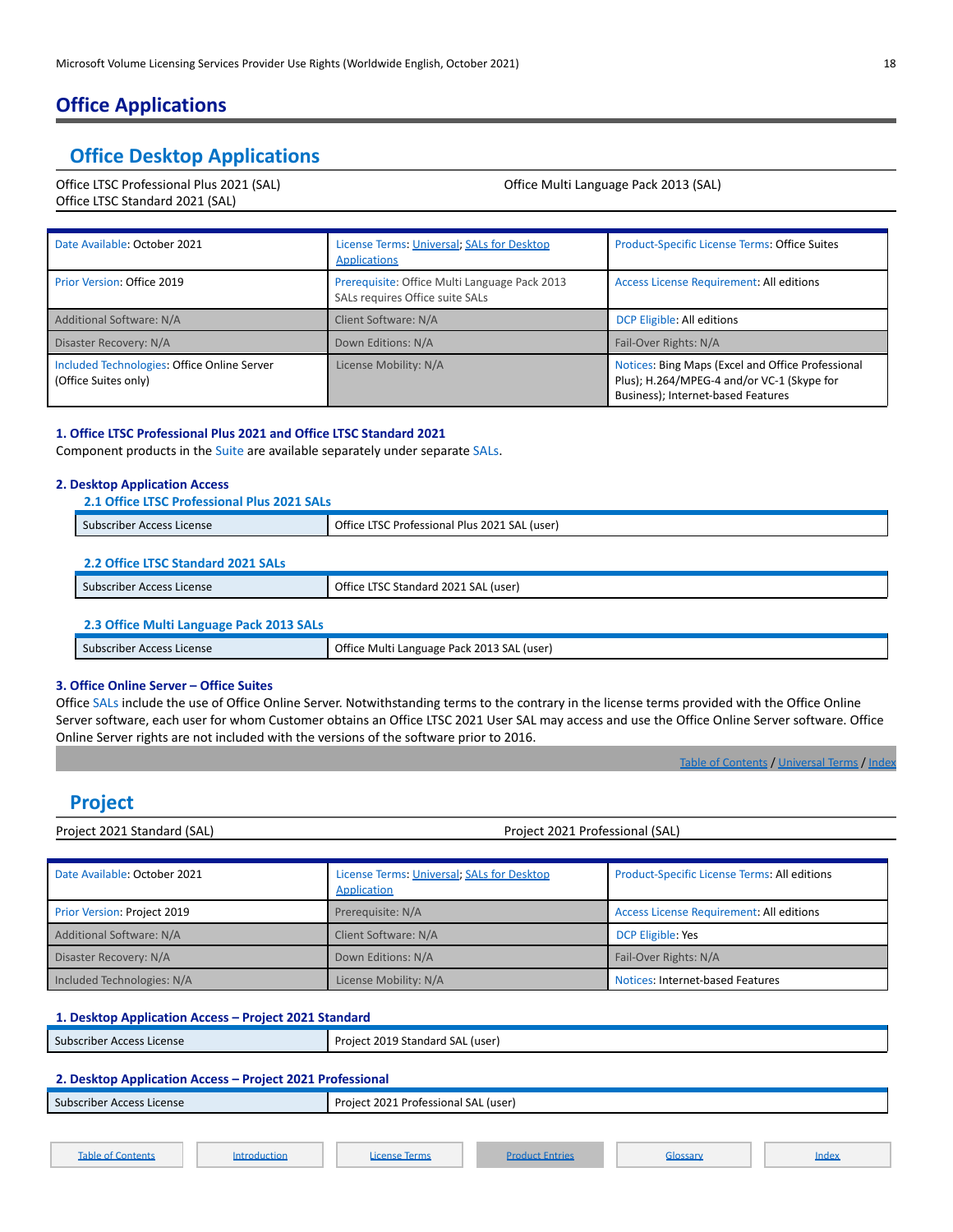Table of [Contents](#page-1-0) / [Universal](#page-4-1) Terms / [Index](#page-33-0)

### <span id="page-18-0"></span>**Visio**

| Visio LTSC Standard 2021 (SAL) | Visio LTSC Professional 2021 (SAL) |
|--------------------------------|------------------------------------|
|                                |                                    |

| Date Available: October 2021     | License Terms: Universal; SALs for Desktop<br><b>Applications</b> | Product-Specific License Terms: N/A             |
|----------------------------------|-------------------------------------------------------------------|-------------------------------------------------|
| <b>Prior Version: Visio 2019</b> | Prerequisite: N/A                                                 | <b>Access License Requirement: All editions</b> |
| Additional Software: N/A         | Client Software: N/A                                              | DCP Eligible: All editions                      |
| Disaster Recovery: N/A           | Down Editions: N/A                                                | Fail-Over Rights: N/A                           |
| Included Technologies: N/A       | License Mobility: N/A                                             | Notices: N/A                                    |

### **1. Desktop Application Access**

| 1.1 Visio LTSC Standard 2021     |                                         |                                             |
|----------------------------------|-----------------------------------------|---------------------------------------------|
| Subscriber Access License        | Visio LTSC Standard 2021 SAL (user)     |                                             |
| 1.2 Visio LTSC Professional 2021 |                                         |                                             |
| Subscriber Access License        | Visio 2021 Professional 2021 SAL (user) |                                             |
|                                  |                                         | Table of Contents / Universal Terms / Index |

### <span id="page-18-1"></span>**Office Servers**

### <span id="page-18-2"></span>**Exchange Server**

Exchange Server 2019 Hosted Exchange Basic (SAL) Exchange Server 2019 Hosted Exchange Standard (SAL and SAL for SA)

Exchange Server 2019 Hosted Exchange Enterprise (SAL and SAL for SA) Exchange Server 2019 Hosted Exchange Enterprise Plus (SAL)

Exchange Server 2019 Hosted Exchange Standard Plus (SAL)

| Date Available: October 2015             | License Terms: Universal; SALs for Server Software | <b>Product-Specific License Terms: All editions</b> |
|------------------------------------------|----------------------------------------------------|-----------------------------------------------------|
| Prior Version: Exchange Server 2016      | Prerequisite: SALs for SA                          | Access License Requirement: N/A                     |
| <b>Additional Software: All editions</b> | Client Software: Includes all Additional Software  | DCP Eligible: All editions                          |
| Disaster Recovery: N/A                   | Down Editions: N/A                                 | Fail-Over Rights: N/A                               |
| Included Technologies: N/A               | License Mobility: N/A                              | Notices: N/A                                        |

### **1. Server Software Access**

### **1.1 Basic SAL**

Outlook Web Access features that enable: E-Discovery, Exchange anti-spam, and Multi-Mailbox Search; Messaging and personal folder access; Internet mail protocol (SMTP, POP, IMAP) and Web browser access via any client; Personal Mail Folders, Address List, Calendar and Tasks (not shared with other users); Support for a single, second level domain for a single user or user organization; and Global Address List

| Subscriber Access License | Exchange Server 2019 Hosted Exchange Basic SAL<br>(user |
|---------------------------|---------------------------------------------------------|

### **1.2 Standard SAL (or equivalent)**

Functionality associated with Basic SAL; Support for a multiple, second level domains for a single user or user organization; Outlook Web Access features that enable: MAPI network protocol; Shared Folders, Address List, Contacts, Tasks and Calendar; Public Folders; Group scheduling, including viewing free/busy times of others; Mobile Notification, Browse and Synchronization; Unified Messaging

| Subscriber Access License                | Exchange Server 2019 Hosted Exchange Standard<br>SAL (user)                                                    |                        | Productivity Suite SAL (user)        |       |
|------------------------------------------|----------------------------------------------------------------------------------------------------------------|------------------------|--------------------------------------|-------|
|                                          | Hosted Exchange Standard SAL for SA (user)<br>Exchange Server 2019 Hosted Exchange Standard<br>Plus SAL (user) |                        | Productivity Suite SAL for SA (user) |       |
| <b>Table of Contents</b><br>Introduction | License Terms                                                                                                  | <b>Product Entries</b> | Glossary                             | Index |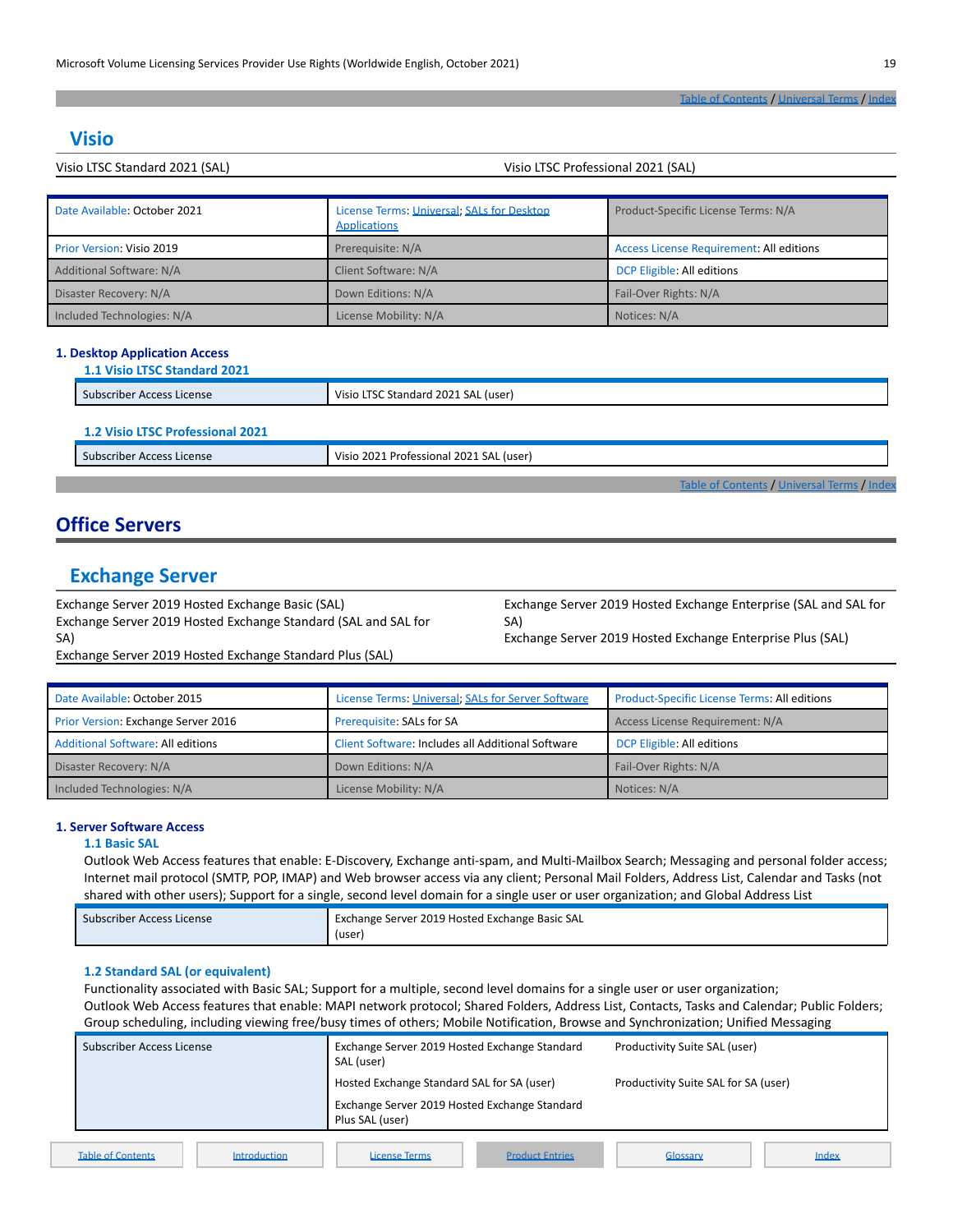### **1.3 Enterprise SAL (or equivalent)**

Functionality associated with the Basic and Standard SALs; Compliance Management; Data Loss Prevention; and In-Place Holds and Archive.

| Subscriber Access License | Exchange Server 2019 Hosted Exchange Enterprise<br>SAL (user) | Exchange Server 2019 Hosted Exchange Enterprise<br>Plus SAL (user) |
|---------------------------|---------------------------------------------------------------|--------------------------------------------------------------------|
|                           | Hosted Exchange Enterprise SAL for SA(user)                   |                                                                    |

### **2. SALs for SA qualifying CALs**

| <b>SAL for SA</b>              | <b>Qualifying CALs</b>                                                    |  |
|--------------------------------|---------------------------------------------------------------------------|--|
|                                | Exchange Server 2019 Standard CAL                                         |  |
| Hosted Exchange Standard SAL   | Core CAL Suite                                                            |  |
|                                | Enterprise CAL Suite                                                      |  |
|                                | Exchange Server 2019 Standard CAL and Exchange Server 2019 Enterprise CAL |  |
| Hosted Exchange Enterprise SAL | Core CAL Suite and Exchange Server 2019 Enterprise CAL                    |  |
|                                | <b>Enterprise CAL Suite</b>                                               |  |

### **3. SAL Waiver – All editions**

Customer does not need SALs for any End User's user or device that accesses Instances of the server software without being directly or indirectly authenticated by Active Directory or Exchange Server.

### **4. Outlook 2019 and Outlook for Mac 2019**

Customer may permit use of one Running Instance of the Outlook 2019 or Outlook for Mac 2019 client software in one Physical OSE or Virtual OSE on a single device used by any user for whom it acquires an Enterprise Plus or Standard Plus user SAL.

### **5. Additional Software**

| $-10o$<br><b>LOOLS</b> |  |
|------------------------|--|
|                        |  |
|                        |  |

### <span id="page-19-0"></span>**Project Server**

Project Server 2019 (SAL)

| Date Available: November 2018             | License Terms: Universal; SALs for Server Software | <b>Product-Specific License Terms: All editions</b> |
|-------------------------------------------|----------------------------------------------------|-----------------------------------------------------|
| Prior Version: Project Server 2016        | Prerequisite: N/A                                  | <b>Access License Requirement: All editions</b>     |
| <b>Additional Software: Yes</b>           | Client Software: Includes all Additional Software  | DCP Eligible: Yes                                   |
| Disaster Recovery: Per Processor editions | Down Editions: N/A                                 | Fail-Over Rights: N/A                               |
| Included Technologies: N/A                | License Mobility: Per Processor editions           | Notices: N/A                                        |

### **1. Server Software Access**

| Subscriber Access License                      | Project Server 2019 SAL (user) | Project 2019 Professional SAL (user) |
|------------------------------------------------|--------------------------------|--------------------------------------|
| $\sim$ $\sim$ $\sim$ $\sim$ $\sim$ $\sim$<br>. |                                |                                      |

### **2. Additional Software**

Software Development Kit

e of [Contents](#page-1-0) / [Universal](#page-4-1) Terms / Inde

### <span id="page-19-1"></span>**SharePoint Server**

SharePoint Server 2019 Standard (SAL and SAL for SA) SharePoint Server 2019 Enterprise (SAL and SAL for SA) SharePoint 2019 Hosting (per Processor)

| Date Available: November 2018                | License Terms: Universal; Per Processor, SALs for<br><b>Server Software</b> | <b>Product-Specific License Terms: All editions</b>             |
|----------------------------------------------|-----------------------------------------------------------------------------|-----------------------------------------------------------------|
| <b>Prior Version: SharePoint Server 2016</b> | Prerequisite: N/A                                                           | <b>Access License Requirement: SharePoint Standard</b><br>(SAL) |
| Additional Software: All editions            | Client Software: Includes all Additional Software                           | DCP Eligible: SAL editions only                                 |
| <b>Table of Contents</b><br>Introduction     | <b>Product Entries</b><br><b>License Terms</b>                              | Glossary<br>Index                                               |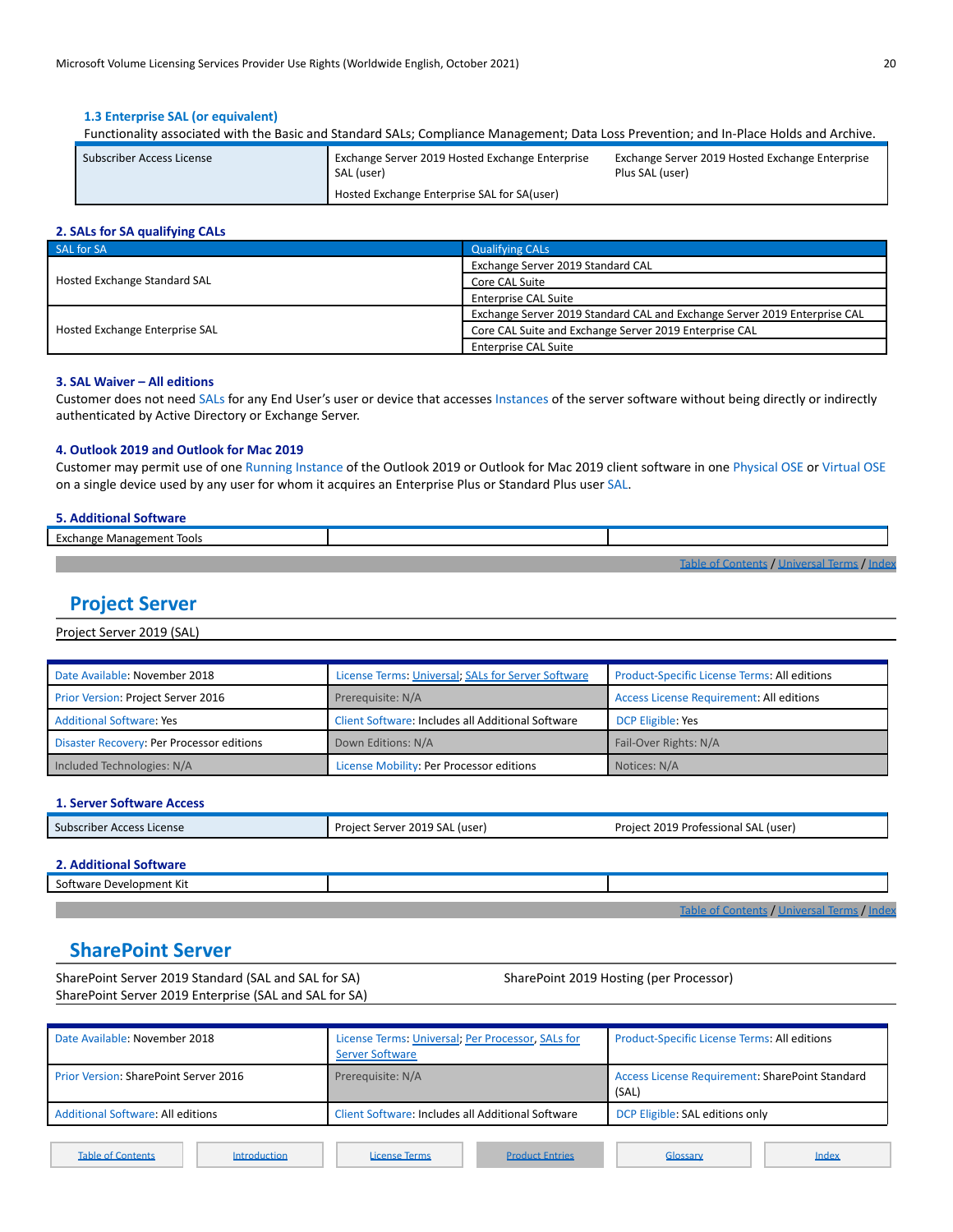| Disaster Recovery: Per Processor editions | Down Editions: N/A                       | Fail-Over Rights: N/A |
|-------------------------------------------|------------------------------------------|-----------------------|
| Included Technologies: N/A                | License Mobility: Per Processor editions | Notices: N/A          |

### **1. Server Software Access**

| Subscriber Access License | SharePoint Server 2019 Standard SAL (user)        | Productivity Suite SAL (user) |
|---------------------------|---------------------------------------------------|-------------------------------|
|                           | SharePoint Server 2019 Standard SAL for SA (user) |                               |

### **1.1 Additional Functionality**

Business Connectivity Services Line of Business Webparts, Office Business Connectivity Services Client Integration, Access Services, InfoPath Forms Services, Enterprise Search, E-discovery and Compl, Excel Services, PowerPivot, PowerView, Visio Services, PerformancePoint Services, Customer Analytics Reports, Advanced Charting

| Subscriber Access License | SharePoint Server 2019 Standard SAL/SAL for SA                     | Productivity Suite SAL/SAL for SA (user) and               |
|---------------------------|--------------------------------------------------------------------|------------------------------------------------------------|
|                           | (user) and SharePoint Server Enterprise SAL/SAL for<br>` SA (user) | SharePoint Server 2019 Enterprise SAL/SAL for<br>SA (user) |

### **2. SALs for SA qualifying CALs**

| SAL for SA                            | <b>Qualifying CALS</b>                                              |  |
|---------------------------------------|---------------------------------------------------------------------|--|
|                                       | SharePoint Server Standard CAL                                      |  |
| SharePoint Server 2019 Standard SAL   | Core CAL Suite                                                      |  |
|                                       | Enterprise CAL Suite                                                |  |
|                                       | SharePoint Server Standard CAL and SharePoint Server Enterprise CAL |  |
| SharePoint Server 2019 Enterprise SAL | Core CAL Suite and SharePoint Server Enterprise CAL                 |  |
|                                       | <b>Enterprise CAL Suite</b>                                         |  |

### **3. Permitted use of SharePoint Hosting**

The requirement for SharePoint Server 2019 SALs are waived to access to content, information, and applications hosted on SharePoint Server software by External Users and internal users accessing the same content, information, and applications as the External Users. Access to, information, and applications hosted on SharePoint Server software that are limited to internal users must be licensed under SharePoint Server SALs.

### **4. SharePoint Hosting – Licensing Based on Processors Used**

### **4.1 Physical OSE**

To run Instances of the server software in the Physical OSE on a Server, you need a license for each physical processor that the Physical OSE uses.

### **4.2 Virtual OSE**

To run Instances of the server software in Virtual OSEs on a Server, you need a license for each virtual processor\* that each of those Virtual OSEs uses. If a Virtual OSE uses a fraction of a virtual processor, the fraction counts as a full virtual processor.

\*A virtual processor is a processor in a virtual (or otherwise emulated) hardware system. Virtual OSEs use virtual processors. Solely for licensing purposes, a virtual processor is considered to have the same number of threads and cores as each physical processor on the underlying physical hardware system. So, for any given Virtual OSEs on a server on which each physical processor provides X logical processors, the number of licenses required is the sum of A) and B) below:

- a. one license for every X logical processors that Virtual OSE uses
- b. one license if the number of logical processors it uses is not a whole number multiple of X

"X," as used above, equals the number of cores, or where relevant, the number of threads in each physical processor.

### **5. Additional Software**

| . . |  |
|-----|--|
|     |  |

Table of [Contents](#page-1-0) / [Universal](#page-4-1) Terms / Inde

### <span id="page-20-0"></span>**Skype for Business Server**

| Skype for Business Server 2019 Standard (SAL and SAL for SA)   | Skype for Business Server 2019 Plus (SAL and SAL for SA)     |
|----------------------------------------------------------------|--------------------------------------------------------------|
| Skype for Business Server 2019 Enterprise (SAL and SAL for SA) | Skype for Business 2019 Enterprise Plus (SAL and SAL for SA) |

| Date Available: November 2018 |              | License Terms: Universal; SALs for Server Software |                        | <b>Product-Specific License Terms: All editions</b> |              |
|-------------------------------|--------------|----------------------------------------------------|------------------------|-----------------------------------------------------|--------------|
|                               |              |                                                    |                        |                                                     |              |
| <b>Table of Contents</b>      | Introduction | License Terms                                      | <b>Product Entries</b> | Glossarv                                            | <b>Index</b> |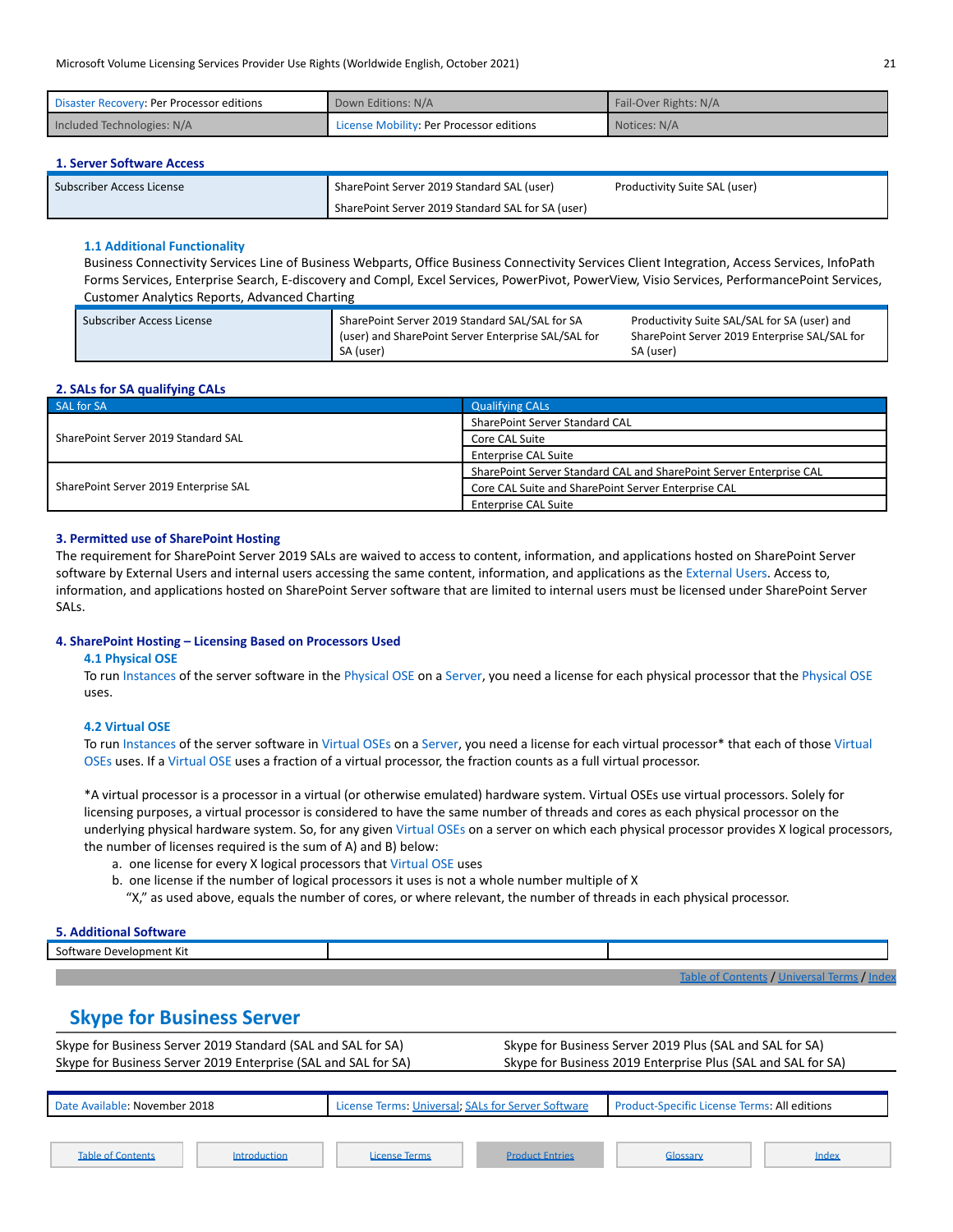| Prior Version: Skype for Business Server 2015         | Prerequisite: SALs for SA                         | <b>Access License Requirement: All Editions</b> |
|-------------------------------------------------------|---------------------------------------------------|-------------------------------------------------|
| <b>Additional Software: All editions</b>              | Client Software: Includes all Additional Software | DCP Eligible: All editions                      |
| Disaster Recovery: N/A                                | Down Editions: N/A                                | Fail-Over Rights: N/A                           |
| Included Technologies: Windows Software<br>Components | License Mobility: N/A                             | Notices: VC-1                                   |

### **1. Server Access**

### **1.1 Standard Functionality**

All Instant Messaging functionality, All Presence functionality, All Group Chat functionality, All PC-to-PC computer audio and video functionality

| Subscriber Access License | Skype for Business Server 2019 Standard SAL (user<br>or device) | Skype for Business Server 2019 Standard SAL for<br>SA (user or device) |
|---------------------------|-----------------------------------------------------------------|------------------------------------------------------------------------|
|                           | Productivity Suite SAL (user)                                   |                                                                        |

### **1.2 Enterprise Functionality**

Functionality associated with Standard SAL; All Audio, Video, and Web Conferencing functionality, All Desktop Sharing functionality, Room Systems functionality, Multiple HD Video Streams functionality

| Subscriber Access License | Skype for Business Server 2019 Enterprise SAL<br>(user or device) | Skype for Business Server 2019 Enterprise SAL for<br>SA (user or device) |
|---------------------------|-------------------------------------------------------------------|--------------------------------------------------------------------------|
|                           | Productivity Suite SAL (user)                                     |                                                                          |

### **1.3 Plus Functionality**

Functionality associated with Standard SAL; All Voice Telephony functionality, All Call Management functionality

| Subscriber Access License | Skype for Business Server 2019 Plus SAL (user or<br>device) | Skype for Business Server 2019 Plus SAL for SA<br>(user or device) |
|---------------------------|-------------------------------------------------------------|--------------------------------------------------------------------|
|---------------------------|-------------------------------------------------------------|--------------------------------------------------------------------|

### **1.4 Enterprise Plus Functionality**

Functionality associated with Standard SAL, Enterprise SAL, and Plus SAL

| Subscriber Access License | Skype for Business Server 2019 Enterprise Plus |  |
|---------------------------|------------------------------------------------|--|
|                           | SAL (user or device)                           |  |

### **1.5 SAL Waiver – All Editions**

Customer does not need SALs for any End User's user or device that accesses Instances of the server software without being directly or indirectly authenticated by Active Directory or Skype for Business Server.

### **2. SALs for SA Qualifying CALs**

| SAL for SA                                    | <b>Qualifying CALs</b>                                                         |  |
|-----------------------------------------------|--------------------------------------------------------------------------------|--|
|                                               | Skype For Business Server 2019 Standard CAL                                    |  |
| Skype For Business Server 2019 Standard SAL   | Core CAL Suite                                                                 |  |
|                                               | <b>Enterprise CAL Suite</b>                                                    |  |
|                                               | Skype For Business Server 2019 Standard CAL and Skype For Business Server      |  |
|                                               | 2019 Enterprise CAL                                                            |  |
| Skype For Business Server 2019 Enterprise SAL | Core CAL Suite and Skype For Business Server Enterprise CAL                    |  |
|                                               | <b>Enterprise CAL Suite</b>                                                    |  |
|                                               | Office 365 Enterprise E3, E4, E5 or, Education A3, E4, A5, or Government E3 or |  |
|                                               | E4 User SL                                                                     |  |
|                                               | Microsoft 365 E3 and E5                                                        |  |
|                                               | Skype for Business Server 2019 Standard CAL and Skype For Business Server      |  |
|                                               | 2019 Plus CAL                                                                  |  |
| Skype For Business Server 2019 Plus SAL       | Core CAL Suite and Skype For Business Server Plus CAL                          |  |
|                                               | Enterprise CAL Suite and Skype For Business Server Plus CAL                    |  |
|                                               | Office 365 Enterprise E4, E5, or, Education E4, A5, or Government E4 User SL   |  |
|                                               | Microsoft 365 E5                                                               |  |

### **3. Skype for Business Web Apps**

### **3.1 Server Role**

Customer may use Skype for Business Web App Server Role on its servers solely in support of Software Services Customer delivers using Skype for Business Server.

Table of [Contents](#page-1-0) [Introduction](#page-1-1) Introduction [License](#page-4-0) Terms Index [Product](#page-10-0) Entries Index [Glossary](#page-31-0) [Index](#page-33-0)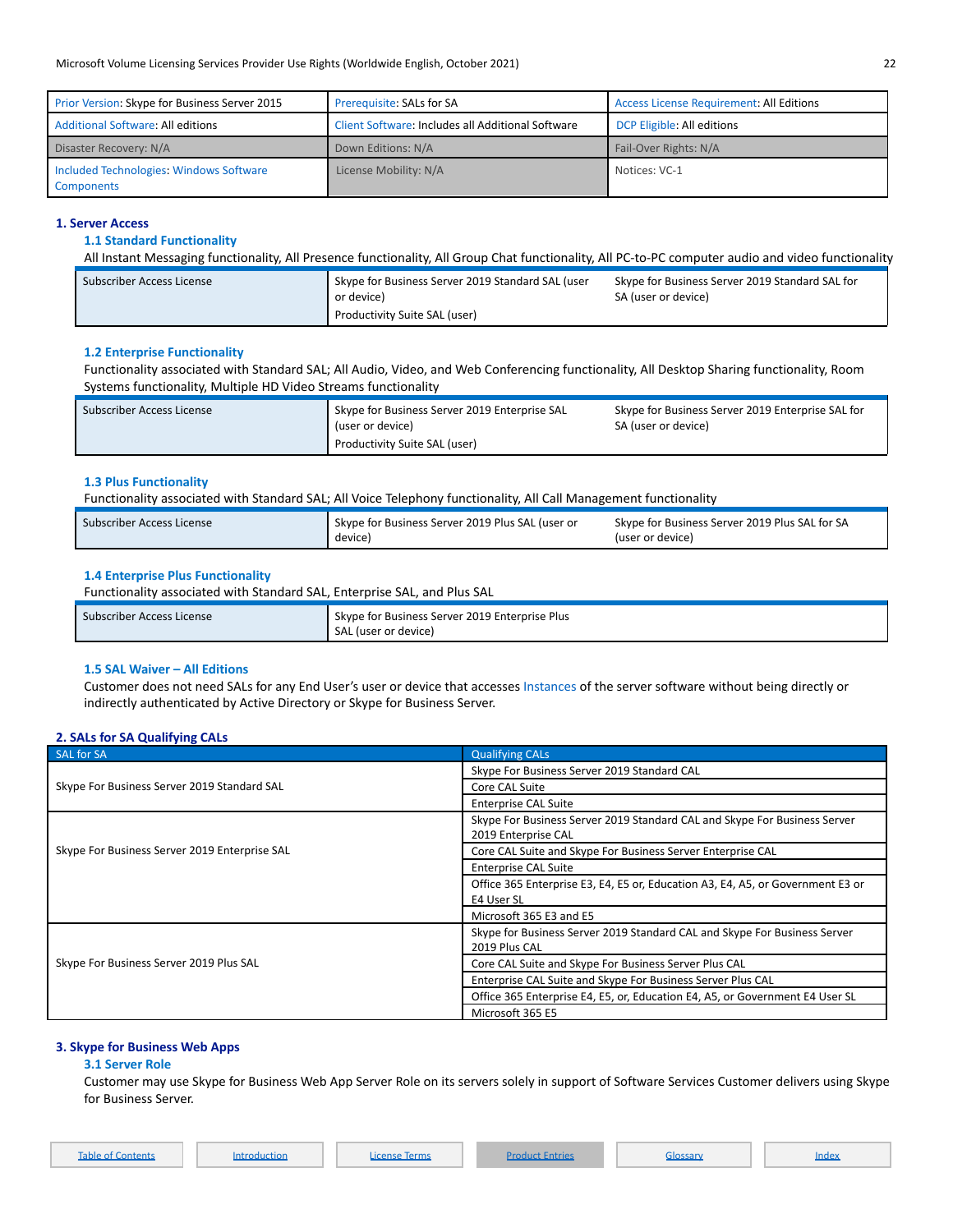### **3.2 Applications**

Each device for which Customer acquires a Device SAL and each user for whom Customer acquires a User SAL may access and use the Skype for Business Web App software solely to support access to and use of Skype for Business Server 2019, in order to view (but not edit) documents.

### **4. Skype for Business Client Software**

Customer may create and run one Instance of the Skype for Business client software in one Physical OSE or Virtual OSE on (a) any device for which Customer acquires a Device SAL or (b) a single device used by any user for whom Customer acquires a User SAL.

#### **5. Additional Software**

| Skype for Business 2015 Web App Plug-in | Administrative Tools | Skype for Business 2015 Group Chat Administration<br>Tool |
|-----------------------------------------|----------------------|-----------------------------------------------------------|
| Topology Builder                        | PowerShell Snap-in   | Skype for Business Server 2015 Attendant                  |
|                                         |                      | Table of Contents / Universal Terms / Index               |

### <span id="page-22-0"></span>**SQL Server**

| SQL Server 2019 Standard Core (Core License)   | SQL Server 2019 Web Core (Core License) |
|------------------------------------------------|-----------------------------------------|
| SQL Server 2019 Enterprise Core (Core License) | SQL Server 2019 Standard (SAL)          |

| Date Available: November 2019                                | License Terms: Universal; Per Core (Applications),<br><b>SALs for Server Software</b>                                                                                                            | <b>Product-Specific License Terms: All editions</b> |
|--------------------------------------------------------------|--------------------------------------------------------------------------------------------------------------------------------------------------------------------------------------------------|-----------------------------------------------------|
| Prior Version: SQL Server 2017                               | Prerequisite: N/A                                                                                                                                                                                | <b>Access License Requirement: SAL editions</b>     |
| <b>Additional Software: All editions</b>                     | <b>Client Software: All editions</b>                                                                                                                                                             | DCP Eligible: SAL editions only                     |
| <b>Disaster Recovery: Core Editions</b>                      | Down Editions: Enterprise to 2008 R2 Datacenter,<br>or any version of Business Intelligence, Standard,<br>Workgroup or Small Business; Standard to any<br>version of Workgroup or Small Business | <b>Fail-Over Rights: Core Editions</b>              |
| Included Technologies: Windows Software<br><b>Components</b> | License Mobility: Core Editions                                                                                                                                                                  | Notices: Internet-based Features                    |

### **1. Server Software Access**

| <b>1.1 SQL Server Standard</b> |                                |
|--------------------------------|--------------------------------|
| Subscriber Access License      | SQL Server 2019 Standard(user) |

### **2. Additional Terms for SQL Server Web Core**

The software may be used only to support public and Internet accessible Web pages, Web sites, Web applications and Web services. It may not be used to support line of business applications (e.g., Customer Relationship Management, Enterprise Resource Management and other similar applications).

### **3. Automatic Updates to Previous Versions of SQL Server**

If the software is installed on Servers or devices running any supported editions of SQL Server prior to SQL Server 2012 (or components of any of them) this software will automatically update and replace certain files or features within those editions with files from this software. This feature cannot be switched off. Removal of these files may cause errors in the software and the original files may not be recoverable. By installing this software on a Server or device that is running such editions Customer consents to these updates in all such editions and copies of SQL Server (including components of any of them) running on that Server or device.

### 4. **Usage Feedback**

SQL Server will send Usage Feedback and Crash Dumps as described in the [privacy statement](https://www.microsoft.com/EN-US/privacystatement/SQLServer/Default.aspx), with the modification that this feature cannot be turned off except by End Users. Customer must [indicate](https://aka.ms/sqlserversplatelemetry) at the time of deployment that the deployed Instance of SQL Server has been licensed under the SPLA agreement.

### **5. Client Software**

| $\lambda$<br>umentation<br>Components<br>レいい | ---<br>≏ctivity<br>Lilent<br>Conne<br>IOOIS |  |
|----------------------------------------------|---------------------------------------------|--|
|                                              |                                             |  |

### **6. Additional Software**

| <b>Client Quality Connectivity</b> |              | Client Tools Backwards Compatibility |                        | <b>Client Tools Connectivity</b> |       |
|------------------------------------|--------------|--------------------------------------|------------------------|----------------------------------|-------|
| Client Tools SDK                   |              | Data Quality Client                  |                        | Distributed Replay Client        |       |
| Documentation Components           |              | Management Tools - Basic             |                        | Management Tools - Complete      |       |
|                                    |              |                                      |                        |                                  |       |
| <b>Table of Contents</b>           | Introduction | License Terms                        | <b>Product Entries</b> | Glossary                         | Index |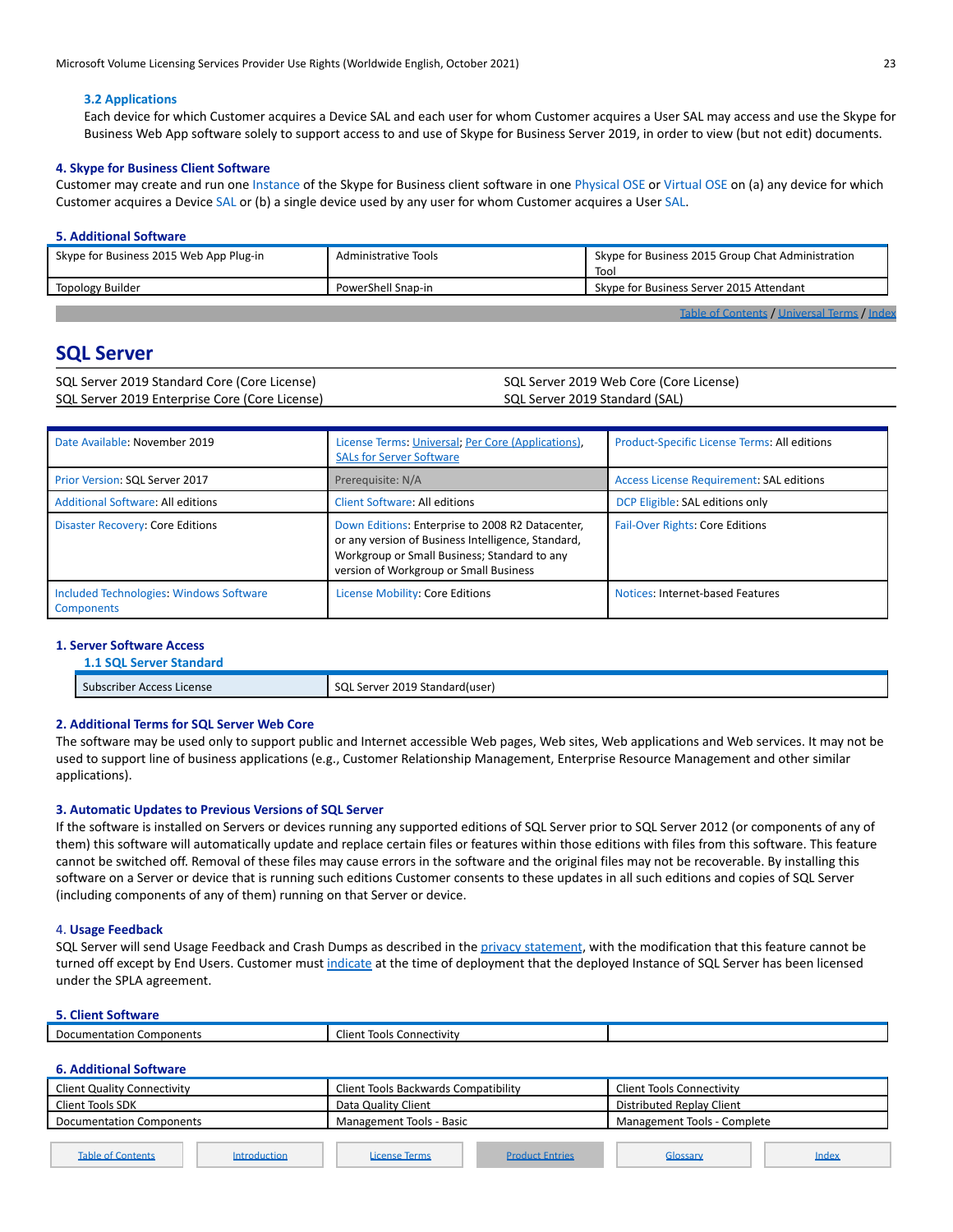Reporting Services Add-in for SharePoint Products | SQL Client Connectivity SDK

Table of [Contents](#page-1-0) / [Universal](#page-4-1) Terms / Inde

### <span id="page-23-0"></span>**Suites**

### <span id="page-23-1"></span>**Cloud Platform Suite**

Cloud Platform Suite (Host License) Cloud Platform Guest (Guest License)

| Date Available: August 2014                                                                                                    | License Terms: Universal: Host/Guest                                                                                                                                                                                                  | <b>Product-Specific License Terms: All editions</b>       |
|--------------------------------------------------------------------------------------------------------------------------------|---------------------------------------------------------------------------------------------------------------------------------------------------------------------------------------------------------------------------------------|-----------------------------------------------------------|
| Prior Version: N/A                                                                                                             | Prerequisite: N/A                                                                                                                                                                                                                     | <b>Access License Requirement: Guest</b>                  |
| Additional Software: N/A                                                                                                       | Client Software: N/A                                                                                                                                                                                                                  | DCP Eligible: N/A                                         |
| Disaster Recovery: N/A                                                                                                         | Down Editions: Guest only (2012 or earlier<br>versions of Windows Server Standard, Windows<br>Server Enterprise, Windows Server Datacenter,<br>Windows Server Essentials, Windows Web Server,<br>Windows HPC Server Operating System) | Fail-Over Rights: N/A                                     |
| Included Technologies: Windows Server, SQL<br>Server, System Center, Windows Azure Pack,<br><b>Windows Software Components</b> | License Mobility: N/A                                                                                                                                                                                                                 | Notices: Internet-based Features, H.264/AVC and<br>$VC-1$ |

#### **1. Restricted Use of Software Components**

The Cloud Platform Suite software includes the following components: Windows Server 2012 R2, System Center 2012 R2, Windows Azure Pack for Windows Server, SQL Server 2012 Standard.

### **2. Additional Terms – Cloud Platform Suite (Host)**

By acquiring a license for the Cloud Platform Suite software, Customer is not acquiring licenses for the individual software components identified above. Customer may use these software components solely as described in this section.

#### **2.1 System Center 2012 R2**

Customer must use this component only to manage the Physical OSEs and Virtual OSEs in its Host Fabric and to manage Instances of the Cloud Platform Guest (licensed separately) and/or instances of non-Microsoft operating systems that are hosted on its Host Fabric.

#### **2.2 Windows Azure Pack**

Customer must use this component for provisioning and deployment of any Physical OSE or Virtual OSE in its Host Fabric.

### **2.3 SQL Server 2012 Standard**

Customer may use this component only to support System Center 2012 R2 and/or Windows Azure Pack. Customer may not use this component to create, configure, query, modify or otherwise use a database that is not directly used by System Center 2012 R2 and/or Windows Azure Pack.

### **2.4 Windows Server 2012 R2**

Customer must use this component as the operating system for Physical OSEs and Virtual OSE running on its Host Fabric. In any Physical OSE or Virtual OSE that uses this component as the operating system, Customer may use all available functionality in this component to deploy, configure, manage and operate its Host Fabric. In any Physical OSE or Virtual OSE that uses this component as the operating system Customer may, however, run only the following applications solely for the following purposes:

- System Center 2012 R2 for the purposes described above;
- Windows Azure Pack for the purposes described above;
- SQL Server 2012 Standard for the purposes described above.

Customer may not run any other application for any other purpose in any Physical OSE or Virtual OSE in its Host Fabric that uses the Windows Server 2012 R2 component as its operating system.

### **2.5. SAL Waiver**

A SAL is not required for other devices to access the Instances of the Cloud Platform Suite software.

|  | <b>Table of Contents</b> |  |
|--|--------------------------|--|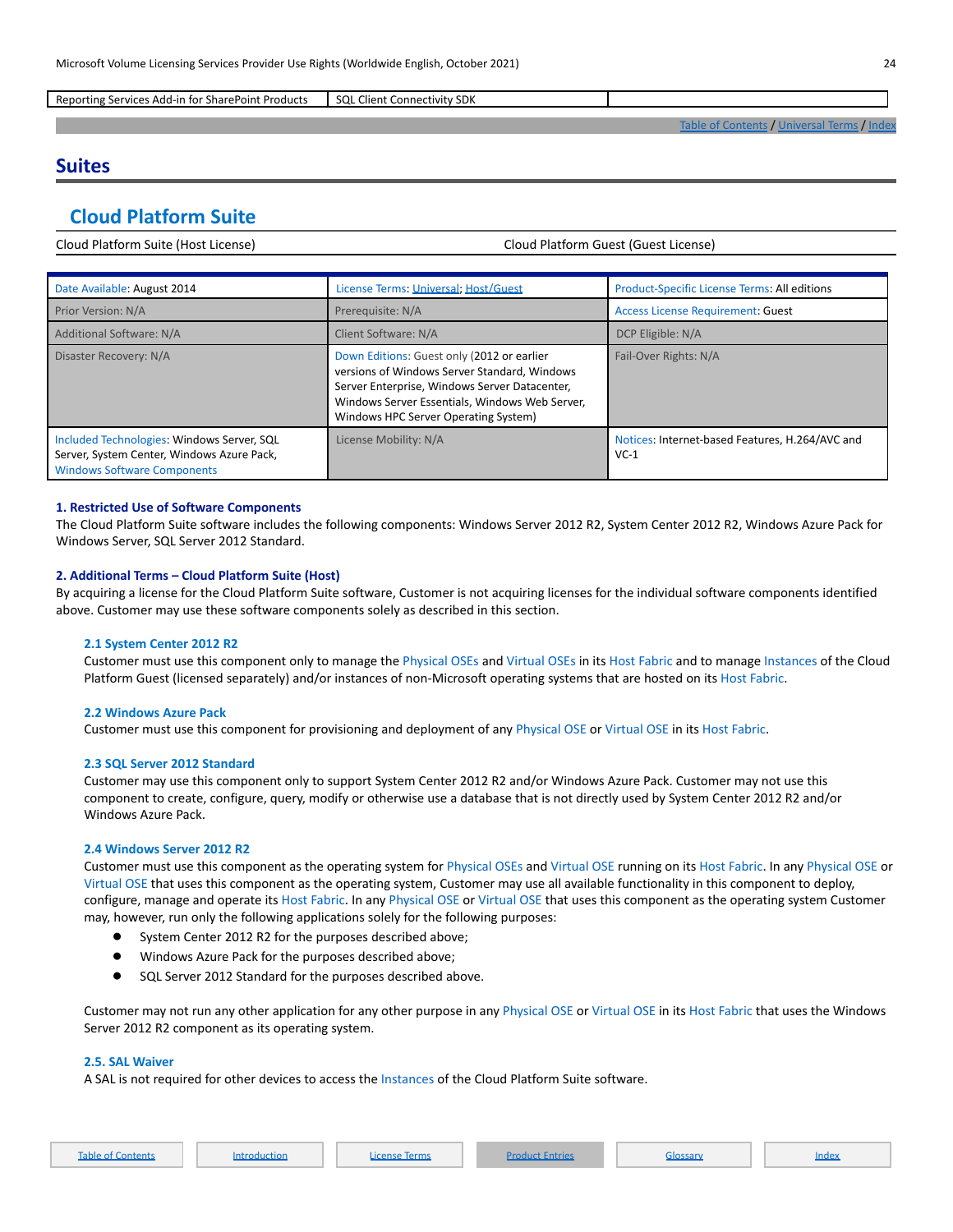### **3. Additional Terms – Cloud Platform (Guest)**

### **3.1 Separate Guest Licenses**

Customer must acquire a separate Microsoft Cloud Platform Guest license for each Instance of the Microsoft Cloud Platform Guest hosted on its Host Fabric.

#### **3.2. Server Software Access**

The license terms applicable to the access of Remote Desktop Services, Application Virtualization for Remote Desktop Services, Rights Management Services and Microsoft Identity Manager functionality in the Windows Server Product Entry apply to access of these functionalities in the Cloud Platform Guest.

### **3.3 Additional Software**

For a list of additional software go to <http://go.microsoft.com/fwlink/?LinkId=290987>.

Table of [Contents](#page-1-0) / [Universal](#page-4-1) Terms / [Index](#page-33-0)

### <span id="page-24-0"></span>**Productivity Suite**

### Productivity Suite (SAL or SAL for SA)

| Date Available: N/A        | License Terms: Universal  | <b>Product-Specific License Terms: All editions</b> |
|----------------------------|---------------------------|-----------------------------------------------------|
| Prior Version: N/A         | Prerequisite: SALs for SA | <b>Access License Requirement: All editions</b>     |
| Additional Software: N/A   | Client Software: N/A      | DCP Eligible: Yes                                   |
| Disaster Recovery: N/A     | Down Editions: N/A        | Fail-Over Rights: N/A                               |
| Included Technologies: N/A | License Mobility: N/A     | Notices: N/A                                        |

#### **1. Additional Terms for Productivity Suite**

Productivity Suite SAL and Productivity SAL for SA provides rights equivalent to the following SALs: Hosted Exchange Standard SAL, Skype for Business Server 2019 Standard and Enterprise SAL, and SharePoint Server 2019 Standard SAL. See Product Entries for these products.

### **2. SALs for SA qualifying CALs**

| SAL for SA                                           | <b>Qualifying CALs</b> |
|------------------------------------------------------|------------------------|
| Productivity Suite SAL (for Core CAL Suite SA)       | Core CAL Suite         |
|                                                      | Enterprise CAL Suite   |
| Productivity Suite SAL (for Enterprise CAL Suite SA) | Enterprise CAL Suite   |
|                                                      |                        |

of [Contents](#page-1-0) / [Universal](#page-4-1) Terms / Inde

### <span id="page-24-1"></span>**System Center**

| System Center 2019 Standard (Core License)     | System Center 2019 Data Protection Manager (SAL) |
|------------------------------------------------|--------------------------------------------------|
| System Center 2019 Datacenter (Core License)   | System Center 2019 Operations Manager (SAL)      |
| System Center Configuration Manager 1606 (SAL) | System Center 2019 Orchestrator (SAL)            |
| System Center Endpoint Protection 1606 (SAL)   | System Center 2019 Service Manager (SAL)         |

| Date Available: March 2019                                                          | License Terms: Universal; Per Core<br>(Management), SALs for Management Servers | Product-Specific License Terms: All editions    |
|-------------------------------------------------------------------------------------|---------------------------------------------------------------------------------|-------------------------------------------------|
| Prior Version: System Center 2016                                                   | Prerequisite: N/A                                                               | <b>Access License Requirement: SAL editions</b> |
| Additional Software: N/A                                                            | <b>Client Software: All editions</b>                                            | DCP Eligible: SALs only                         |
| <b>Disaster Recovery: All Editions</b>                                              | Down Editions: N/A                                                              | Fail-Over Rights: N/A                           |
| Included Technologies: SQL Server Technology;<br><b>Windows Software Components</b> | License Mobility: N/A                                                           | Notices: Bing Maps; Internet-based Features     |

### **1. No Copying or Distributing Data Sets – All Editions**

Customer may not copy or distribute any data set (or any portion of a data set) included in the software.

### **2. License Waivers – All editions**

Customer does not need core Licenses or SALs for:

● any OSEs in which there are no Running Instances of software,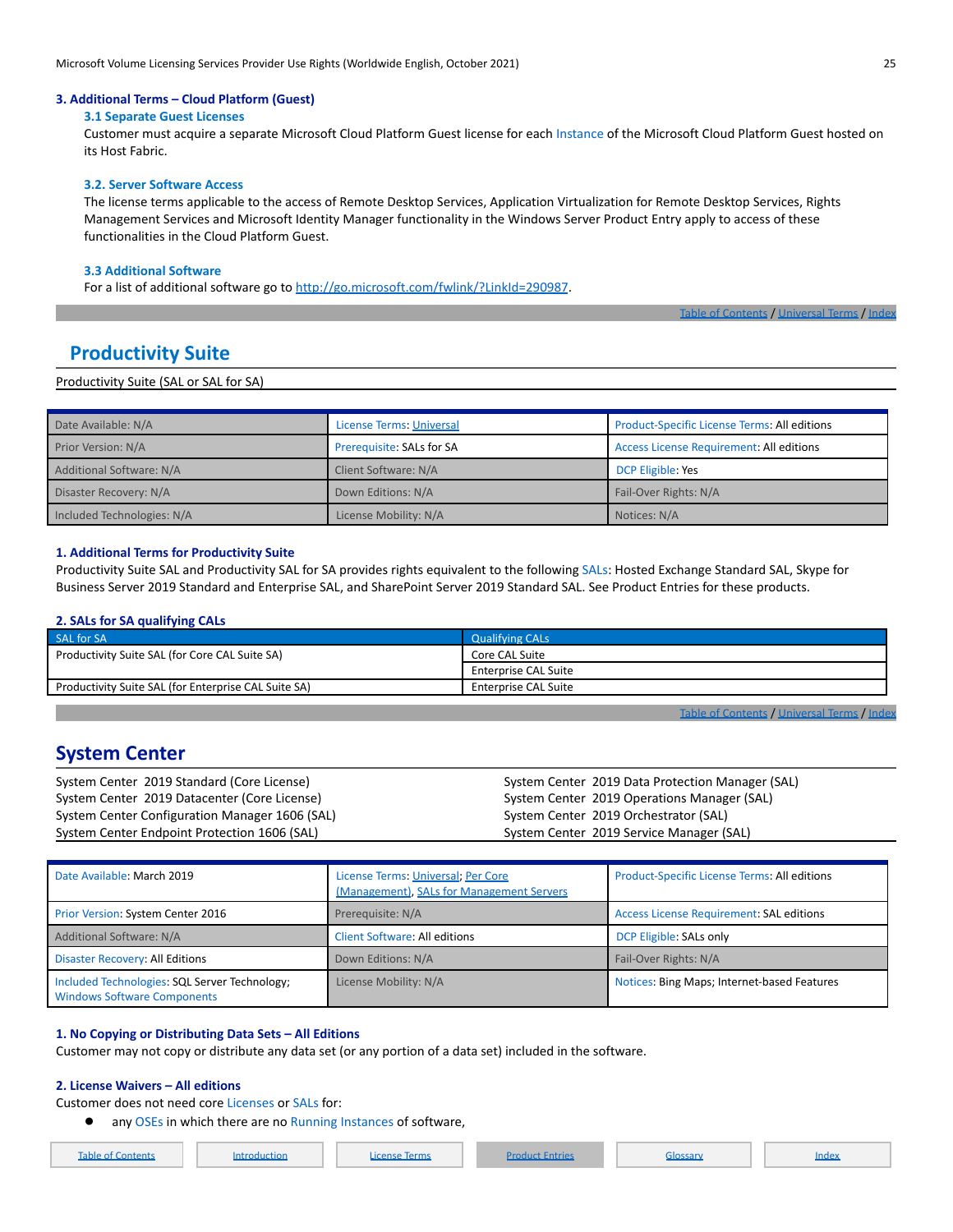- any of Customer's network infrastructure devices functioning only for the purpose of transmitting network data and not running Windows Server,
- conversion of OSEs from Physical OSE to Virtual OSE, or
- any devices solely monitored or managed for the status of hardware components with respect to system temperature, fan speed, power on/off, system reset, or CPU availability.

#### **3. Additional Terms for System Center Datacenter and Standard**

Customer may Manage Licensed Servers using System Center Endpoint Protection, subject to the License Model terms.

#### **4. Windows Server Containers without Hyper-V Isolation**

Customer may Manage any number of OSEs instantiated as Windows Server Containers without Hyper-V isolation on the Licensed Server.

### **5. Additional Terms for System Center Configuration Manager, System Center Data Protection Manager, System Center Operations Manager, System Center Orchestrator and System Center Service Manager**

Customer must assign Client OSE SALs to devices shared by one or more users, unless all of the users are assigned Client User SALs.

#### **6. Server Software Access -- System Center Configuration Manager**

| Subscriber Access License | I System Center Configuration Manager 1606 SAL<br>(client OSE or user) |
|---------------------------|------------------------------------------------------------------------|
|---------------------------|------------------------------------------------------------------------|

### **7. Server Software Access -- System Center Data Protection Manager**

| - Subscriber Access License | System Center 2019 Data Protection Manager SAL |  |
|-----------------------------|------------------------------------------------|--|
|                             | (client OSE or user)                           |  |

### **8. Server Software Access -- System Center Endpoint Protection**

| Subscriber Access License | System Center Endpoint Protection 1606 SAL (user |  |
|---------------------------|--------------------------------------------------|--|
|                           | or device)                                       |  |

#### **9. Server Software Access -- System Center Operations Manager**

| Subscriber Access License | System Center 2019 Operations Manager SAL<br>(Client OSE or user) |
|---------------------------|-------------------------------------------------------------------|
|                           |                                                                   |

### **10. Server Software Access -- System Center Orchestrator**

| Subscriber Access License | System Center 2019 Orchestrator SAL (Cleint OSE |
|---------------------------|-------------------------------------------------|
|                           | or user)                                        |

### **11. Server Software Access -- System Center Service Manager**

| Subscriber Access License | System Center 2019 Service Manager SAL (Client |
|---------------------------|------------------------------------------------|
|                           | OSE or user)                                   |

### **12. SQL Server Technology**

Customer may run any number of Instances of any SQL Server database software included in the Product in one OSE for the limited purpose of supporting that Product and any other Product that includes SQL Server database software.

### **13. Substitution of Scan Engines – System Center Endpoint Protection**

Microsoft may substitute comparable software and files for System Center Endpoint Protection anti-virus and anti-spam software, signature files and content filtering data files.

#### **14. Client Software**

### **14.1 Client Software –System Center Data Protection Manager, System Center Operations Manager, System Center Orchestrator, System Center Service Manager and System Center Configuration Manager 1606**

### If the product includes any of the following componets, such compoents are considered Client Software for that product.

| <b>Configuration Manager Client</b>      | Device Management Point            | Custom Updates Publishing Tool                 |
|------------------------------------------|------------------------------------|------------------------------------------------|
| Distribution Point                       | <b>Fallback Status Point</b>       | Inventory Tool for Microsoft Updates           |
| PXE Service Point                        | Audit Collection Services software | Power Shell                                    |
| Business Intelligence Development Studio | <b>Legacy Components</b>           | <b>Notification Services Client Components</b> |
| Reporting Services Shared Tools          | Software Development Kit           | <b>Management Point</b>                        |

|  |  | <b>Table of Contents</b> |
|--|--|--------------------------|
|  |  |                          |

Table of [Contents](#page-1-0) [Introduction](#page-1-1) Introduction [License](#page-4-0) Terms Index [Product](#page-10-0) Entries Index [Glossary](#page-31-0) [Index](#page-33-0)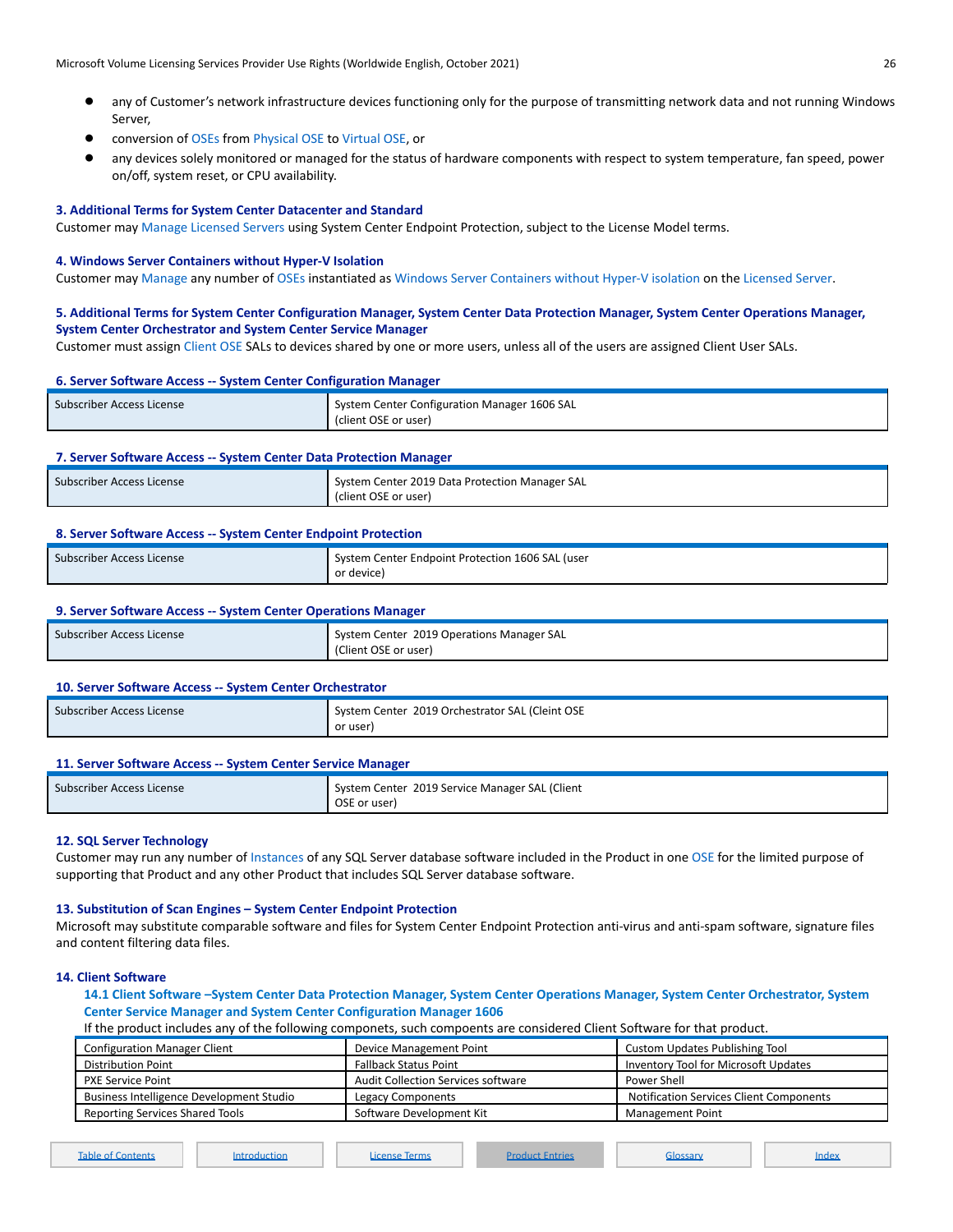| <b>Reporting Point</b>                      | Secondary Site Server                       | Server Locator Point                       |
|---------------------------------------------|---------------------------------------------|--------------------------------------------|
| Software Update Point                       | <b>State Migration Point</b>                | System Health Validator Point              |
| Out of Band Service Point                   | <b>Connector Framework</b>                  | Analysis Services Shared Tools             |
| <b>Connectivity Components</b>              | <b>Management Tools</b>                     | Data warehouse management server           |
| <b>SQL Server Shared Tools</b>              | <b>SQL Server Books Online</b>              | Service Manager console                    |
| AVIcode Incident Snapshot Utility           | AVIcode Intercept Agent                     | AVIcode SharePoint Application Cartridge   |
| AVIcode Advisor 5.7                         | AVIcode Intercept uX Management Pack for    | AVIcode SharePoint Application Management  |
|                                             | <b>Operations Manager</b>                   | Pack for Operations Manger                 |
| <b>Quick Integration Kit</b>                | <b>Opalis Integration Server</b>            | Data Protection Manager Remote Comand-Line |
| <b>SQL XML Client Features</b>              | SQL Server Mobile Server Tools              | Data warehouse Database                    |
| Self-service portal                         | AVIcode Incident Upload Utility             | AVIcode Intercept SE-Viewer                |
| AVIcode BizTalk Application Cartridge       | <b>AVIcode Reporting Services Cartridge</b> | AVIcode .NET Enterprise Management Pack    |
| AVIcode BizTalk Application Management Pack | AVIcode Reporting Services Management Pack  | Opalis Operator Console Installer          |
| Data Protection Manager Agent               | Virtual Machine Manager Self Service Portal | Server Application Virtualization          |
| <b>VMRC Client</b>                          | Physical to Virtual Agent                   |                                            |

### **14.2 Client Software –System Center 2019 Datacenter and Standard**

| Client Software includes all components of the product except the following. |                                      |                                   |  |
|------------------------------------------------------------------------------|--------------------------------------|-----------------------------------|--|
| Unified Installer                                                            | <b>Configuration Manager Console</b> | Device Management Point           |  |
| Administrator Console                                                        | Service Manager Console              | Opalis Operator Console Installer |  |
| SQL Server                                                                   | All other Management Consoles        |                                   |  |

Table of [Contents](#page-1-0) / [Universal](#page-4-1) Terms / [Index](#page-33-0)

### <span id="page-26-0"></span>**Virtualization Hosting**

### <span id="page-26-1"></span>**Microsoft Application Virtualization Hosting for Desktops**

Microsoft Application Virtualization Hosting for Desktops (SAL)

| Date Available: November 2015 | License Terms: Universal; SALs for Server Software | Product-Specific License Terms: Yes    |
|-------------------------------|----------------------------------------------------|----------------------------------------|
| Prior Version: N/A            | Prerequisite: Microsoft Dynamics NAV 2013 R2       | <b>Access License Requirement: Yes</b> |
| Additional Software: N/A      | Client Software: N/A                               | DCP Eligible: Yes                      |
| Disaster Recovery: N/A        | Down Editions: N/A                                 | Fail-Over Rights: N/A                  |
| Included Technologies: N/A    | License Mobility: N/A                              | Notices: N/A                           |

**1. Server Software Access**

| Subscriber Access License | Microsoft Application Virtualization Hosting for |
|---------------------------|--------------------------------------------------|
|                           | Desktop SAL (user)                               |

### **2. Application Virtualization with Microsoft Products and Components of Microsoft Products**

The following Microsoft products may be used with Microsoft Application Virtualization Hosting for Desktops or other third-party application virtualization technologies: Microsoft Dynamics NAV 2013 R2.

Table of [Contents](#page-1-0) / [Universal](#page-4-1) Terms / [Index](#page-33-0)

### <span id="page-26-2"></span>**Microsoft User Experience Virtualization Hosting for Desktops**

Microsoft User Experience Virtualization Hosting for Desktops v2.1 (SAL)

| Date Available: March 2015 | License Terms: Universal: SALs for Server Software | <b>Product-Specific License Terms: Yes</b> |
|----------------------------|----------------------------------------------------|--------------------------------------------|
| Prior Version: N/A         | Prerequisite: N/A                                  | <b>Access License Requirement: Yes</b>     |
| Additional Software: N/A   | Client Software: N/A                               | DCP Eligible: Yes                          |
| Disaster Recovery: N/A     | Down Editions: N/A                                 | Fail-Over Rights: N/A                      |
| Included Technologies: N/A | License Mobility: N/A                              | Notices: N/A                               |

Table of [Contents](#page-1-0) [Introduction](#page-1-1) Intervention [License](#page-4-0) Terms [Product](#page-10-0) Entries [Index](#page-33-0) Clossary Index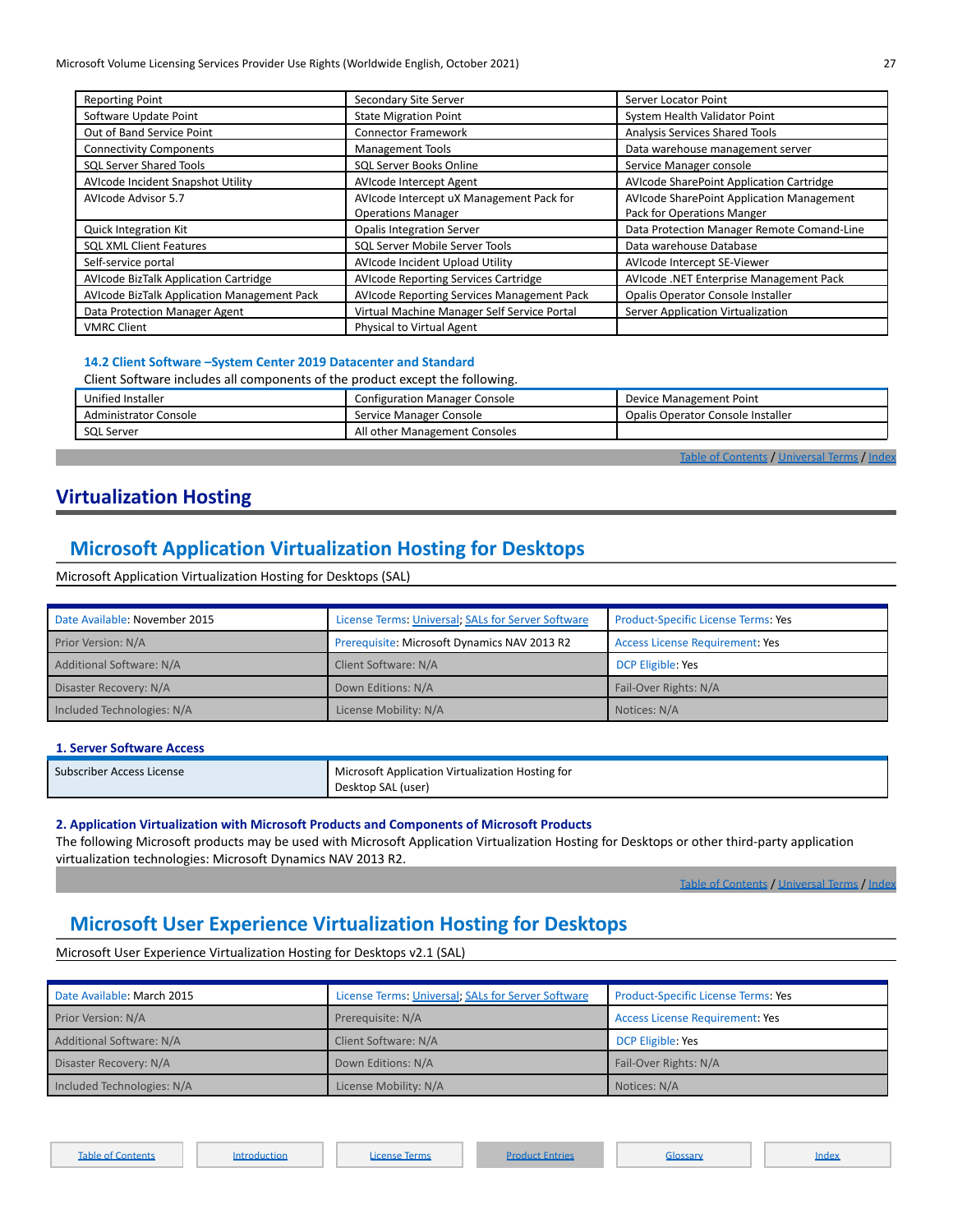### **1. Server Software Access**

| Subscriber Access License | Microsoft User Experience Virtualization Hosting |
|---------------------------|--------------------------------------------------|
|                           | for Desktop v2.1 SAL (user)                      |

### **2. Additional Terms**

Microsoft User Experience Virtualization Hosting for Desktops v2.1 may be provided only in conjunction with desktops delivered as a service under SPLA using Windows Server or Windows Server and Windows Server Remote Desktop Services (RDS) or similar technology. The software may not be used with the Windows desktop operating system. Users to whom Customer delivers desktops using Windows Server and Windows Server Remote Desktop Services (RDS) or similar technology also require Windows Server RDS SALs.

Table of [Contents](#page-1-0) / [Universal](#page-4-1) Terms / [Index](#page-33-0)

### <span id="page-27-0"></span>**Visual Studio**

### <span id="page-27-1"></span>**Visual Studio**

Visual Studio Enterprise 2019 (SAL) Visual Studio Professional 2019 (SAL) Visual Studio Test Professional 2019 (SAL)

| Date Available: April 2019                                                                                                                                                    | License Terms: Universal; SALs for Desktop<br><b>Applications</b> | Product-Specific License Terms: All editions                                 |
|-------------------------------------------------------------------------------------------------------------------------------------------------------------------------------|-------------------------------------------------------------------|------------------------------------------------------------------------------|
| Prior Version: Visual Studio 2017                                                                                                                                             | Prerequisite: N/A                                                 | <b>Access License Requirement: All Editions</b>                              |
| Additional Software: N/A                                                                                                                                                      | Client Software: N/A                                              | DCP Eligible: All editions                                                   |
| Disaster Recovery: N/A                                                                                                                                                        | Down Editions: N/A                                                | Fail-Over Rights: N/A                                                        |
| Included Technologies: SQL Server Technology,<br>Windows Software Components, Microsoft<br>SharePoint, Windows SDK, Microsoft Office<br>Components, Microsoft Advertising SDK | License Mobility: N/A                                             | Notices: Internet-based Features, Bing Maps,<br>H.264/MPEG-4 AVC and/or VC-1 |

### **1. Desktop Application Access**

| 1.1 Visual Studio Enterprise 2019   |                                          |  |
|-------------------------------------|------------------------------------------|--|
| Subscriber Access License           | Visual Studio Enterprise 2019 SAL (user) |  |
|                                     |                                          |  |
| 1.2 Visual Studio Professional 2019 |                                          |  |
|                                     |                                          |  |

| Subscriber                  | Visual Studio Professional 2019 SAL ( |
|-----------------------------|---------------------------------------|
| <sup>.</sup> Access License | . (user)                              |
|                             |                                       |

### **1.3 Visual Studio Test Professional 2019**

| <b>Subsc</b><br>; License<br>$\sim$ $\sim$ $\sim$ $\sim$<br>scribei<br>ACCESS | SAL<br><b>Mic</b><br>วก1<br>(user)<br>. Professional<br>Test<br>Studio<br>$\overline{\phantom{a}}$<br>$\mathbf{u}$<br>$\overline{\phantom{a}}$<br>. |
|-------------------------------------------------------------------------------|-----------------------------------------------------------------------------------------------------------------------------------------------------|
|                                                                               |                                                                                                                                                     |

### **2. Build Devices and Visual Studio Build Tools**

Customer may install copies of the files from Visual Studio Professional, Visual Studio Enterprise, or from Visual Studio Build Tools onto its build devices, including physical devices and virtual machines or containers on those devices, , or hosted on Microsoft Azure for Customer, (collectively, "Build Devices"). Licensed Users may use these files on Customer's Build Devices solely to compile, build, and verify programs developed by using Visual Studio Professional or Visual Studio Enterprise, or to run quality or performance tests of those programs as part of the build process.

#### **3. Utilities**

Customer may copy and install the Utilities listed at <https://aka.ms/vs/16/utilities> onto its devices solely to debug and deploy programs and databases that Customer's Licensed Users develop with the Visual Studio Professional and Visual Studio Enterprise. Utilities are designed for temporary use. Microsoft may not be able to patch or update Utilities separate from the Visual Studio software, and some Utilities by their nature may make it possible for others to access devices on which the Utilities are installed. Customer should delete all the Utilities installed onto a device when finished debugging or deploying Licensed Users' programs and databases. Microsoft is not responsible for any third-party use or access of devices, or of the programs or databases on devices, on which the Utilities have been installed.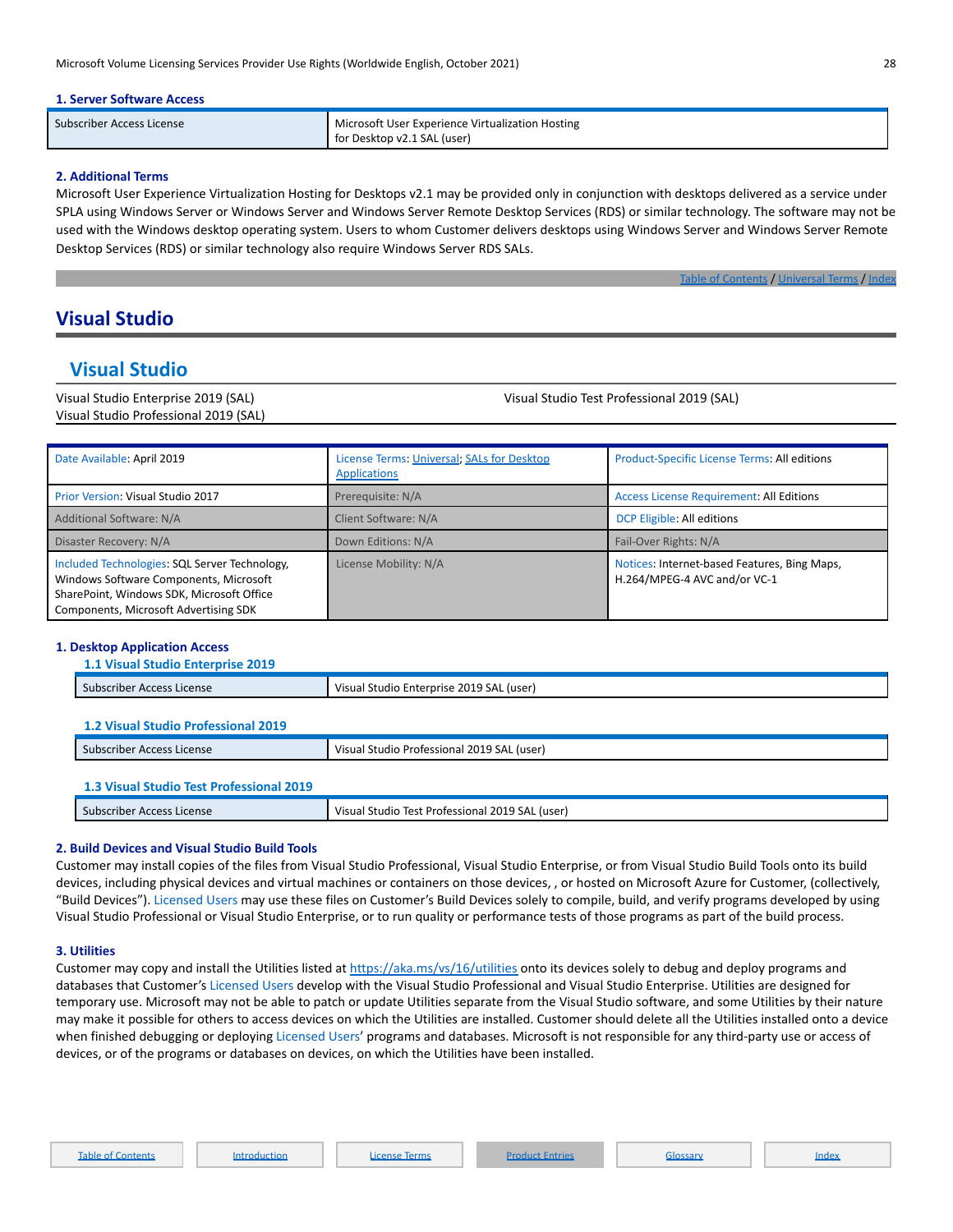### **4. Third Party Licensing Terms for Open Source Components**

Licensed User may not reverse engineer, decompile or disassemble the software, or otherwise attempt to derive the source code for the software, except and to the extent required by third party licensing terms governing use of certain open source components that may be included in the software.

### **5. Developing Extensions**

- **a. Limits on Extensions**. Customer may not develop or enable others to develop extensions for Visual Studio Professional or Visual Studio Enterprise (or and other component of the Visual Studio family of products) which circumvent the technical limitations implemented in the software. If Microsoft technically limits or disables extensibility for the software, Customer may not extend the software by, among other things, loading or injecting into the software any non-Microsoft add-ins, macros, or packages; modifying the software registry settings; or adding features or functionality equivalent to that found in the Visual Studio family of products.
- **b.** No Degrading the Software. If Customer develops an extension for Visual Studio Professional or Visual Studio Enterprise (or any other component of the Visual Studio family of products), Customer must test the installation, uninstallation, and operation of its extension to ensure that such processes do not disable any features or adversely affect the functionality of Visual Studio Professional or Visual Studio Enterprise (or such component) or of any previous version or edition thereof.

#### **6. Distributable Code**

Visual Studio Professional and Visual Studio Enterprise contains code and text files that Customer is permitted to distribute in programs its Licensed Users develop while using such software.

#### **Right to Use and Distribute**

The code and text files listed below are "Distributable Code".

- **Distributable List**. Customer may copy and distribute the object code form of code listed on the Distributable List located at [https://aka.ms/vs/16/redistribution.](https://aka.ms/vs/16/redistribution)
- Sample Code, Templates, and Styles. Customer may copy, modify, and distribute the source and object code form of code marked as "sample", "template", "simple styles", and "sketch styles".
- **Third-party Distribution**. Customer may permit distributors of its programs to copy and distribute the Distributable Code as part of those programs.

Table of [Contents](#page-1-0) / [Universal](#page-4-1) Terms / [Index](#page-33-0)

### <span id="page-28-0"></span>**Azure Dev Ops Server**

Azure DevOps Server 2020 (SAL) Azure DevOps Server 2020 Basic (SAL)

| Date Available: September 2020               | License Terms: Universal; SALs for Server Software | <b>Product-Specific License Terms: All editions</b> |
|----------------------------------------------|----------------------------------------------------|-----------------------------------------------------|
| Prior Version: Azure DevOps Server 2019      | Prerequisite: N/A                                  | <b>Access License Requirement: All Editions</b>     |
| <b>Additional Software: All editions</b>     | Client Software: Includes all Additional Software  | DCP Eligible: All editions                          |
| Disaster Recovery: N/A                       | Down Editions: N/A                                 | Fail-Over Rights: N/A                               |
| Included Technologies: SQL Server Technology | License Mobility: N/A                              | Notices: N/A                                        |

### **1. Server Software Access**

| Subscriber Access License | r 2020 Basic SAL (user) .<br>DevOps Server<br>szure. |
|---------------------------|------------------------------------------------------|
|                           |                                                      |

### **1.1 Additional Functionality**

| $\sim$<br>۰.<br>$\overline{\phantom{a}}$<br>× | I |  |
|-----------------------------------------------|---|--|
|                                               |   |  |

| Additive Access License | Azure DevOps Server 2020 SAL             | Visual Studio Enterprise 2019 SAL (user) |
|-------------------------|------------------------------------------|------------------------------------------|
|                         | Visual Studio Test Professional 2019 SAL |                                          |

### **2. SAL Waiver**

A SAL is not required for users: to view, edit, or enter work items, to access Azure DevOps Server Reporting, for accessing Azure DevOps Services via a Azure DevOps Server Proxy, to provide approvals to stages as part of the Release Management pipeline, and to access Azure DevOps Server through a pooled connection from another integrated application or service.

### **3. Third Party Licensing Terms for Open Source Components**

| <b>Table of Contents</b> | Introduction | License Terms | roduct Enfrie | Glossary | Inde |
|--------------------------|--------------|---------------|---------------|----------|------|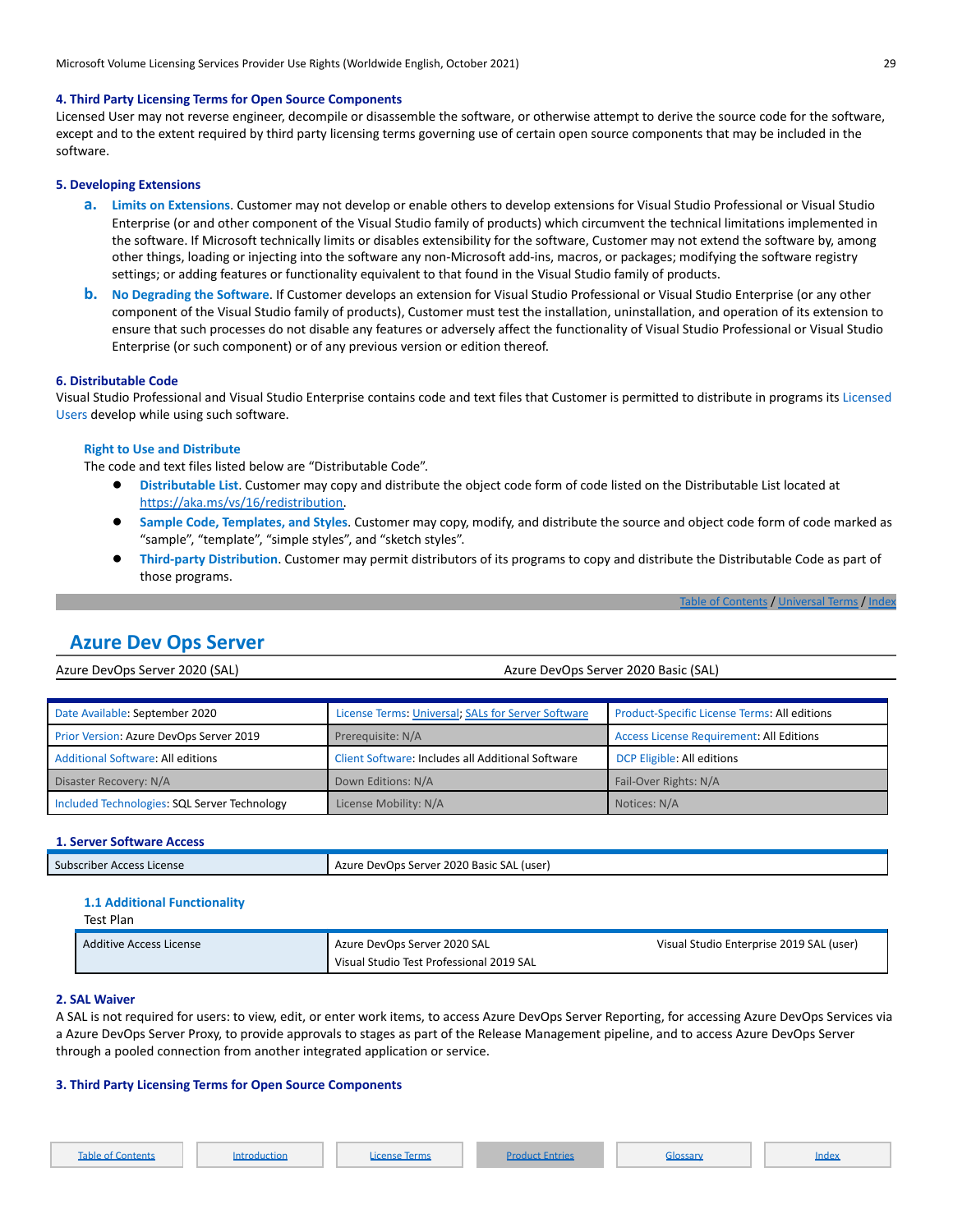Licensed User may not reverse engineer, decompile or disassemble the software, or otherwise attempt to derive the source code for the software, except and to the extent required by third party licensing terms governing use of certain open source components that may be included in the software.

### **4. SQL Server Technology**

Customer may run any number of Instances of any SQL Server database software included in the Product in one OSE for the limited purpose of supporting that Product and any other Product that includes SQL Server database software.

### **5. Azure DevOps Server Build Services**

If Customer has one or more Licensed Users of Visual Studio Enterprise or Visual Studio Professional, then Customer may also install the Visual Studio software and permit access and use of it as part of Azure DevOps Server Build Services by Customer's Licensed Users of Azure DevOps Server.

### **6. Additional Software**

| <b>Azur</b><br>Ru<br>l)ev()n<br>V11.77 |  |  |  |
|----------------------------------------|--|--|--|
|                                        |  |  |  |
|                                        |  |  |  |

### Table of [Contents](#page-1-0) / [Universal](#page-4-1) Terms / [Index](#page-33-0)

### <span id="page-29-0"></span>**Windows Server**

| Windows Server 2019 Essentials (Processor License) | Windows Server 2022 Remote Desktop Services (SAL)            |
|----------------------------------------------------|--------------------------------------------------------------|
| Windows Server 2022 Standard (Core License)        | Windows Server 2022 Active Directory Rights Management (SAL) |
| Windows Server 2022 Datacenter (Core License)      | Microsoft Identity Manager 2016 (SAL)                        |

| Date Available: September 2021           | License Terms: Universal; Per Core (OS) - All<br>editions (except Essentials), Per Processor -<br><b>Essentials, SALs for Server Software</b> | Product-Specific License Terms: All editions                                          |
|------------------------------------------|-----------------------------------------------------------------------------------------------------------------------------------------------|---------------------------------------------------------------------------------------|
| Prior Version: Windows Server 2019       | Prerequisite: N/A                                                                                                                             | <b>Access License Requirement: All editions</b>                                       |
| <b>Additional Software: All editions</b> | Client Software: N/A                                                                                                                          | DCP Eligible: SALs only                                                               |
| Disaster Recovery: All editions          | Down Editions: Datacenter to Standard or<br><b>Essentials: Standard to Essentials</b>                                                         | Fail-Over Rights: N/A                                                                 |
| Included Technologies: N/A               | License Mobility: N/A                                                                                                                         | Notices: Internet-based Features, H.264/MPEG-4<br>AVC and/or VC-1, Malware protection |

### **1. Required Disclosure associated with use of Windows Server for Hosting of Graphical User Interface**

Desktops delivered as a service are supported under SPLA using Windows Server and Remote Desktop Services (RDS). If Customer chooses to deliver a service of this type, Customer must explicitly identify in its marketing materials that this infrastructure is being used for service delivery. The Windows Desktop Operating System cannot be used to provide a hosted client, hosted graphical user interface or desktop as a service.

### **2. Testing, Maintenance and Administrative Access -- Windows Server Datacenter and Standard**

For each Running Instance in an OSE on a Licensed Server, Customer may permit up to two users, in addition to those permitted under the general allowance of administrative users within its data center as set forth in the "Server administration and maintenance" section of its SPLA, to use or access the server software to directly or indirectly host a graphical user interface (using the Windows Server Remote Desktop Services functionality or other technology). This use is for the sole purpose of testing, maintenance, and administration of products licensed under Customer's SPLA. These users do not need Remote Desktop Services SALs.

### **3. Additional Terms for Windows Server Essentials**

### **3.1 Running Instances**

Customer may use one Running Instance of the software in one OSE, unless the Running Instance used in the Physical OSE is used only to host and manage Virtual OSEs, in which case Customer may use one Running Instance in the Physical OSE and one Running Instance in a Virtual OSE. Customer must run the server software within a domain where the Licensed Server's Active Directory is configured as (i) the domain controller (a single Server which contains all the flexible single master operations (FSMO) roles), (ii) the root of the domain forest, (iii) not to be a child domain, and (iv) to have no trust relationships with any other domains.

### **3.2 Using the Server Software**

A User Account is a unique user name with its associated password created through the Windows Server Essentials Console. Customer may use up to 25 user accounts. Each user account permits a named user to access and use the server software on that Server. Customer may reassign a user account from one user to another provided that the reassignment does not occur within 90 days of the last assignment.

### **3.3 Windows Server Essentials Connector**

| <b>Table of Contents</b> | ntroduction | License Terms | <b>Product Entries</b> | Glossary |  | Inde: |
|--------------------------|-------------|---------------|------------------------|----------|--|-------|
|--------------------------|-------------|---------------|------------------------|----------|--|-------|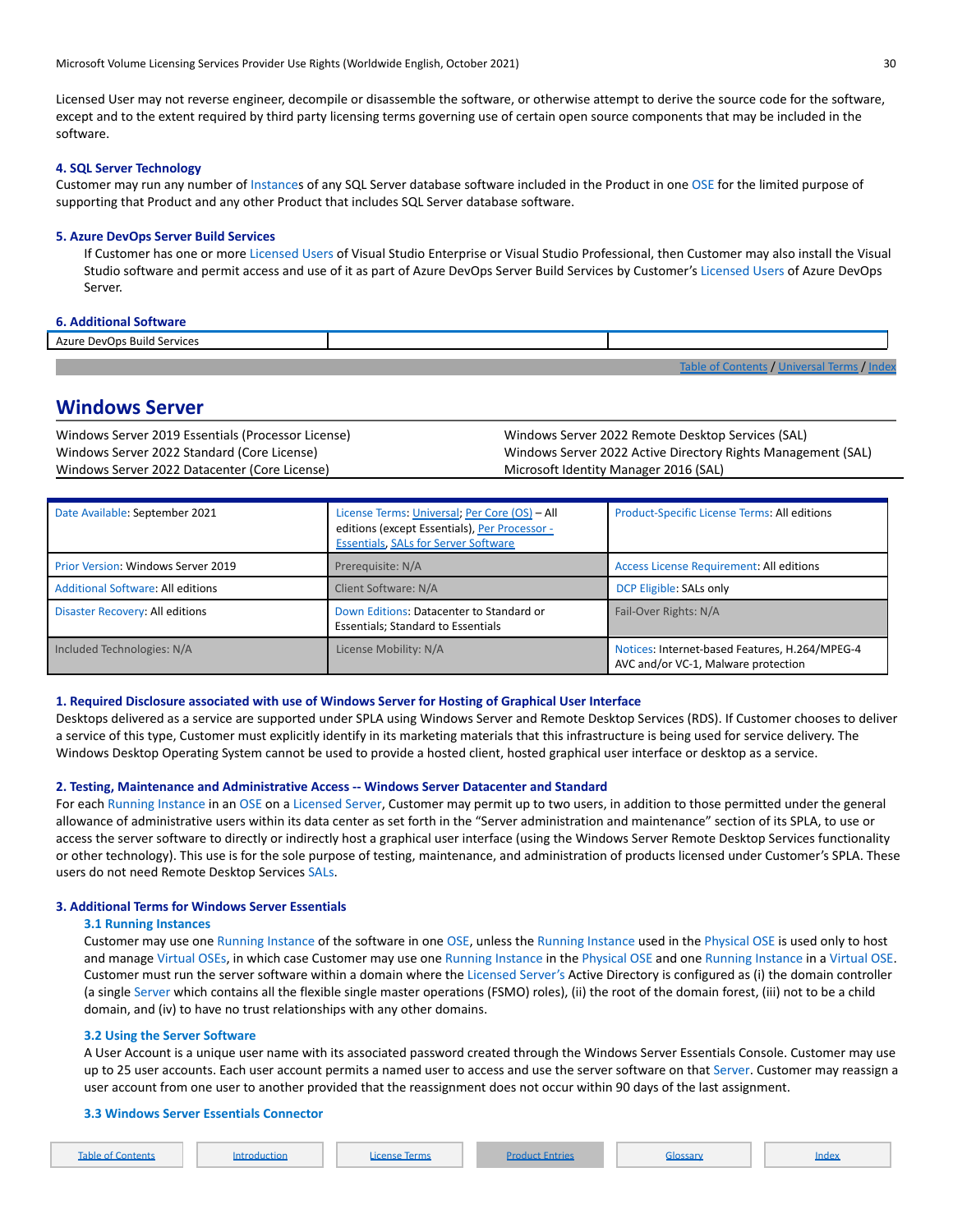Customer may install and use the Windows Server Essentials Connector software on no more than 50 devices at any one time. Customer may use this software only with the server software.

### **4. Windows Server Containers without Hyper-V isolation with Windows Server 2022 Standard and Datacenter**

Customer may use any number of OSEs instantiated as Windows Server Containers without Hyper-V isolation on the Licensed Server.

### **5. Server Software Access – Windows Server Datacenter and Standard**

In addition to the required core Licenses, Customer must acquire the corresponding SALs for users authorized to access one or more of the following functionalities:

#### **5.1 Windows Server Remote Desktop Functionality**

| - Subscriber Access License | Mindows Server 2022 Remote Desktop Services SAL <sup>1</sup> |
|-----------------------------|--------------------------------------------------------------|
|                             | user،                                                        |

<sup>1</sup>Also required for use of Windows Server to host a graphical user interface (using the Windows Server Remote Desktop Services functionality or other technology).

| 5.2 Windows Server Active Directory Rights Management Functionality |                                             |  |  |
|---------------------------------------------------------------------|---------------------------------------------|--|--|
| Subscriber Access License                                           | Windows Server 2022 Active Directory Rights |  |  |
|                                                                     | Management SAL (user)                       |  |  |

#### **5.3 Microsoft Application Virtualization for Remote Desktop Services Functionality**

| l Subscriber Access License | Windows Server 2022 Remote Desktop Services SAL |
|-----------------------------|-------------------------------------------------|
|                             | (user)                                          |

### **5.4 Microsoft Identity Manager Functionality**

| Subscriber Access License                                                                                            | Microsoft Identity Manager 2016 SAL <sup>1</sup> (user) |  |  |  |
|----------------------------------------------------------------------------------------------------------------------|---------------------------------------------------------|--|--|--|
| <u>. A CAL is also assuited for any population for who as the software issues an monography identity information</u> |                                                         |  |  |  |

*<sup>1</sup>A SAL is also required for any person for whom the software issues or manages identity information.*

### **5.5 Synchronization Service Usage Only – Microsoft Identity Manager**

If using only the synchronization services of Microsoft Identity Manager, SALs are not required.

#### **6. Additional Software**

| .<br>AD Migration<br>Tool<br><b>∩⊌</b> | GBUNIECN.EXE<br>Utility |  |
|----------------------------------------|-------------------------|--|
|                                        |                         |  |

Table of [Contents](#page-1-0) / [Universal](#page-4-1) Terms / [Index](#page-33-0)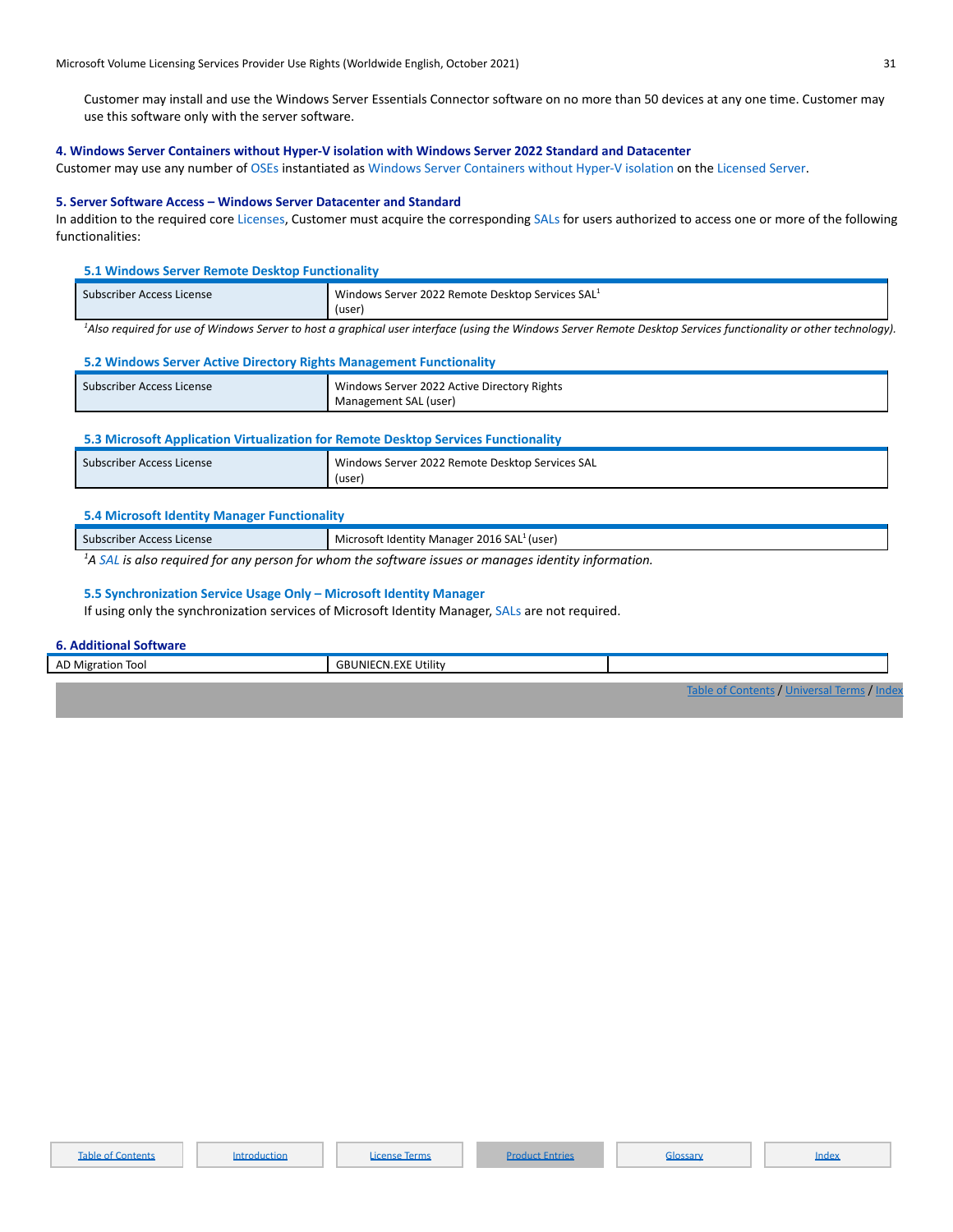# <span id="page-31-0"></span>**Glossary**

### <span id="page-31-1"></span>**Attributes**

Attributes are identified in the table in each Product Entry, and indicate rights or conditions applicable to acquisition or use of the Products.

**Access License Requirement**: Indicates whether or not a Server or Desktop Application Product requires SALs for access by users and devices or Managed OSEs.

**Additional Software**: Software that Customer is permitted to use on any device in conjunction with its use of server software.

**Client Software:** Indicates components of a Product that are licensed as Client Software, as that term is defined in Customer's SPLA.

**Date Available**: The date a Product is first available, designated as month/year.

**DCP Eligible**: Permits Customer to use Data Center Providers in the delivery of Software Services to End Users, as described in the SPLA.

**Disaster Recovery**: Rights available to Customer to use software for conditional disaster recovery purposes; refer to [Universal License Terms](#page-4-1), [Disaster Recovery,](#page-4-2) for details.

**Down Editions**: Permitted lower editions corresponding to specified higher editions. Customer may use the permitted lower edition in place of a licensed higher-level edition, as permitted in the [Universal License Terms](#page-4-1).

**Fail-Over Rights**: Permits Customer to run passive fail-over Instances of the Product in conjunction with software running on the Licensed Server, in anticipation of a fail-over event. Passive fail-over Instances may be run in either a separate OSE on the Licensed Server or on a different Server dedicated to Customer's use. Fail-Over Rights apply only if the number of Licenses that otherwise would be required to run the passive fail-over Instances does not exceed the number of Licenses required to run the corresponding production Instances.

**Included Technologies**: Indicates other Microsoft components included in a Product; refer to the Included Technologies section of [Universal License](#page-4-1) [Terms](#page-4-1) for details.

**License Mobility**: Permits License reassignment from one of Customer's Servers to another one of Customer's Servers in the same Server Farm during the same calendar month.

**License Terms**: Terms and conditions governing deployment and use of a Product.

**Prerequisite**: Indicates that certain additional conditions must be met in order to purchase Licenses for the Product.

**Prior Version**: Earlier versions of Product.

**Notices**: Identifies the notices applicable for a Product; refer to the Notices section of the [Universal License](#page-4-1) Terms for details.

**Product-Specific License Terms**: Indicates that Product-Specific terms and conditions govern deployment and use of the Product.

Table of [Contents](#page-1-0) / [Universal](#page-4-1) Terms / [Index](#page-33-0)

### <span id="page-31-2"></span>**Definitions**

Capitalized terms used but not defined in the SPUR will have the definition provided in the SPLA. The following definitions also apply:

**Client OSE** means an OSE running a client operating system.

**Core Factor** means a numerical value associated with a specific Physical Processor for purposes of determining the number of Licenses required to license all of the Physical Cores on a Server.

**Data Center Provider** means an entity that provides Software Services, usually infrastructure services to another Services Provider, using Products licensed from Microsoft through their own SPLA.

**ERP Solution** means the components of the software that control Customer's End user's users and financial reporting units.

**External Users** means users that are not either Customer's End User's or its Affiliates' employees, or its or its affiliates' onsite contractors or onsite agents.

**Hardware Thread** means either a Physical Cores or a hyper-thread in a Physical Processor.

**Host Fabric** means a collection of Physical OSE and Virtual OSEs that are configured and operated as a unit to provide virtualization, networking, management and file services.

**Instance** means an image of software that is created by executing the software's setup or install procedure or by duplicating an existing Instance. **License** means the right to download, install, access and use a Product.

**Licensed Device** means a single physical hardware system to which a License is assigned. For purposes of this definition, a hardware partition or blade is considered to be a separate device.

**Licensed Server** means a single Server to which a License is assigned. For purposes of this definition, a hardware partition or blade is considered to be a separate Server.

**Licensed User** means the single person to whom a License is assigned.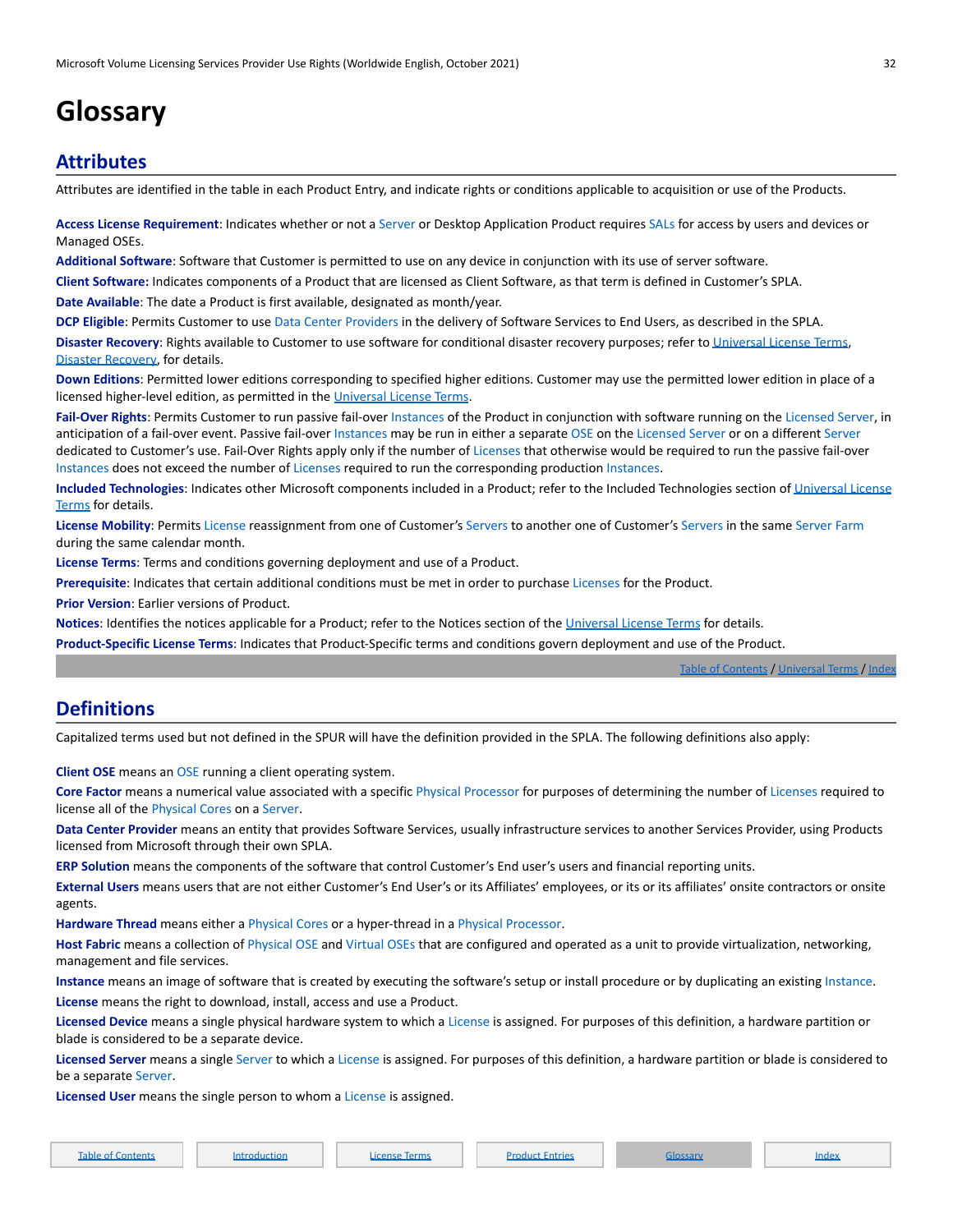**Manage OSE** means to solicit or receive data about, configure, or give instructions to the hardware or software that is directly or indirectly associated with the OSE. It does not include discovering the presence of a device or OSE.

**Operating System Environment (OSE)** means all or part of an operating system Instance, or all or part of a virtual (or otherwise emulated) operating system Instance which enables separate machine identity (primary computer name or similar unique identifier) or separate administrative rights, and instances of applications, if any, configured to run on the operating system Instance or parts identified above. A physical hardware system can have one Physical OSE and/or one or more Virtual OSE.

**Physical Core** means a core in a Physical Processor.

**Physical OSE** means an OSE that is configured to run directly on a physical hardware system. The operating system Instance used to run hardware virtualization software or to provide hardware virtualization services is considered part of the Physical OSE.

**Physical Processor** means a processor in a physical hardware system.

**Running Instance** means an Instance of software that is loaded into memory and for which one or more instructions have been executed. (Customer "Runs an Instance" of software by loading it into memory and executing one or more of its instructions.) Once running, an Instance is considered to be running (whether or not its instructions continue to execute) until it is removed from memory.

**SAL** means Subscriber Access License, which may be assigned by user or device, as appropriate. A user SAL allows access to the corresponding software from any device by one user or management of any Client OSE used by one user. A device SAL allows access to the corresponding software from one device by any user. One OSE SAL permits management of one OSE accessed by any user. A Student SAL may be assigned to Qualified Educational End Users as defined in the Qualified Educational Customer Addendum.

**SALs for SA** means SALs that may be acquired and assigned to users who have also been assigned a qualifying Client Access License (or CAL) with active Software Assurance (or SA) acquired under a Microsoft Volume Licensing Program or who uses a device to which a qualifying Device CAL with SA has been assigned. The right to assign a SAL for SA to a user or device expires when the SA for the qualifying CAL expires. SALs for SA may only be reassigned, and must be reassigned, when and as the qualifying CAL is reassigned.

**Server** means a physical hardware system capable of running server software.

**Server Farm** means a single data center or two data centers each physically located either in time zones not more than four hours apart, and/or within the European Union (EU) and/or European Free Trade Association (EFTA). A data center can be moved from one Server Farm to another, but not on a short-term basis.

**Suite** means a Product that is comprised of components that are also licensed separately. A Suite is licensed under a single License that is assigned to a single user or device, and allows use of all of its components on the single device or by a single user to which it is assigned. The components of the Suite may not be separated and used on separate devices or by separate users.

**Virtual Core** means the unit of processing power in a virtual hardware system. A Virtual Core is the virtual representation of one or more Hardware **Threads** 

**Virtual OSE** means an OSE that is configured to run on a virtual hardware system.

**Windows Server Container with Hyper-V isolation (formerly known as, Hyper-V Container)** is a container technology in Windows Server which utilizes a virtual operating system environment to host one or more Windows Server Container(s). Each Hyper-V isolation instance used to host one or more Windows Server Container is considered one virtual operating system environment.

**Windows Server Container without Hyper-V isolation (formerly known as Windows Server Container)** is a feature of Windows Server software. **Windows Software Components** means components of Windows software, including Microsoft .NET Framework, Microsoft Data Access Components, PowerShell software and certain .dlls related to Microsoft Build, Windows Identity Foundation, Windows Library for JAVAScript, Debghelp.dll, and Web Deploy technologies.

Table of [Contents](#page-1-0) / [Universal](#page-4-1) Terms / Inde